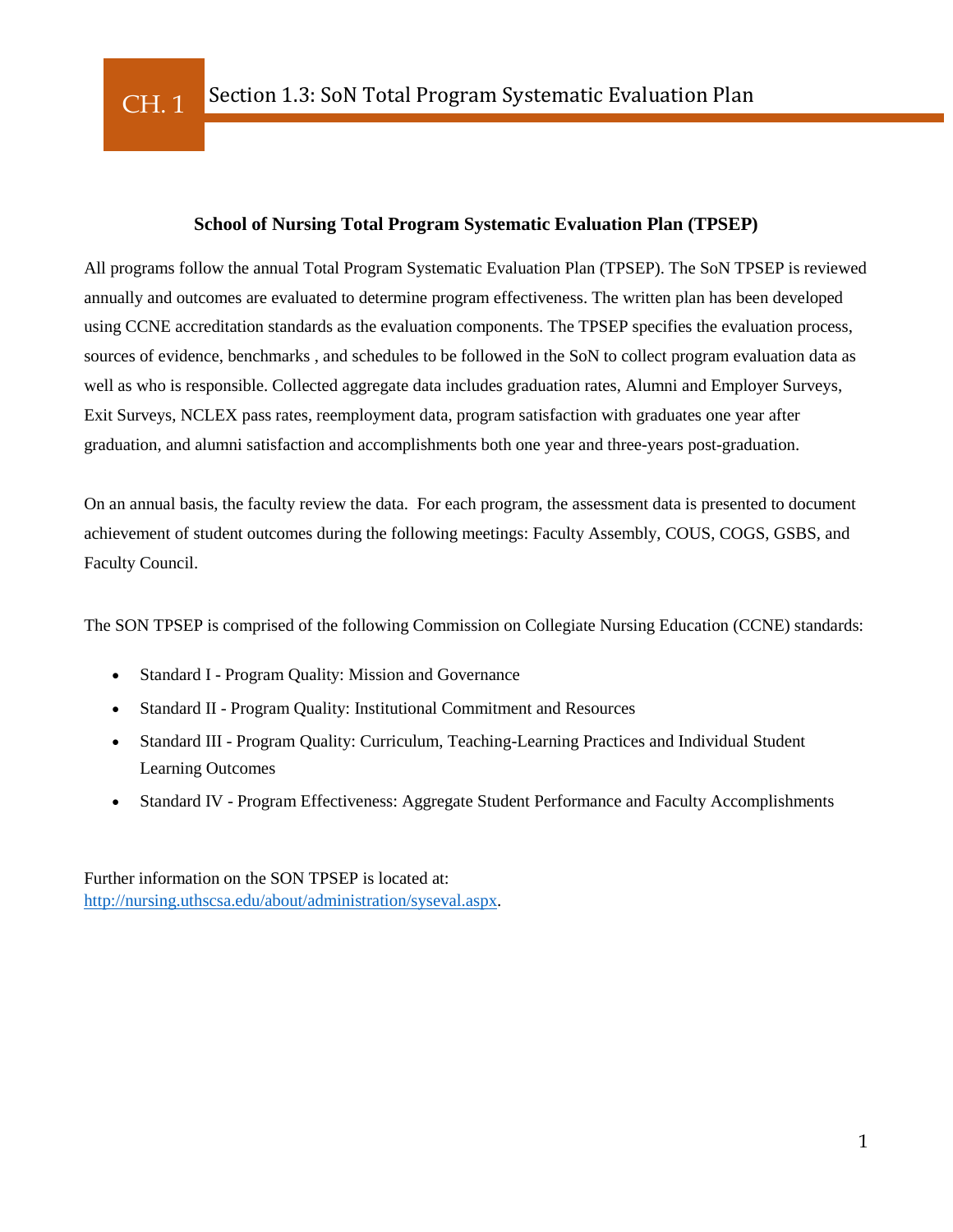## **THE UNIVERSITY OF TEXAS HEALTH SCIENCE CENTER SAN ANTONIO SCHOOL OF NURSING TOTAL PROGRAM SYSTEMATIC EVALUATION PLAN (TPSEP) 2017-2018**

| <b>Evaluation</b>  | <b>Expected outcome</b>                                    | <b>Evaluation Data</b>  | Group/Individual                                  | Frequency<br>of Data | <b>Findings</b>      | <b>Indicators of</b> | <b>Action Plan</b>               | <b>Location of</b> |
|--------------------|------------------------------------------------------------|-------------------------|---------------------------------------------------|----------------------|----------------------|----------------------|----------------------------------|--------------------|
| Component          |                                                            | <b>Sources</b>          | <b>Responsible for</b><br><b>Collection &amp;</b> | Collection           | (Aggregate Data)     | Achievement          | (Changes/<br><b>Actions Made</b> | <b>Documents</b>   |
|                    |                                                            |                         | <b>Analysis</b>                                   |                      |                      |                      | as Result of                     |                    |
|                    |                                                            |                         |                                                   |                      |                      |                      | Analysis)                        |                    |
|                    | <b>Standard I- Program Quality: Mission and Governance</b> |                         |                                                   |                      |                      |                      |                                  |                    |
| 1.1 Mission, goals | Goal: Identify a                                           | SoN Website             | Committee on                                      | Early Fall:          | Mission and goals    |                      |                                  | Office for         |
| and expected       | statement that SoN                                         |                         | Undergraduate                                     | <b>Review SoN</b>    | are congruent with   |                      |                                  | Academic           |
| program outcomes   | mission, goals and                                         | Catalog                 | <b>Studies</b>                                    | mission.             | professional nursing |                      |                                  | Affairs            |
| are congruent with | expected program                                           |                         |                                                   | goals and            | standards and        |                      |                                  |                    |
| professional       | outcomes are                                               | Undergraduate           | Committee on                                      | expected             | guidelines for the   |                      |                                  | SoN Website        |
| nursing standards  | consistent with                                            | <b>Student Handbook</b> | <b>Graduate Studies</b>                           | program              | preparation of       |                      |                                  |                    |
| and guidelines for | professional nursing                                       |                         |                                                   | outcomes for         | nursing              |                      |                                  |                    |
| the preparation of | standards based on:                                        | <b>Graduate Student</b> | <b>Faculty Council</b>                            | alignment            | professionals.       |                      |                                  |                    |
| nursing            |                                                            | Handbook                |                                                   | with nursing         | Evidence found       |                      |                                  |                    |
| professionals.     | <b>AACN</b> Essential                                      |                         | <b>Faculty Assembly</b>                           | standards.           | here:                |                      |                                  |                    |
|                    | Series: BS (2008) MS                                       |                         |                                                   |                      |                      |                      |                                  |                    |
|                    | (1996)                                                     |                         | Office for Academic                               |                      | Pg. 14 of Undergrad  |                      |                                  |                    |
|                    | $DNP/PhD*(2006)$                                           |                         | <b>Affairs</b>                                    |                      | and Pg. 21 of Grad   |                      |                                  |                    |
|                    | (*PhD with GSBS)                                           |                         |                                                   |                      | Handbooks state:     |                      |                                  |                    |
|                    |                                                            |                         |                                                   |                      | "(The mission,       |                      |                                  |                    |
|                    | 2010 Differentiated                                        |                         |                                                   |                      | vision, and goals)   |                      |                                  |                    |
|                    | <b>Entry Competencies</b>                                  |                         |                                                   |                      | are consistent with  |                      |                                  |                    |
|                    | for Nursing Practice                                       |                         |                                                   |                      | relevant             |                      |                                  |                    |
|                    | in Texas (BSN)                                             |                         |                                                   |                      | professional's       |                      |                                  |                    |
|                    |                                                            |                         |                                                   |                      | standards and        |                      |                                  |                    |
|                    | <b>2014 OSEN</b>                                           |                         |                                                   |                      | nursing guidelines   |                      |                                  |                    |
|                    | Competencies                                               |                         |                                                   |                      | to prepare students  |                      |                                  |                    |
|                    |                                                            |                         |                                                   |                      | for beginning and    |                      |                                  |                    |
|                    | <b>2007 TIGER</b>                                          |                         |                                                   |                      | advanced nursing     |                      |                                  |                    |
|                    | Competencies                                               |                         |                                                   |                      | practice."           |                      |                                  |                    |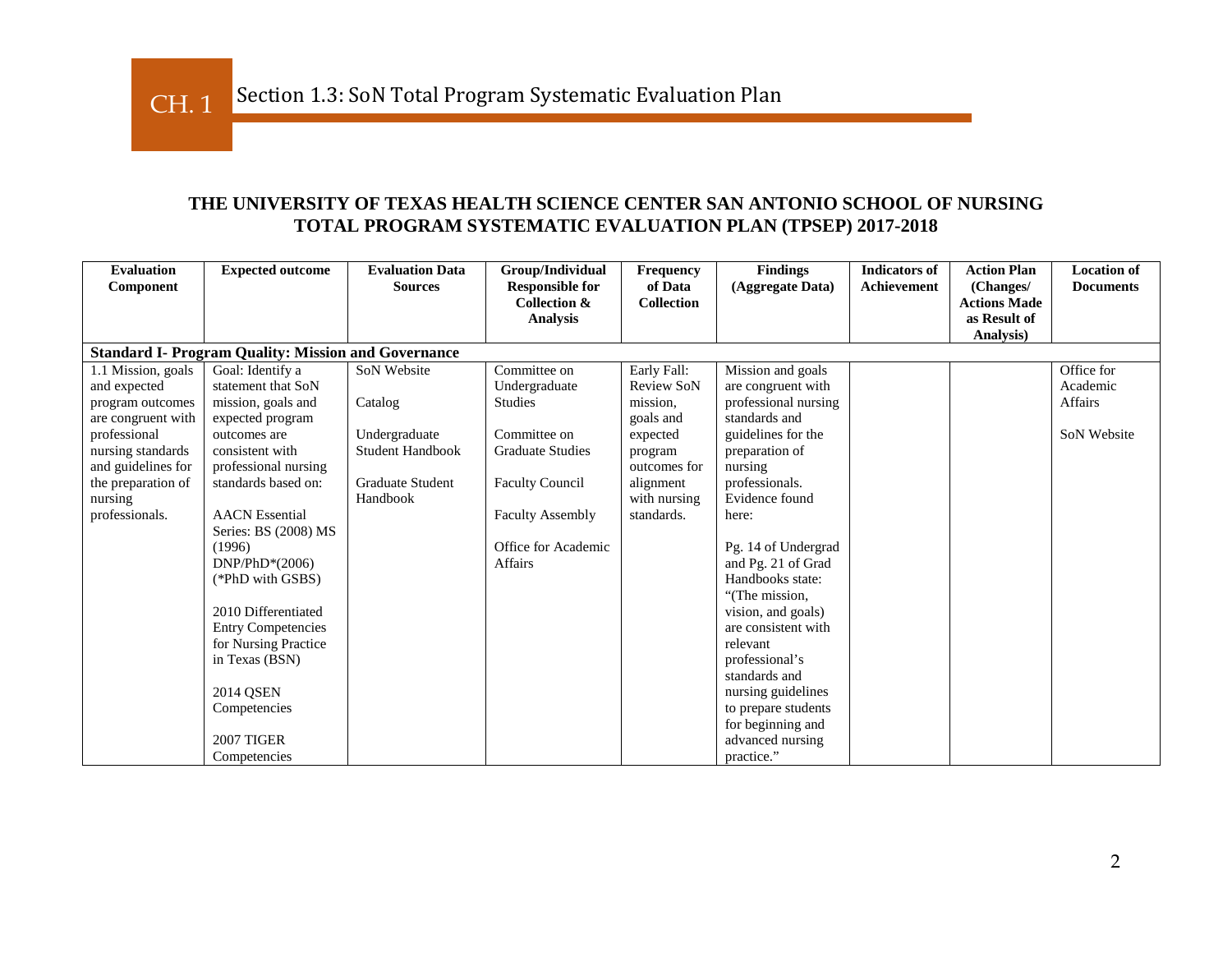CH. 1

| <b>Evaluation</b><br>Component                                                                                                                                                                      | <b>Expected outcome</b>                                                                                                                                                                                                                                                                                                                                                                                                                               | <b>Evaluation Data</b><br><b>Sources</b> | Group/Individual<br><b>Responsible for</b><br><b>Collection &amp;</b><br><b>Analysis</b> | <b>Frequency of</b><br>Data<br><b>Collection</b> | <b>Findings (Aggregate</b><br>Data)                                                                                                                                                             | <b>Indicators</b> of<br>Achievement | <b>Action Plan</b><br>(Changes/<br><b>Actions</b><br>Made as<br><b>Result of</b><br>Analysis) | <b>Location of</b><br><b>Documents</b> |
|-----------------------------------------------------------------------------------------------------------------------------------------------------------------------------------------------------|-------------------------------------------------------------------------------------------------------------------------------------------------------------------------------------------------------------------------------------------------------------------------------------------------------------------------------------------------------------------------------------------------------------------------------------------------------|------------------------------------------|------------------------------------------------------------------------------------------|--------------------------------------------------|-------------------------------------------------------------------------------------------------------------------------------------------------------------------------------------------------|-------------------------------------|-----------------------------------------------------------------------------------------------|----------------------------------------|
|                                                                                                                                                                                                     | <b>Standard I- Program Quality: Mission and Governance</b>                                                                                                                                                                                                                                                                                                                                                                                            |                                          |                                                                                          |                                                  |                                                                                                                                                                                                 |                                     |                                                                                               |                                        |
| 1.1 Mission,<br>goals and<br>expected<br>program<br>outcomes are<br>congruent with<br>professional<br>nursing standards<br>and guidelines<br>for the<br>preparation of<br>nursing<br>professionals. | 2014 core<br>competencies for<br>Public Health<br>2011 Quad Council<br>Competencies for<br><b>Public Competencies</b><br>for Public Health<br><b>Nurses</b><br>2013 CCNE and 2016<br>NTF Criteria for<br><b>Evaluation of NP</b><br>programs crosswalk<br>2013 Population<br>focused Nurse<br>Practitioner<br>Competencies<br>2015 AONE Nurse<br>Executive<br>Competencies<br>2013 CNL<br>Competencies<br>2016 AGAC and<br>Primary NP<br>competencies |                                          |                                                                                          |                                                  | Evidence that program<br>outcomes are consistent<br>with professional<br>nursing standards found<br>on page 24 of Graduate<br>Student Handbook but<br>not in Undergraduate<br>Student Handbook. |                                     |                                                                                               |                                        |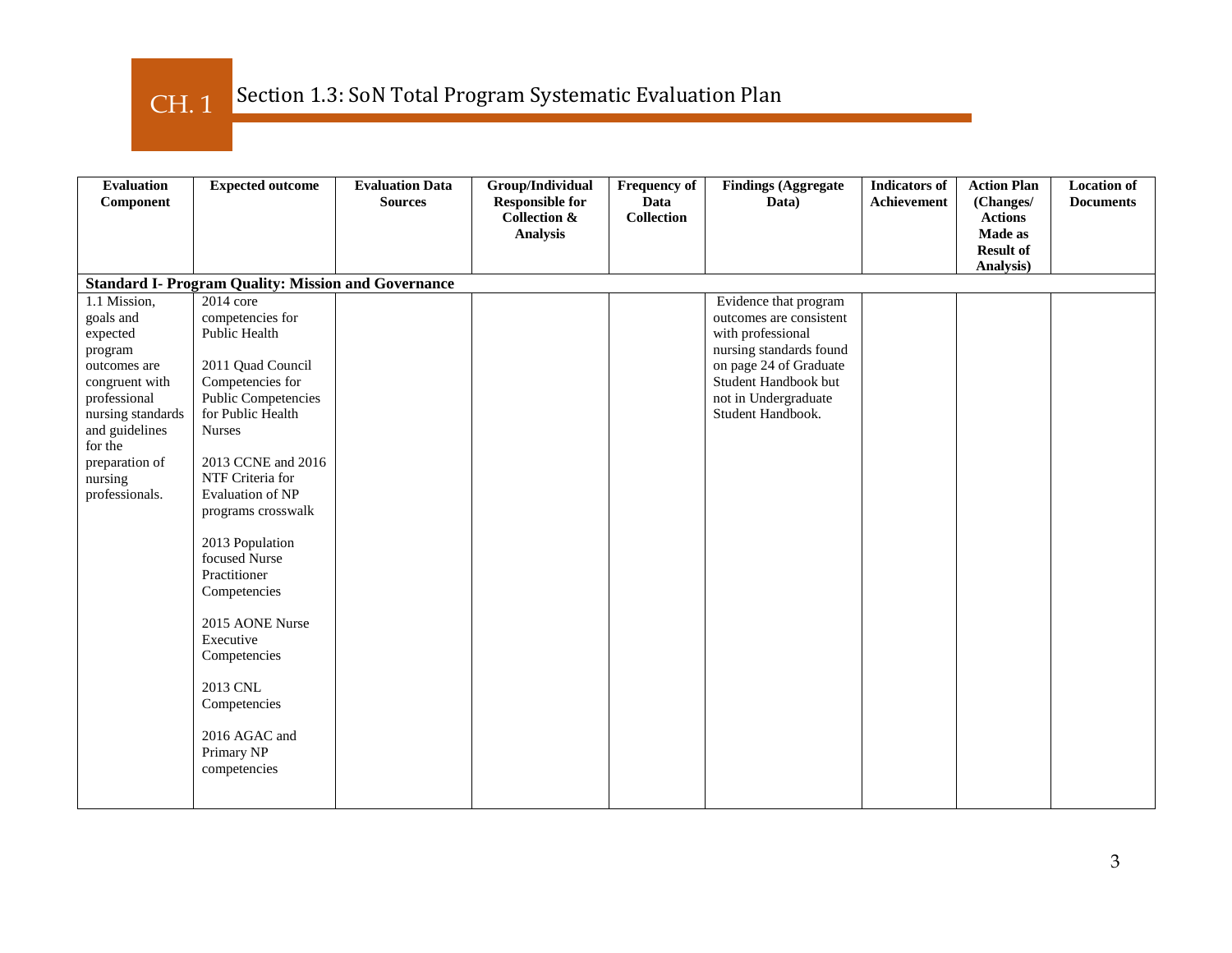Section 1.3: SoN Total Program Systematic Evaluation Plan CH. 1

| <b>Evaluation</b><br>Component                                                                                                                                                                      | <b>Expected outcome</b>                                                                                                                  | <b>Evaluation Data</b><br><b>Sources</b>                                                           | Group/Individual<br><b>Responsible for</b><br><b>Collection &amp;</b><br><b>Analysis</b> | <b>Frequency of</b><br><b>Data</b><br><b>Collection</b>                                                                              | <b>Findings (Aggregate</b><br>Data)                                                                                                                                                                                         | <b>Indicators of</b><br><b>Achievement</b> | <b>Action Plan</b><br>(Changes/<br><b>Actions</b><br><b>Made as</b><br><b>Result of</b><br>Analysis) | <b>Location of</b><br><b>Documents</b>                  |
|-----------------------------------------------------------------------------------------------------------------------------------------------------------------------------------------------------|------------------------------------------------------------------------------------------------------------------------------------------|----------------------------------------------------------------------------------------------------|------------------------------------------------------------------------------------------|--------------------------------------------------------------------------------------------------------------------------------------|-----------------------------------------------------------------------------------------------------------------------------------------------------------------------------------------------------------------------------|--------------------------------------------|------------------------------------------------------------------------------------------------------|---------------------------------------------------------|
|                                                                                                                                                                                                     | <b>Standard I- Program Quality: Mission and Governance</b>                                                                               |                                                                                                    |                                                                                          |                                                                                                                                      |                                                                                                                                                                                                                             |                                            |                                                                                                      |                                                         |
| 1.1 Mission,<br>goals and<br>expected<br>program<br>outcomes are<br>congruent with<br>professional<br>nursing standards<br>and guidelines<br>for the<br>preparation of<br>nursing<br>professionals. | <b>2012 NONPF</b><br>Competencies<br><b>2012 NONPF</b><br>Competencies<br>2010 THECB 18<br>Characteristics of<br>Doctoral Program        |                                                                                                    |                                                                                          |                                                                                                                                      | Evidence that program<br>outcomes are consistent<br>with professional<br>nursing standards found<br>on page 24 of Graduate<br>Student Handbook but<br>not in Undergraduate<br>Student Handbook.                             |                                            |                                                                                                      |                                                         |
| 1.2 Mission,<br>goals, and<br>expected<br>program<br>outcomes of SoN<br>are congruent<br>with HSC.                                                                                                  | Goal: Identify a<br>statement or<br>acknowledgement of<br>congruence between<br>HSC and SoN<br>missions, goals and<br>expected outcomes. | SoN Website<br>Catalog<br>Undergraduate<br>Student Handbook<br><b>Graduate Student</b><br>Handbook | <b>Faculty Council</b><br><b>Faculty Assembly</b><br>Office for Academic<br>Affairs      | Early Fall:<br>Review SoN<br>mission,<br>goals and<br>expected<br>program<br>outcomes for<br>alignment<br>with nursing<br>standards. | Congruence stated in<br>Undergraduate Student<br>Handbook on pg. 14 and<br>Graduate Student<br>Handbook on pg. 21 "<br>The mission, vision, and<br>goals are each congruent<br>with those of the UT<br>Health San Antonio." |                                            |                                                                                                      | Office for<br>Academic<br>Affairs<br><b>SoN Website</b> |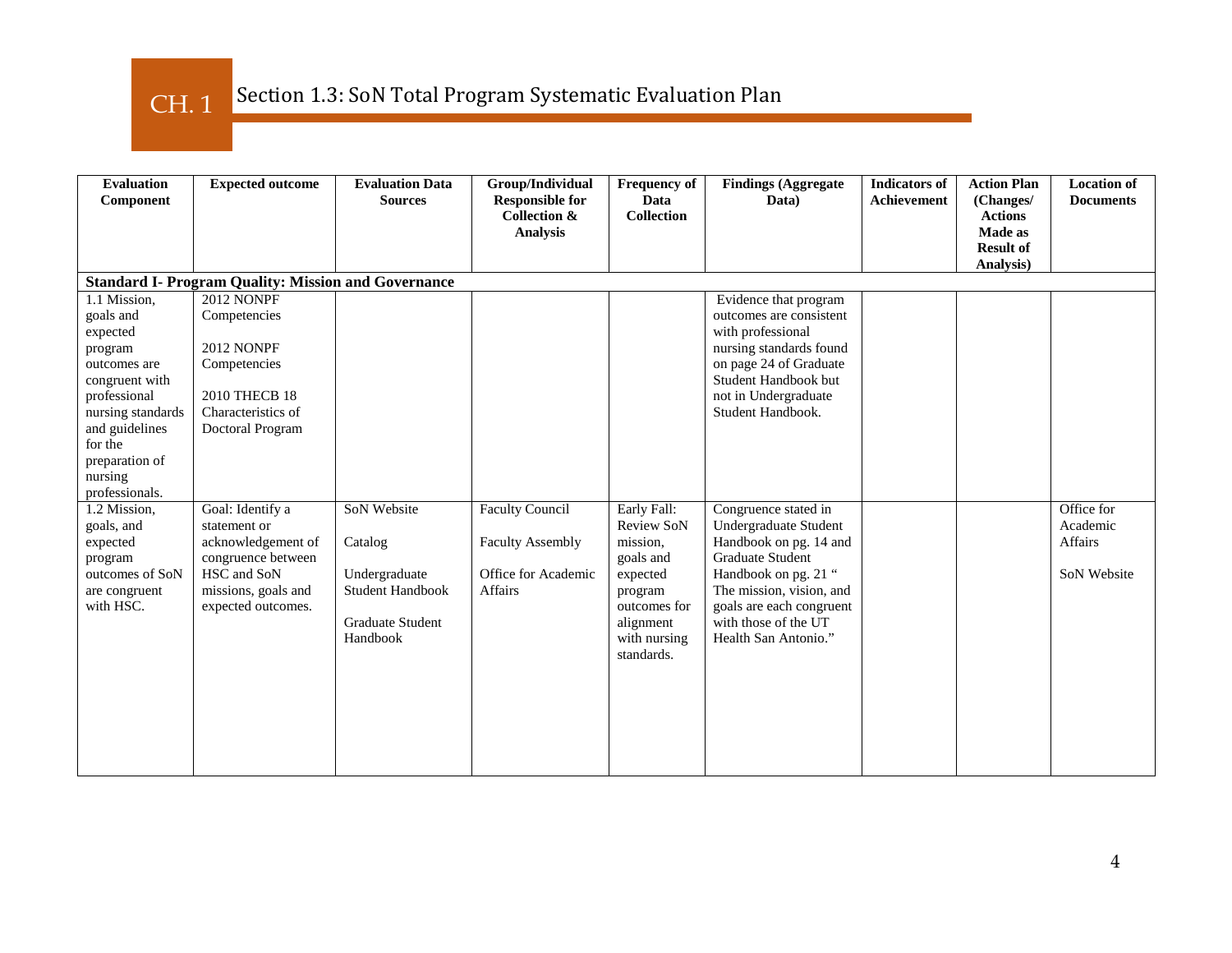Section 1.3: SoN Total Program Systematic Evaluation Plan CH. 1

| <b>Evaluation</b><br>Component                                                                                                                                                                                                                                                                                                                                                                    | <b>Expected outcome</b>                                                                                                                                                                                                          | <b>Evaluation Data</b><br><b>Sources</b> | Group/Individual<br><b>Responsible for</b><br><b>Collection &amp;</b><br><b>Analysis</b>                | <b>Frequency of</b><br>Data<br><b>Collection</b> | <b>Findings (Aggregate</b><br>Data)                                                                                                                                                                                                                                                                                                                                                                                                                                                                 | <b>Indicators of</b><br>Achievement | <b>Action Plan</b><br>(Changes/<br><b>Actions</b><br><b>Made as</b><br><b>Result of</b><br>Analysis) | <b>Location of</b><br><b>Documents</b>                                                                                    |
|---------------------------------------------------------------------------------------------------------------------------------------------------------------------------------------------------------------------------------------------------------------------------------------------------------------------------------------------------------------------------------------------------|----------------------------------------------------------------------------------------------------------------------------------------------------------------------------------------------------------------------------------|------------------------------------------|---------------------------------------------------------------------------------------------------------|--------------------------------------------------|-----------------------------------------------------------------------------------------------------------------------------------------------------------------------------------------------------------------------------------------------------------------------------------------------------------------------------------------------------------------------------------------------------------------------------------------------------------------------------------------------------|-------------------------------------|------------------------------------------------------------------------------------------------------|---------------------------------------------------------------------------------------------------------------------------|
|                                                                                                                                                                                                                                                                                                                                                                                                   | <b>Standard I- Program Quality: Mission and Governance</b>                                                                                                                                                                       |                                          |                                                                                                         |                                                  |                                                                                                                                                                                                                                                                                                                                                                                                                                                                                                     |                                     |                                                                                                      |                                                                                                                           |
| 1.3 Mission,<br>goals, and<br>student outcomes<br>are reviewed<br>periodically and<br>revised as<br>appropriate to<br>reflect needs and<br>expectations of<br>community<br>interest.<br>1.4 Mission,<br>goals, and<br>expected<br>student<br>outcomes are<br>reviewed<br>periodically and<br>revised as<br>appropriate to<br>reflect needs<br>and<br>expectations of<br>community of<br>interest. | Goal: Identify<br>descriptions or<br>evidence of the<br>mission, goals and<br>expected student<br>outcomes being<br>reviewed periodically<br>and revised to reflect<br>needs and<br>expectations of<br>community of<br>interest. | <b>Faculty Assembly</b><br><b>Bylaws</b> | <b>Faculty Council</b><br><b>Faculty Assembly</b><br>COUS/COGS<br>Office for Academic<br><b>Affairs</b> | Annually or<br>as needed.                        | Description of a periodic<br>defined process for<br>review and revision of<br>Mission, Goals and<br><b>Student Outcomes to</b><br>reflect professional<br>nursing standards and<br>guidelines found in<br>faculty council (pg. 5),<br>$COUS$ (pg. 8) and<br>COGS bylaws.<br>COI defined on SoN<br>website.<br>Faculty Assembly's<br>responsibilities include<br>"evaluate and make"<br>recommendations<br>regarding the<br>relationship of the SoN<br>and its communities of<br>interest" $(p.1)$ . |                                     |                                                                                                      | Office for<br>Academic<br><b>Affairs</b><br><b>SoN Website</b><br>Office for<br>Academic<br><b>Affairs</b><br>SoN website |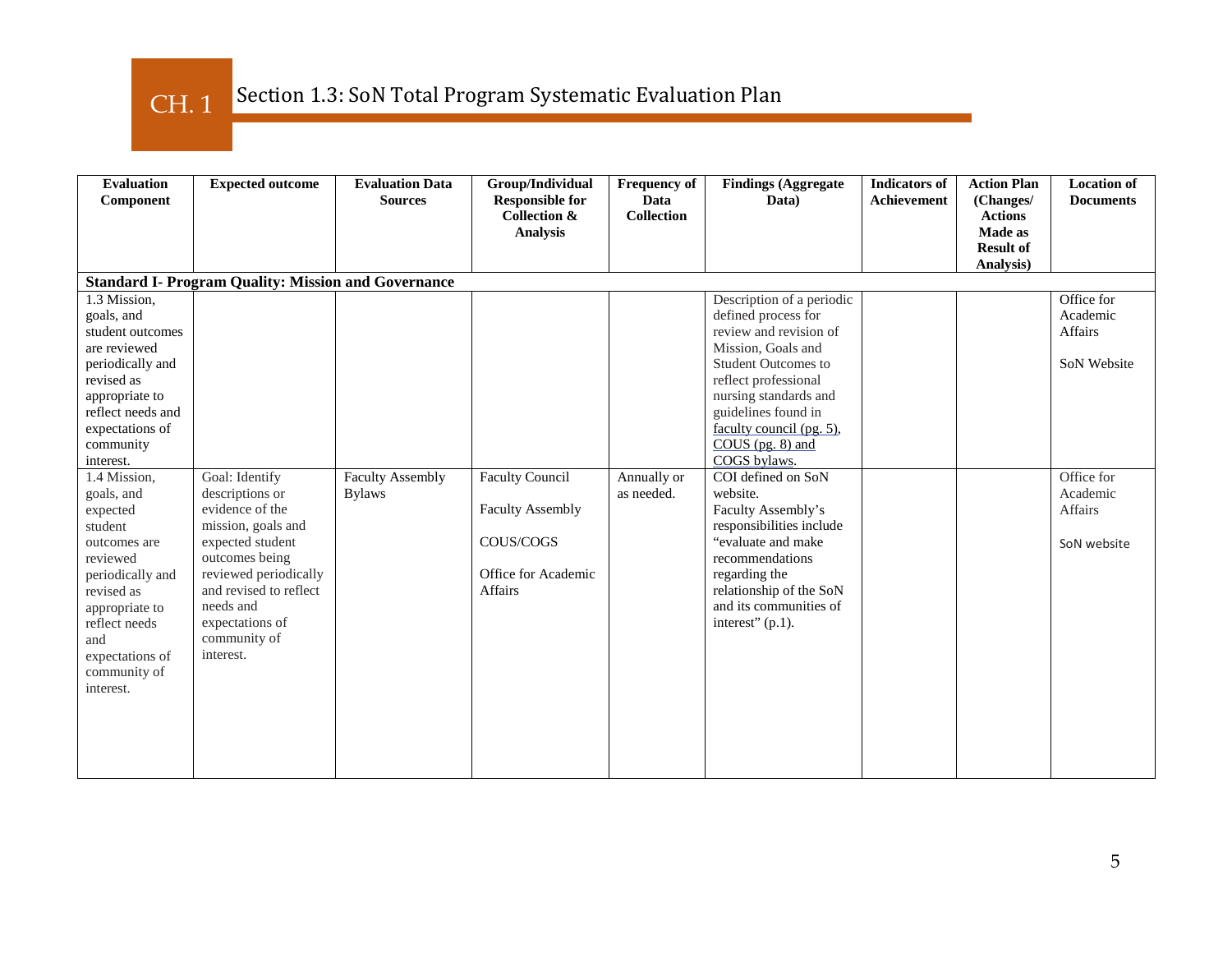### Section 1.3: SoN Total Program Systematic Evaluation Plan CH. 1

| <b>Evaluation</b><br>Component                                                                                                                                                                            | <b>Expected outcome</b>                                                                                                                                                                                                                              | <b>Evaluation Data</b><br><b>Sources</b> | Group/Individual<br><b>Responsible for</b><br><b>Collection &amp;</b><br><b>Analysis</b> | <b>Frequency of</b><br>Data<br>Collection | <b>Findings (Aggregate</b><br>Data)                                                                                                                                                                                                              | <b>Indicators of</b><br>Achievement                                                                             | <b>Action Plan</b><br>(Changes/<br><b>Actions</b><br>Made as<br><b>Result of</b><br>Analysis) | <b>Location of</b><br><b>Documents</b>                                                                                |
|-----------------------------------------------------------------------------------------------------------------------------------------------------------------------------------------------------------|------------------------------------------------------------------------------------------------------------------------------------------------------------------------------------------------------------------------------------------------------|------------------------------------------|------------------------------------------------------------------------------------------|-------------------------------------------|--------------------------------------------------------------------------------------------------------------------------------------------------------------------------------------------------------------------------------------------------|-----------------------------------------------------------------------------------------------------------------|-----------------------------------------------------------------------------------------------|-----------------------------------------------------------------------------------------------------------------------|
|                                                                                                                                                                                                           | <b>Standard I- Program Quality: Mission and Governance</b>                                                                                                                                                                                           |                                          |                                                                                          |                                           |                                                                                                                                                                                                                                                  |                                                                                                                 |                                                                                               |                                                                                                                       |
| 1.4 Mission,<br>goals, and<br>expected<br>student<br>outcomes are<br>reviewed<br>periodically and<br>revised as<br>appropriate to<br>reflect needs<br>and<br>expectations of<br>community of<br>interest. |                                                                                                                                                                                                                                                      |                                          |                                                                                          |                                           | <b>Nursing Advisory</b><br>Council serves as bridge<br>between SoN and<br>community.<br>Committee on Faculty<br>and Student Matters<br>provides leadership in<br>the development of a<br>community of learners<br>among faculty and<br>students. |                                                                                                                 |                                                                                               |                                                                                                                       |
| 1.5 Expected<br>faculty outcomes<br>are clearly<br>identified by the<br>nursing unit, are<br>written and<br>communicated to<br>the faculty, and<br>are congruent<br>with institutional<br>expectations.   | Goal: Provide<br>evidence that SoN<br>expected faculty<br>outcomes in<br>teaching.<br>scholarship, service<br>and practice are<br>stated as guidelines<br>for faculty<br>appointment, in<br>faculty handbooks,<br>contracts, and other<br>documents. | SoN Faculty/Staff<br>Handbook            | Office of Faculty<br>Affairs and Diversity                                               | Annually or<br>as needed.                 | Faculty role<br>responsibilities defined<br>in Chapter 2 of SoN<br>faculty handbook.<br>Faculty Promotion and<br>tenure guidelines<br>available in chapter 3 of<br>SoN faculty handbook.                                                         | 2018-2022<br>Faculty<br><b>Benchmarks</b><br>developed<br>and approved<br>by faculty<br>Assembly<br>August 2017 |                                                                                               | Office of<br><b>Faculty Affairs</b><br>and Diversity<br>SoN<br>Faculty/Staff<br>Handbook<br>posted on SoN<br>Website. |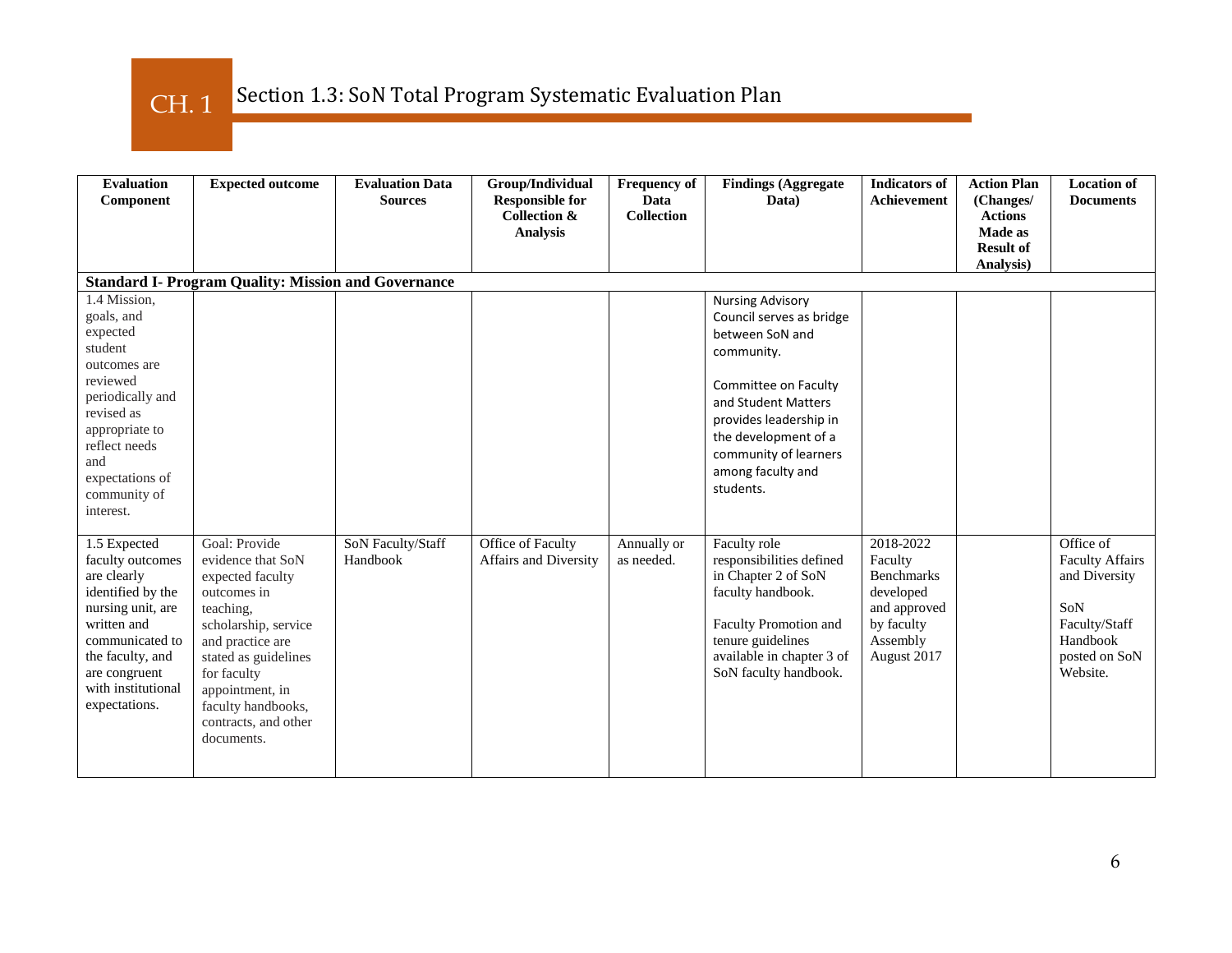### Section 1.3: SoN Total Program Systematic Evaluation Plan CH. 1

| <b>Evaluation</b><br>Component                                                                                                                                                                                                                                                     | <b>Expected outcome</b>                                                                                                                             | <b>Evaluation Data</b><br><b>Sources</b> | Group/Individual<br><b>Responsible for</b><br><b>Collection &amp;</b><br><b>Analysis</b> | <b>Frequency of</b><br>Data<br><b>Collection</b> | <b>Findings (Aggregate</b><br>Data)                                                                                                                                                                                                                                                                                                                                                                                                                                                                                                                                                      | <b>Indicators of</b><br><b>Achievement</b> | <b>Action Plan</b><br>(Changes/<br><b>Actions</b><br>Made as<br><b>Result of</b><br>Analysis) | <b>Location of</b><br><b>Documents</b>                               |
|------------------------------------------------------------------------------------------------------------------------------------------------------------------------------------------------------------------------------------------------------------------------------------|-----------------------------------------------------------------------------------------------------------------------------------------------------|------------------------------------------|------------------------------------------------------------------------------------------|--------------------------------------------------|------------------------------------------------------------------------------------------------------------------------------------------------------------------------------------------------------------------------------------------------------------------------------------------------------------------------------------------------------------------------------------------------------------------------------------------------------------------------------------------------------------------------------------------------------------------------------------------|--------------------------------------------|-----------------------------------------------------------------------------------------------|----------------------------------------------------------------------|
|                                                                                                                                                                                                                                                                                    | <b>Standard I- Program Quality: Mission and Governance</b>                                                                                          |                                          |                                                                                          |                                                  |                                                                                                                                                                                                                                                                                                                                                                                                                                                                                                                                                                                          |                                            |                                                                                               |                                                                      |
| 1.5 Expected<br>faculty outcomes<br>are clearly<br>identified by the<br>nursing unit, are<br>written and<br>communicated to<br>the faculty, and<br>are congruent<br>with institutional<br>expectations.<br>1.6 Faculty and<br>students<br>participate in<br>program<br>governance. | Goal: Identify<br>descriptions of<br>student and /or<br>faculty roles in<br>program<br>governance in<br>bylaws.<br>handbooks or<br>other documents. | Faculty<br>Assembly<br><b>Bylaws</b>     | Chairs of<br>Faculty<br>Committees<br>Office for<br>Academic<br><b>Affairs</b>           | Annually                                         | Compensation plan<br>described in Chapter 4<br>of SoN faculty<br>handbook.<br><b>Expected faculty</b><br>outcomes are<br>communicated during<br>annual orientations and<br>evaluations of faculty.<br>Article VIII of<br><b>Faculty Assembly</b><br>Bylaws (d) states:<br>Nursing students shall<br>have representation on<br>the Committee on<br><b>Undergraduate Studies</b><br>(COUS), Committee<br>on Graduate Studies<br>(COGS).Committee on<br>Scholarship, the<br>Committee on Faculty<br>and Student Matters<br>(COFSM), and by<br>special invitation to<br>standing committees. |                                            |                                                                                               | SoN website<br>Official<br>minutes posted<br>on Dean's<br>SharePoint |
|                                                                                                                                                                                                                                                                                    |                                                                                                                                                     |                                          |                                                                                          |                                                  |                                                                                                                                                                                                                                                                                                                                                                                                                                                                                                                                                                                          |                                            |                                                                                               |                                                                      |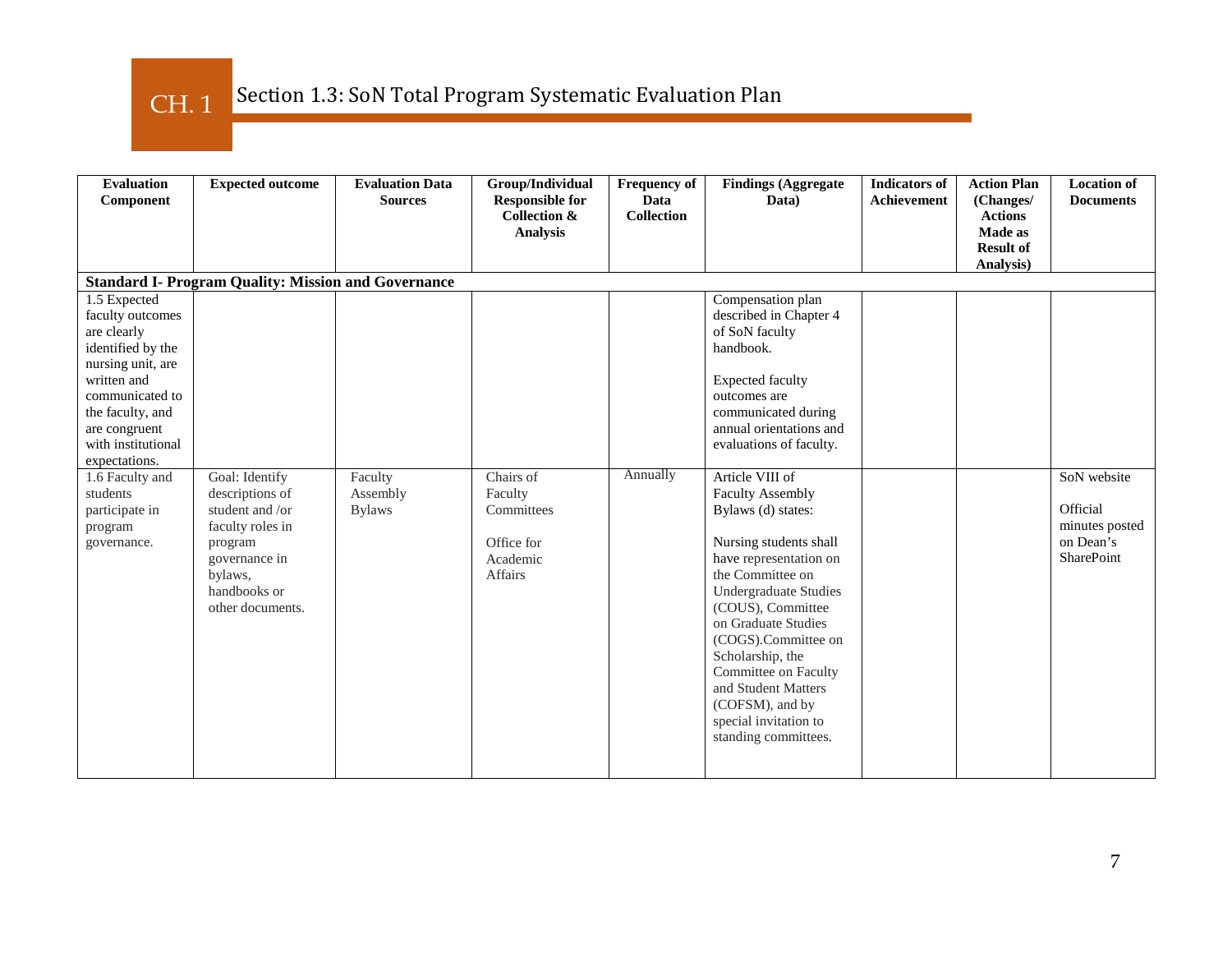CH. 1

| <b>Evaluation</b><br>Component                                                                                                                                | <b>Expected outcome</b>                                                                                                                                                                         | <b>Evaluation Data</b><br><b>Sources</b>                                                                | Group/Individual<br><b>Responsible for</b><br><b>Collection &amp;</b><br><b>Analysis</b>                                          | <b>Frequency of</b><br>Data<br><b>Collection</b> | <b>Findings (Aggregate</b><br>Data)                                                                                                                                                                                                                                                                                                                                                                                                                                  | <b>Indicators of</b><br>Achievement | <b>Action Plan</b><br>(Changes/<br><b>Actions</b><br>Made as | <b>Location of</b><br><b>Documents</b> |
|---------------------------------------------------------------------------------------------------------------------------------------------------------------|-------------------------------------------------------------------------------------------------------------------------------------------------------------------------------------------------|---------------------------------------------------------------------------------------------------------|-----------------------------------------------------------------------------------------------------------------------------------|--------------------------------------------------|----------------------------------------------------------------------------------------------------------------------------------------------------------------------------------------------------------------------------------------------------------------------------------------------------------------------------------------------------------------------------------------------------------------------------------------------------------------------|-------------------------------------|--------------------------------------------------------------|----------------------------------------|
|                                                                                                                                                               |                                                                                                                                                                                                 |                                                                                                         |                                                                                                                                   |                                                  |                                                                                                                                                                                                                                                                                                                                                                                                                                                                      |                                     | <b>Result of</b><br>Analysis)                                |                                        |
|                                                                                                                                                               | <b>Standard I- Program Quality: Mission and Governance</b>                                                                                                                                      |                                                                                                         |                                                                                                                                   |                                                  |                                                                                                                                                                                                                                                                                                                                                                                                                                                                      |                                     |                                                              |                                        |
| 1.7 Documents<br>and publications<br>are accurate. A<br>process is used<br>to notify<br>constituents<br>about changes<br>in documents<br>and<br>publications. | Goal (a): Ensure<br><b>CCNE</b><br>accreditation status<br>is disclosed on all<br>publications.<br>Goal (b): Identify<br>descriptions of how<br>programmatic<br>information is<br>communicated. | SoN Web Site<br>University<br>Catalog BSN<br>Handbook<br>Graduate<br>Handbook<br>Acceptance<br>Material | Associate Dean for<br>Admissions and<br><b>Student Services</b><br>Associate Dean<br>for Academic<br><b>Affairs</b><br>COUS, COGS | Annually or<br>as needed.                        | a)SACSCOC and CCNE<br>accreditation status are<br>noted in Undergraduate<br>(pg. 13) and Graduate<br>$(pg. 20)$ Student<br>Handbooks.<br>(a)Accreditation status is<br>posted in Catalog and<br>Nursing Website.<br>(b) Pg. 2 of Undergrad<br>handbooks state: "Policy<br>revisions made after<br>August 2017 will be<br>disseminated via<br>LiveMail" and "students<br>are accountable to<br>policies herein and<br>revisions that have been<br>sent by Live Mail." |                                     |                                                              |                                        |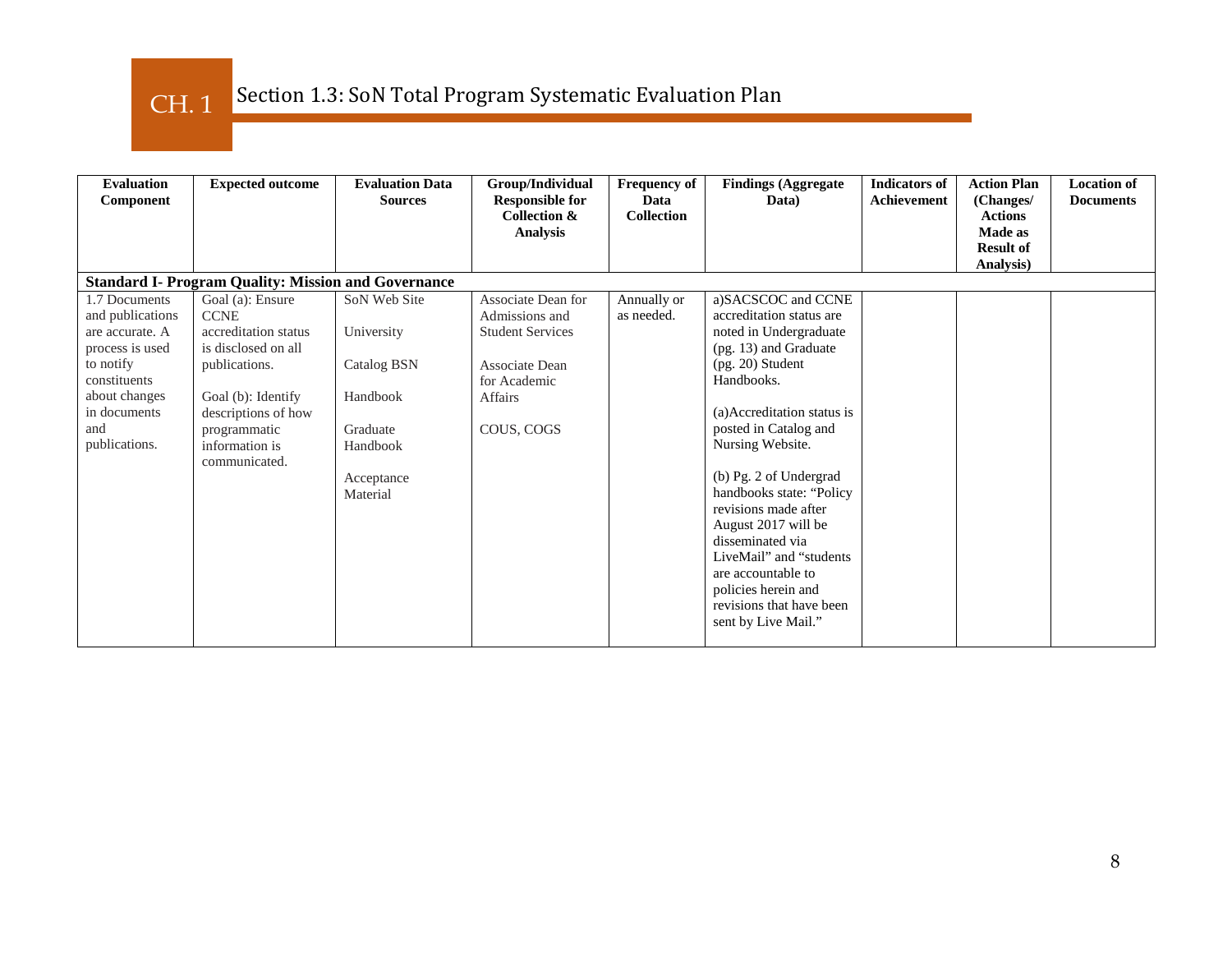CH. 1

| <b>Evaluation</b><br>Component                                                                                                                                                              | <b>Expected</b><br>outcome                                                                                                         | <b>Evaluation</b><br><b>Data Sources</b>                               | Group/Individual<br><b>Responsible for</b><br><b>Collection &amp;</b><br><b>Analysis</b>                                                            | Frequency<br>of Data<br><b>Collection</b> | <b>Findings (Aggregate</b><br>Data)                                                                                                                                | <b>Indicators</b> of<br><b>Achievement</b> | <b>Action</b><br>Plan<br>(Changes/<br><b>Actions</b><br>Made as<br><b>Result of</b> | <b>Location of Documents</b>     |
|---------------------------------------------------------------------------------------------------------------------------------------------------------------------------------------------|------------------------------------------------------------------------------------------------------------------------------------|------------------------------------------------------------------------|-----------------------------------------------------------------------------------------------------------------------------------------------------|-------------------------------------------|--------------------------------------------------------------------------------------------------------------------------------------------------------------------|--------------------------------------------|-------------------------------------------------------------------------------------|----------------------------------|
|                                                                                                                                                                                             |                                                                                                                                    |                                                                        |                                                                                                                                                     |                                           |                                                                                                                                                                    |                                            | Analysis)                                                                           |                                  |
| <b>Standard I- Program Quality: Mission and Governance</b>                                                                                                                                  |                                                                                                                                    |                                                                        |                                                                                                                                                     |                                           |                                                                                                                                                                    |                                            |                                                                                     |                                  |
| 1.7 Documents and<br>publications are<br>accurate. A process<br>is used to notify<br>constituents about<br>changes in<br>documents and<br>publications.                                     |                                                                                                                                    |                                                                        |                                                                                                                                                     |                                           | (b) LiveMail declared as<br>official mode of<br>communication:<br>Undergraduate (pg. 26)<br>and Graduate (pg. 58) and<br>within admission<br>acceptance materials. |                                            |                                                                                     |                                  |
| 1.8 Academic<br>policies of the parent<br>institution and the<br>nursing program are<br>congruent and<br>support achievement<br>of the mission,<br>goals, and expected<br>student outcomes. | Goal: Identify<br>descriptions of<br>academic<br>policies that are<br>congruent with<br>mission, goals<br>and program<br>outcomes. | Student<br>Handbooks<br>SoN website<br>UT Health<br>Website<br>Catalog | Associate Dean<br>for Admissions<br>and Student<br>Services<br><b>Associate Deans</b><br>for Undergraduate<br>and Graduate<br>Studies<br>COUS, COGS | Annually-<br>September                    | The Office of the Registrar<br>is working with all schools<br>to reconcile policy<br>differences.                                                                  |                                            |                                                                                     | SoN Website<br>UT Health Website |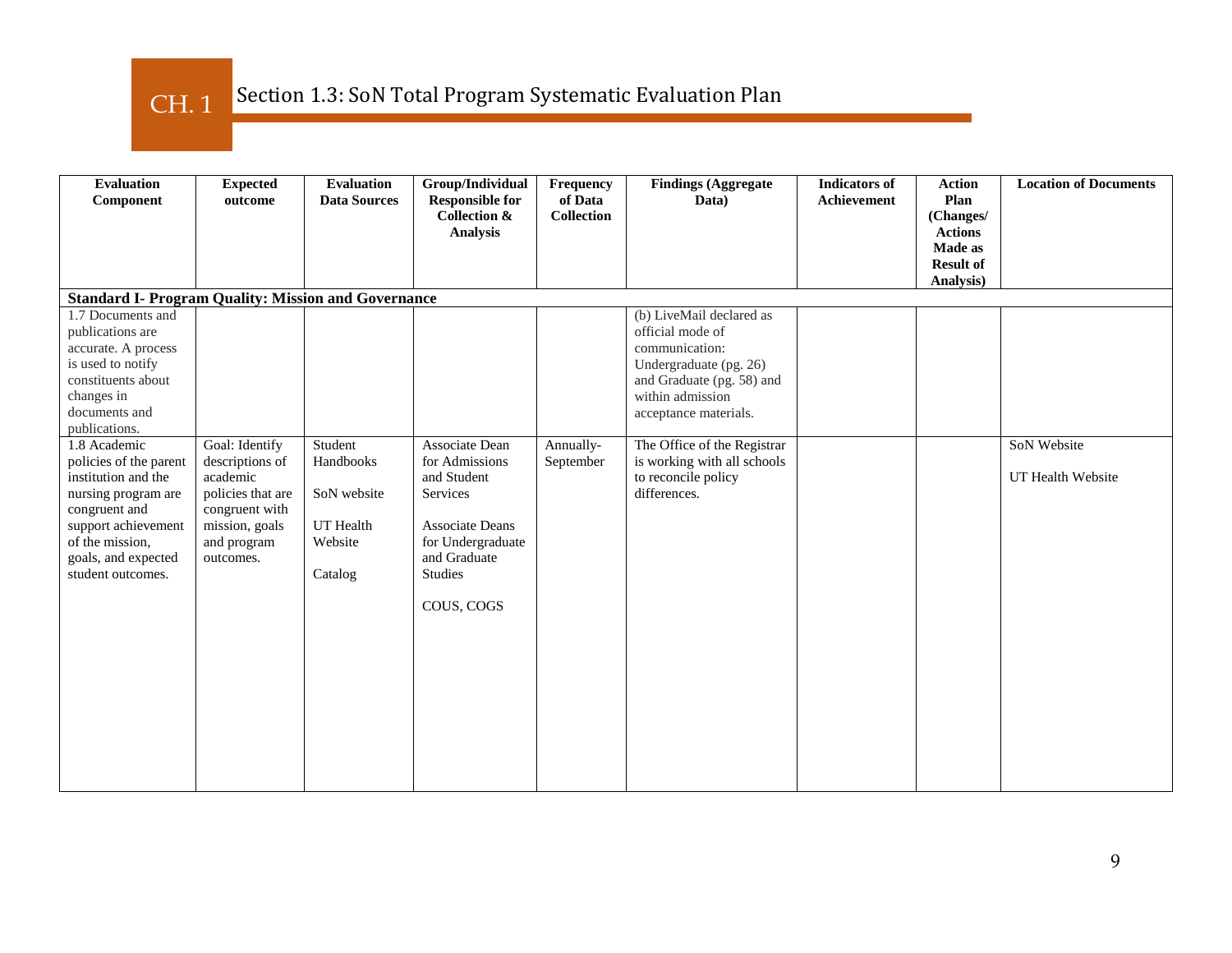CH. 1

| <b>Evaluation</b><br>Component                                                                                                    | <b>Expected</b><br>outcome                                                                                                                                                                                   | <b>Evaluation</b><br><b>Data Sources</b>                                                                              | Group/Individual<br><b>Responsible for</b><br><b>Collection &amp;</b><br><b>Analysis</b>                                                                               | Frequency<br>of Data<br><b>Collection</b> | <b>Findings (Aggregate</b><br>Data)                                                                                                                                                                                                                                                                | <b>Indicators of</b><br><b>Achievement</b> | <b>Action</b><br>Plan<br>(Changes/<br><b>Actions</b> | <b>Location of Documents</b>            |
|-----------------------------------------------------------------------------------------------------------------------------------|--------------------------------------------------------------------------------------------------------------------------------------------------------------------------------------------------------------|-----------------------------------------------------------------------------------------------------------------------|------------------------------------------------------------------------------------------------------------------------------------------------------------------------|-------------------------------------------|----------------------------------------------------------------------------------------------------------------------------------------------------------------------------------------------------------------------------------------------------------------------------------------------------|--------------------------------------------|------------------------------------------------------|-----------------------------------------|
|                                                                                                                                   |                                                                                                                                                                                                              |                                                                                                                       |                                                                                                                                                                        |                                           |                                                                                                                                                                                                                                                                                                    |                                            | Made as<br><b>Result of</b><br>Analysis)             |                                         |
| <b>Standard I- Program Quality: Mission and Governance</b>                                                                        |                                                                                                                                                                                                              |                                                                                                                       |                                                                                                                                                                        |                                           |                                                                                                                                                                                                                                                                                                    |                                            |                                                      |                                         |
| 1.9 Differences in<br>policies are<br>identified and<br>support achievement<br>of SoN mission,<br>goals and expected<br>outcomes. | Goal: Identify<br>academic<br>policies that are<br>different than<br>those of UT<br>Health for<br>realignment to<br>support<br>mission, goals<br>and outcomes<br>(admissions or<br>progression<br>criteria). | Student<br>Handbooks<br>SoN website<br><b>UT</b> Health<br>Website<br>Catalog                                         | Associate Dean<br>for Admissions<br>and Student<br>Services<br><b>Associate Deans</b><br>for Undergraduate<br>and Graduate<br><b>Studies</b><br>COUS, COGS             | Annually-<br>September                    | Undergraduate and<br>Graduate Student<br>Handbooks (pg 2) state the<br>handbooks are "intended to<br>elaborate on the UT Health<br>San Antonio Course<br>Catalog which is the<br>primary source for<br>institutional and academic<br>policies and procedures."                                     |                                            |                                                      | SoN<br>Website<br><b>HSC</b><br>website |
| 1.10 Academic<br>policies are fair and<br>equitable and<br>implemented<br>consistently.                                           | Goal: Identify<br>statements from<br>students that<br>academic<br>policies are fair<br>and/or<br>equitable.                                                                                                  | SoN<br><b>Complaints</b> Log<br>Exit Survey<br>Results<br><b>HSC</b> Student<br>Satisfaction<br><b>Survey Results</b> | Dean<br>Associate Dean<br>for Admissions $&$<br><b>Student Services</b><br><b>Associate Deans</b><br>for Undergraduate<br>and Graduate<br><b>Studies</b><br>COUS, COGS | Annually-<br>September                    | SoN 2016-2017<br>Complaints Log revealed<br>5/9 complaints filed by<br>students concerned testing<br>or grading scale policies<br>and the perceived fairness<br>at the undergraduate level.<br>All complaints were<br>handled and resolved.<br>Complaints processes<br>located in following areas: |                                            |                                                      | SoN Website<br>HSC website              |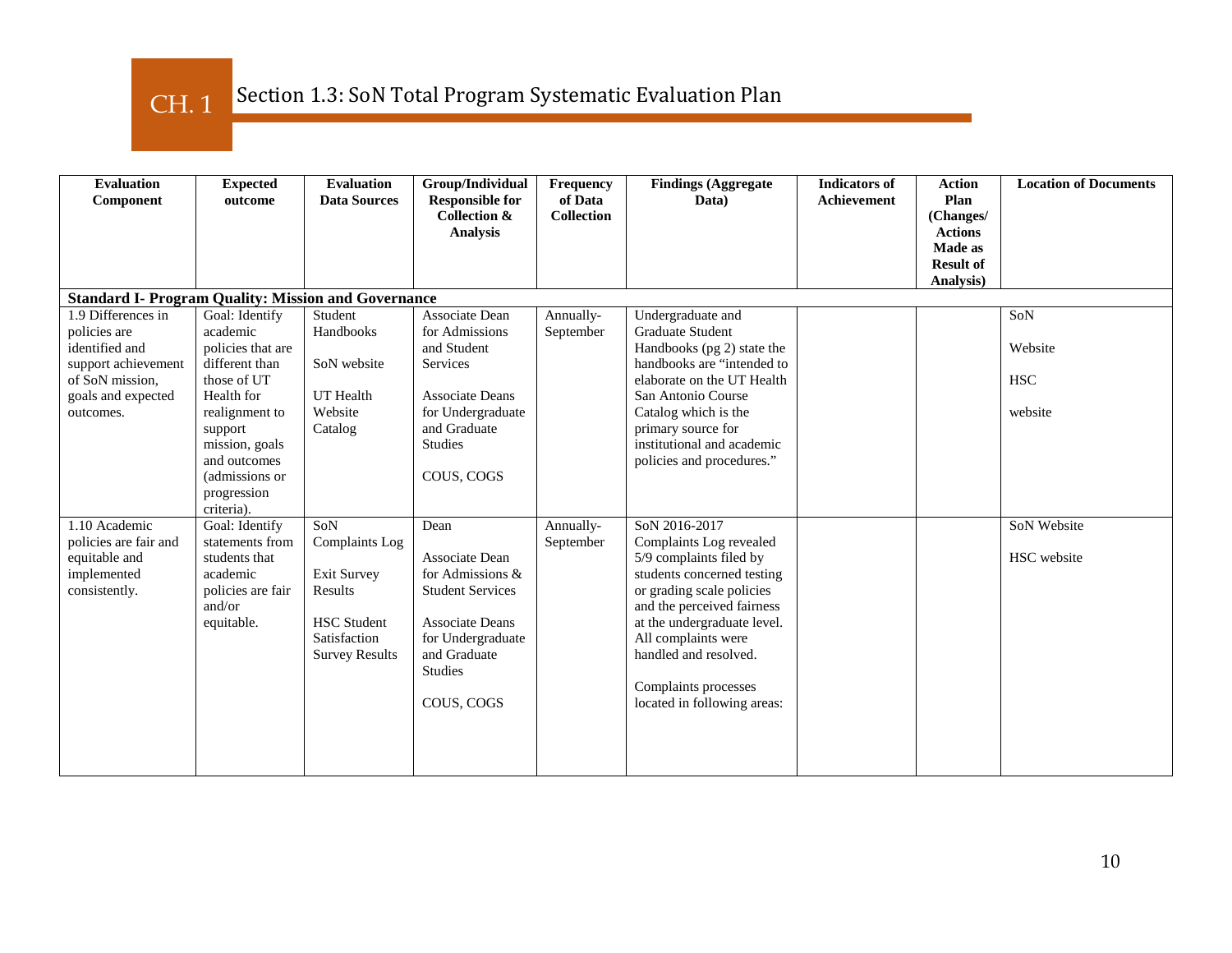CH. 1

| <b>Evaluation</b><br>Component                                                          | <b>Expected</b><br>outcome                                                                                                        | <b>Evaluation</b><br><b>Data Sources</b>                                                  | Group/Individual<br><b>Responsible for</b><br><b>Collection &amp;</b><br><b>Analysis</b> | Frequency<br>of Data<br><b>Collection</b> | <b>Findings (Aggregate</b><br>Data)                                                                                                                                                                                                                                                 | <b>Indicators of</b><br>Achievement                            | <b>Action</b><br>Plan<br>(Changes/<br><b>Actions</b><br>Made as<br><b>Result of</b><br>Analysis) | <b>Location of Documents</b>                                                                                                                                                                                        |
|-----------------------------------------------------------------------------------------|-----------------------------------------------------------------------------------------------------------------------------------|-------------------------------------------------------------------------------------------|------------------------------------------------------------------------------------------|-------------------------------------------|-------------------------------------------------------------------------------------------------------------------------------------------------------------------------------------------------------------------------------------------------------------------------------------|----------------------------------------------------------------|--------------------------------------------------------------------------------------------------|---------------------------------------------------------------------------------------------------------------------------------------------------------------------------------------------------------------------|
| <b>Standard I- Program Quality: Mission and Governance</b>                              |                                                                                                                                   |                                                                                           |                                                                                          |                                           |                                                                                                                                                                                                                                                                                     |                                                                |                                                                                                  |                                                                                                                                                                                                                     |
| 1.10 Academic<br>policies are fair and<br>equitable and<br>implemented<br>consistently. |                                                                                                                                   |                                                                                           |                                                                                          |                                           | Catalog, Student<br>Handbooks and SoN<br>Website.<br>HSC has the following<br>offices to ensure<br>compliance with regard to<br>complaints: UT Health<br>Office of Regulatory<br>Affairs & Compliance and<br>Academic, faculty and<br>student ombudsperson &                        |                                                                |                                                                                                  |                                                                                                                                                                                                                     |
| 1.11 Academic<br>policies are<br>published and<br>accessible.                           | Goal: Identify<br>examples of<br>where academic<br>policies are<br>published<br>(catalogs,<br>websites.<br>student<br>handbooks). | SoN<br>Faculty/Staff<br>Handbook<br><b>SoN Student</b><br>Handbooks<br><b>HSC</b> Catalog | Office for<br>Academic Affairs                                                           | Annually-<br>September                    | ADA compliance office.<br>Policies found published<br>below:<br>SoN Faculty/Staff<br>Handbook:<br>https://nursing.uthscsa.e<br>du/about/administration/<br>faculty_handbook.aspx<br>SoN Faculty Bylaws:<br>https://nursing.uthscsa.e<br>du/about/administration/<br>FA%20Bylaws.doc | Students are<br>notified of policy<br>changes via<br>LiveMail. |                                                                                                  | SoN Faculty/Staff<br>Handbook:<br>https://nursing.uthscsa.e<br>du/about/administration/<br>faculty_handbook.aspx<br>SoN Faculty Bylaws:<br>https://nursing.uthscsa.e<br>du/about/administration/<br>FA%20Bylaws.doc |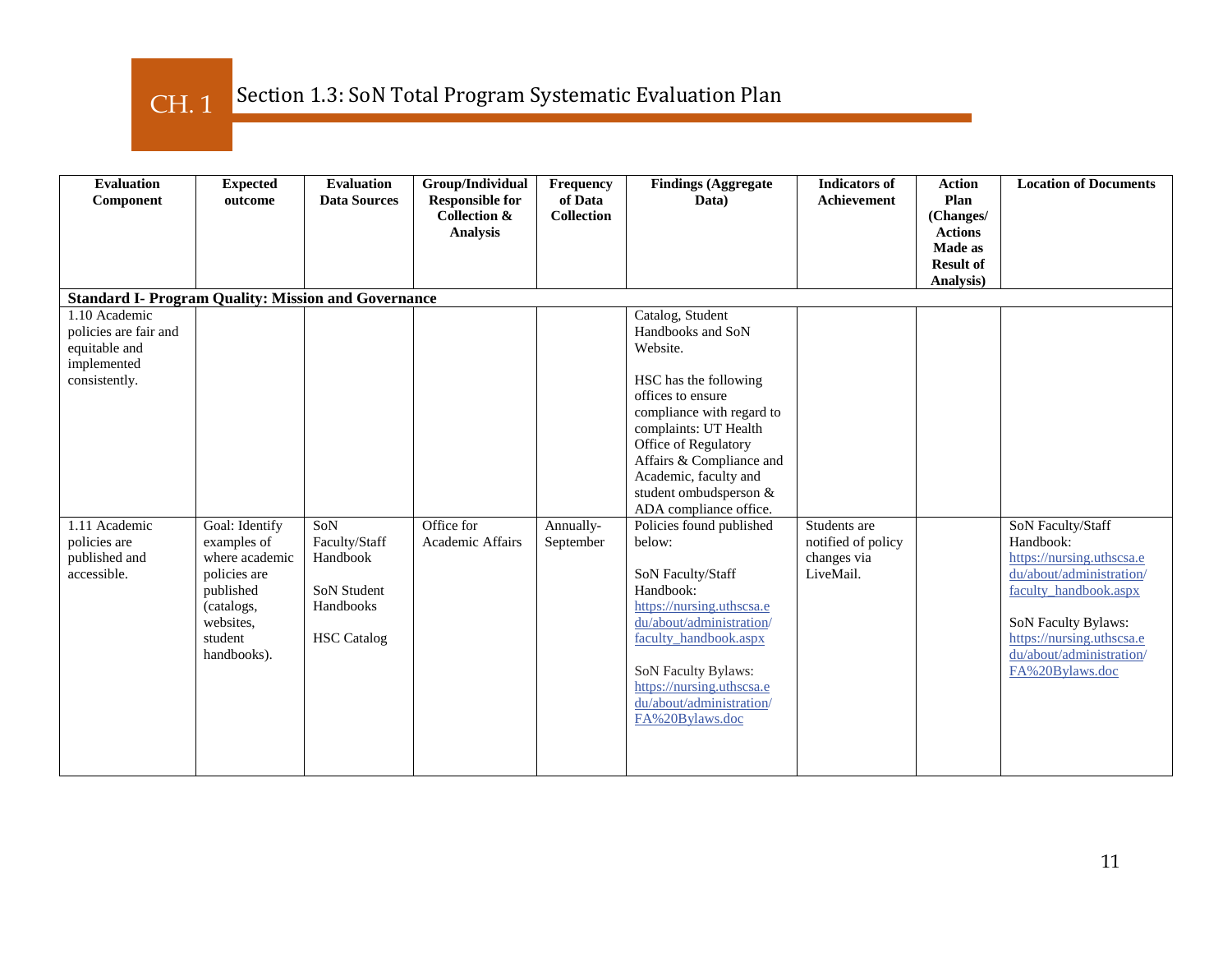CH. 1

| <b>Evaluation</b><br>Component                                                                             | <b>Expected</b><br>outcome                                                                                | <b>Evaluation</b><br><b>Data Sources</b>        | Group/Individual<br><b>Responsible for</b><br><b>Collection &amp;</b><br><b>Analysis</b>                                                                      | Frequency<br>of Data<br><b>Collection</b>  | <b>Findings (Aggregate</b><br>Data)                                                                                                                                                                                                                                                       | <b>Indicators of</b><br><b>Achievement</b>                                                                                                            | <b>Action</b><br>Plan<br>(Changes/<br><b>Actions</b><br><b>Made as</b><br><b>Result of</b><br>Analysis) | <b>Location of Documents</b>                                                                                                                                                                                                                                                                                                                                                                       |
|------------------------------------------------------------------------------------------------------------|-----------------------------------------------------------------------------------------------------------|-------------------------------------------------|---------------------------------------------------------------------------------------------------------------------------------------------------------------|--------------------------------------------|-------------------------------------------------------------------------------------------------------------------------------------------------------------------------------------------------------------------------------------------------------------------------------------------|-------------------------------------------------------------------------------------------------------------------------------------------------------|---------------------------------------------------------------------------------------------------------|----------------------------------------------------------------------------------------------------------------------------------------------------------------------------------------------------------------------------------------------------------------------------------------------------------------------------------------------------------------------------------------------------|
| <b>Standard I- Program Quality: Mission and Governance</b>                                                 |                                                                                                           |                                                 |                                                                                                                                                               |                                            |                                                                                                                                                                                                                                                                                           |                                                                                                                                                       |                                                                                                         |                                                                                                                                                                                                                                                                                                                                                                                                    |
| 1.11 Academic<br>policies are<br>published and<br>accessible.                                              |                                                                                                           |                                                 |                                                                                                                                                               |                                            | <b>SoN Student Handbooks:</b><br>https://nursing.uthscsa.e<br>du/students/resources.asp<br>HSC Catalog (2015-17):<br>http://catalog.uthscsa.edu/                                                                                                                                          | 100% of students<br>sign<br>acknowledgement<br>at orientation<br>indicating their<br>understanding of<br>policies covered<br>in student<br>handbooks. |                                                                                                         | <b>SoN Student Handbooks:</b><br>https://nursing.uthscsa.e<br>du/students/resources.as<br>p<br>HSC Catalog (2015-17):<br>http://catalog.uthscsa.ed<br>$\underline{\mathbf{u}}/$<br>SoN Course Schedules and<br>Syllabi:<br>https://nursing.uthscsa.e<br>du/programs/sch_syll.asp<br>$\underline{\mathbf{X}}$<br>HSC Handbook of<br><b>Operating Procedures:</b><br>http://uthscsa.edu/hop20<br>00/ |
| 1.12 Academic<br>policies are reviewed<br>and revised as<br>necessary to foster<br>program<br>improvement. | Goal: Provide<br>evidence of<br>description/<br>statement of<br>how and when<br>policies are<br>reviewed. | <b>SoN Faculty</b><br>Assembly<br><b>Bylaws</b> | Dean<br><b>Associate Dean</b><br>for Admissions &<br><b>Student Services</b><br><b>Associate Deans</b><br>for Undergraduate<br>and Graduate<br><b>Studies</b> | Annually-<br>September<br>and as<br>needed | $\overline{\text{COUS}}$ bylaws (pg.8)<br>states: Evaluate admission,<br>progression and<br>undergraduate policies and<br>procedures at regularly<br>scheduled intervals that<br>align with publication of<br>The University of Texas<br>Health Science Center at<br>San Antonio Catalog. |                                                                                                                                                       |                                                                                                         | SoN Faculty Bylaws:<br>https://nursing.uthscsa.e<br>du/about/administration/<br>FA%20Bylaws.doc                                                                                                                                                                                                                                                                                                    |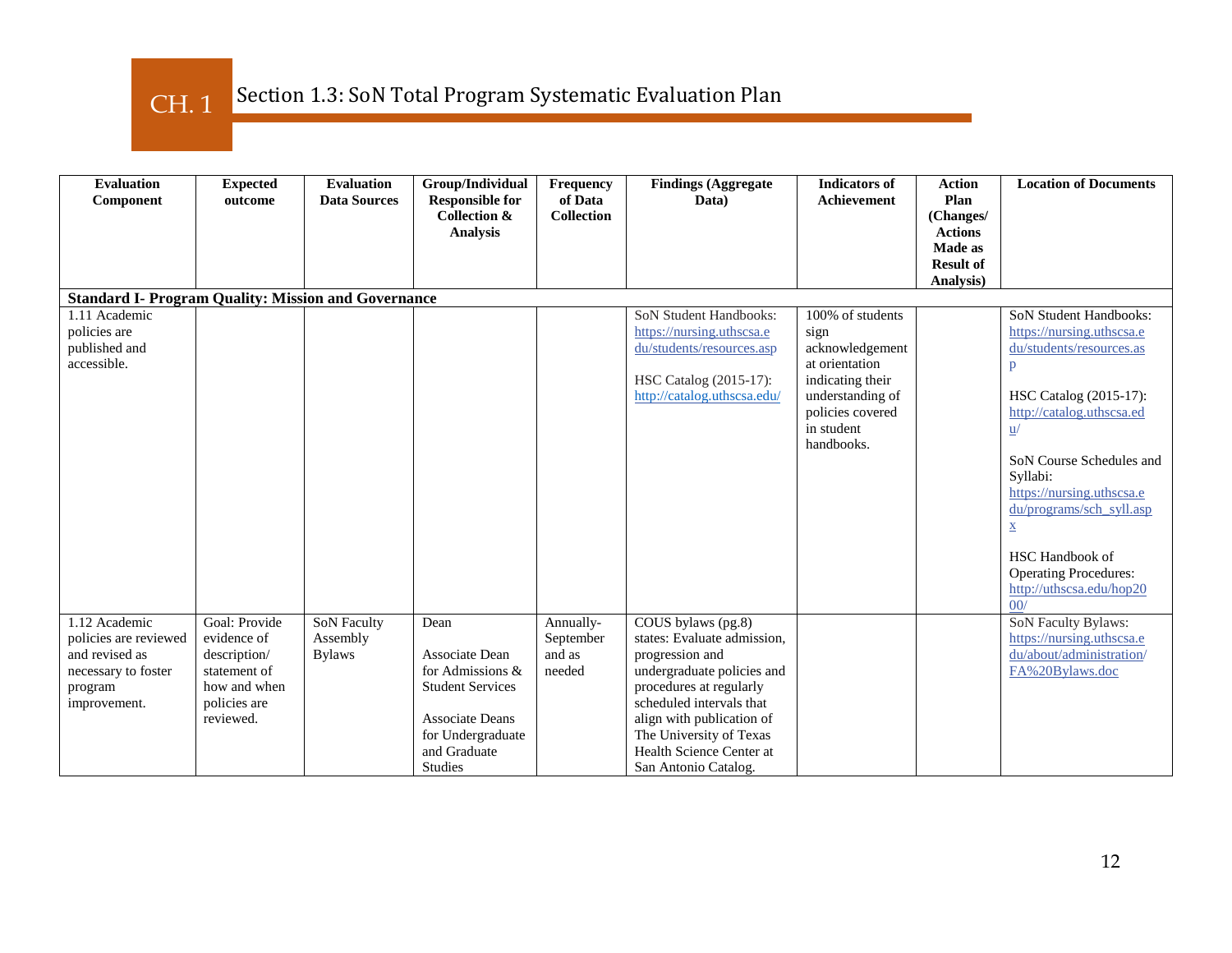CH. 1

| <b>Evaluation</b><br>Component                                                                             | <b>Expected</b><br>outcome | <b>Evaluation</b><br><b>Data Sources</b> | Group/Individual<br><b>Responsible for</b><br><b>Collection &amp;</b><br><b>Analysis</b> | <b>Frequency</b><br>of Data<br><b>Collection</b> | <b>Findings (Aggregate)</b><br>Data)                                                                                                                                                                                                                                                                                                                                                                                                                                    | <b>Indicators of</b><br>Achievement | <b>Action</b><br>Plan<br>(Changes/<br><b>Actions</b><br><b>Made as</b><br><b>Result of</b><br>Analysis) | <b>Location of Documents</b> |
|------------------------------------------------------------------------------------------------------------|----------------------------|------------------------------------------|------------------------------------------------------------------------------------------|--------------------------------------------------|-------------------------------------------------------------------------------------------------------------------------------------------------------------------------------------------------------------------------------------------------------------------------------------------------------------------------------------------------------------------------------------------------------------------------------------------------------------------------|-------------------------------------|---------------------------------------------------------------------------------------------------------|------------------------------|
| <b>Standard I- Program Quality: Mission and Governance</b>                                                 |                            |                                          |                                                                                          |                                                  |                                                                                                                                                                                                                                                                                                                                                                                                                                                                         |                                     |                                                                                                         |                              |
| 1.12 Academic<br>policies are reviewed<br>and revised as<br>necessary to foster<br>program<br>improvement. |                            |                                          | Office for<br>Academic Affairs                                                           |                                                  | COGS bylaws (pg.10)<br>Evaluate admission,<br>progression and policies<br>and procedures at regularly<br>schedules intervals that<br>align with publication of<br><b>UTHSCSA</b> catalog<br><b>COUS</b> Subcommittees<br>(Curriculum<br>subcommittee, simulation<br>advisory subcommittee,<br>admissions, progression<br>and graduation<br>subcommittee) on pg. 9 of<br><b>Bylaws</b><br>COGS subcommittees<br>(MSN, DNP, PhD<br>subcommittees) on pg. 10<br>of bylaws. |                                     |                                                                                                         |                              |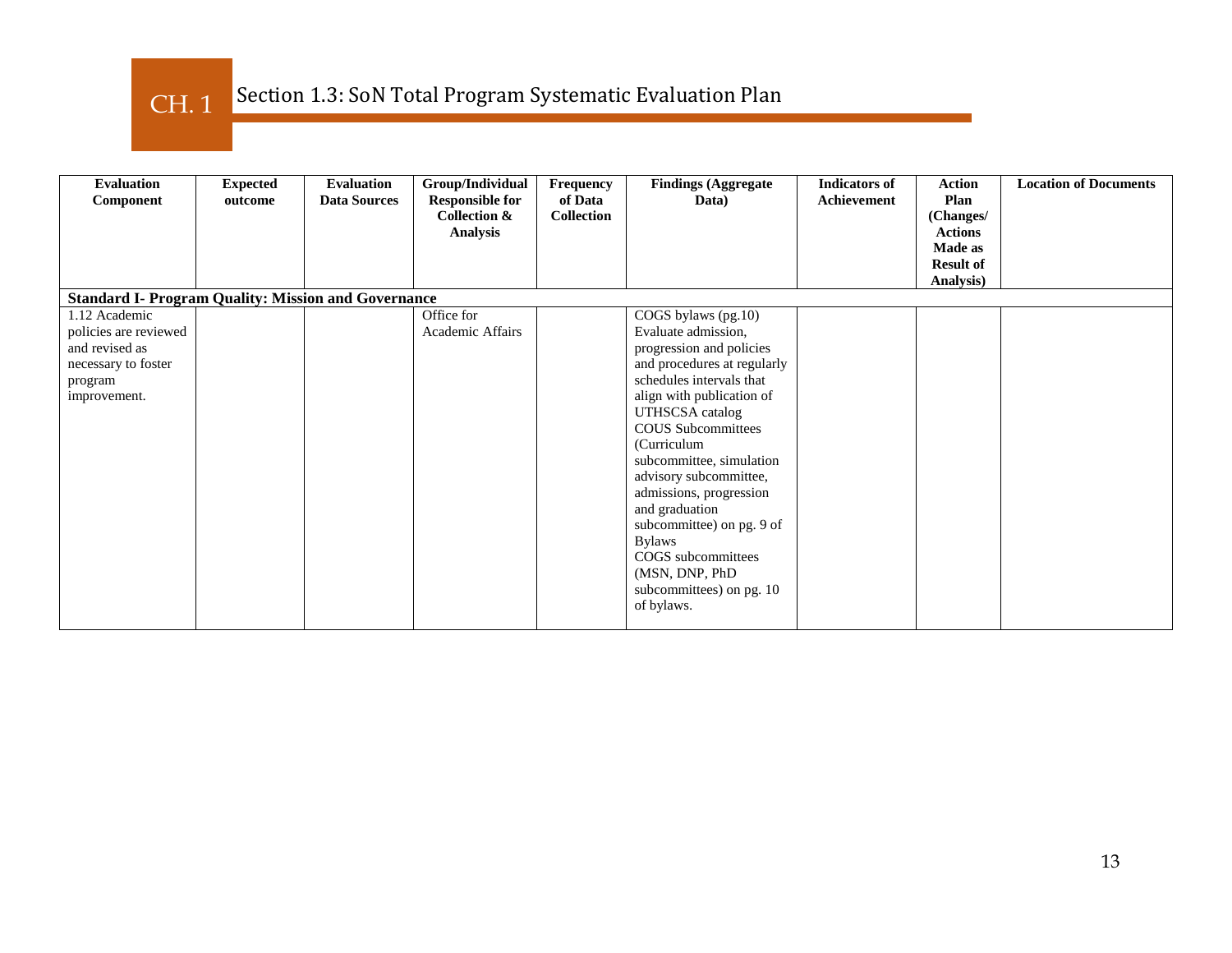CH. 1

| <b>Evaluation</b><br>Component                                              | <b>Expected</b><br>outcome | <b>Evaluation</b><br><b>Data Sources</b> | Group/Individual<br><b>Responsible for</b> | Frequency<br>of Data | <b>Findings (Aggregate</b><br>Data) | <b>Indicators</b> of<br>Achievement | <b>Action</b><br>Plan     | <b>Location of Documents</b> |
|-----------------------------------------------------------------------------|----------------------------|------------------------------------------|--------------------------------------------|----------------------|-------------------------------------|-------------------------------------|---------------------------|------------------------------|
|                                                                             |                            |                                          | <b>Collection &amp;</b>                    | <b>Collection</b>    |                                     |                                     | (Changes/                 |                              |
|                                                                             |                            |                                          | <b>Analysis</b>                            |                      |                                     |                                     | <b>Actions</b><br>Made as |                              |
|                                                                             |                            |                                          |                                            |                      |                                     |                                     | <b>Result of</b>          |                              |
|                                                                             |                            |                                          |                                            |                      |                                     |                                     | Analysis)                 |                              |
| <b>Standard II- Program Quality: Institutional Commitment and Resources</b> |                            |                                          |                                            |                      |                                     |                                     |                           |                              |
| 2.1 Fiscal and                                                              | Goal: Provide              | Budget prepared                          | Office for                                 | Annually-            | (b) Example of revision             |                                     |                           | SoN Business Office          |
| physical resources                                                          | descriptions of            | by Associate                             | Academic Affairs                           | October              | of SoN budget during the            |                                     |                           |                              |
| are sufficient to                                                           | the fiscal                 | Dean of Finance                          |                                            |                      | three years in which                |                                     |                           |                              |
| enable the program                                                          | resources,                 |                                          |                                            |                      | changes to mission and              |                                     |                           |                              |
| to fulfill its mission,                                                     | facilities, and            |                                          |                                            |                      | strategic plans were                |                                     |                           |                              |
| goals and expected                                                          | equipment.                 |                                          |                                            |                      | made, available here.               |                                     |                           |                              |
| outcomes.                                                                   |                            |                                          |                                            |                      |                                     |                                     |                           |                              |
|                                                                             | Goal (b):<br>Provide       |                                          |                                            |                      |                                     |                                     |                           |                              |
|                                                                             | examples                   |                                          |                                            |                      |                                     |                                     |                           |                              |
|                                                                             | showing the                |                                          |                                            |                      |                                     |                                     |                           |                              |
|                                                                             | budget supports            |                                          |                                            |                      |                                     |                                     |                           |                              |
|                                                                             | mission, goals             |                                          |                                            |                      |                                     |                                     |                           |                              |
|                                                                             | and outcomes               |                                          |                                            |                      |                                     |                                     |                           |                              |
|                                                                             | and                        |                                          |                                            |                      |                                     |                                     |                           |                              |
|                                                                             | development,               |                                          |                                            |                      |                                     |                                     |                           |                              |
|                                                                             | implementation,            |                                          |                                            |                      |                                     |                                     |                           |                              |
|                                                                             | and evaluation             |                                          |                                            |                      |                                     |                                     |                           |                              |
|                                                                             | of the program.            |                                          |                                            |                      |                                     |                                     |                           |                              |
|                                                                             |                            |                                          |                                            |                      |                                     |                                     |                           |                              |
|                                                                             | Goal (c):                  |                                          |                                            |                      |                                     |                                     |                           |                              |
|                                                                             | Provide                    |                                          |                                            |                      |                                     |                                     |                           |                              |
|                                                                             | information that           |                                          |                                            |                      |                                     |                                     |                           |                              |
|                                                                             | reflects the               |                                          |                                            |                      |                                     |                                     |                           |                              |
|                                                                             | program is able            |                                          |                                            |                      |                                     |                                     |                           |                              |
|                                                                             | to recruit and             |                                          |                                            |                      |                                     |                                     |                           |                              |
|                                                                             | retain qualified           |                                          |                                            |                      |                                     |                                     |                           |                              |
|                                                                             | faculty and                |                                          |                                            |                      |                                     |                                     |                           |                              |
|                                                                             | staff.                     |                                          |                                            |                      |                                     |                                     |                           |                              |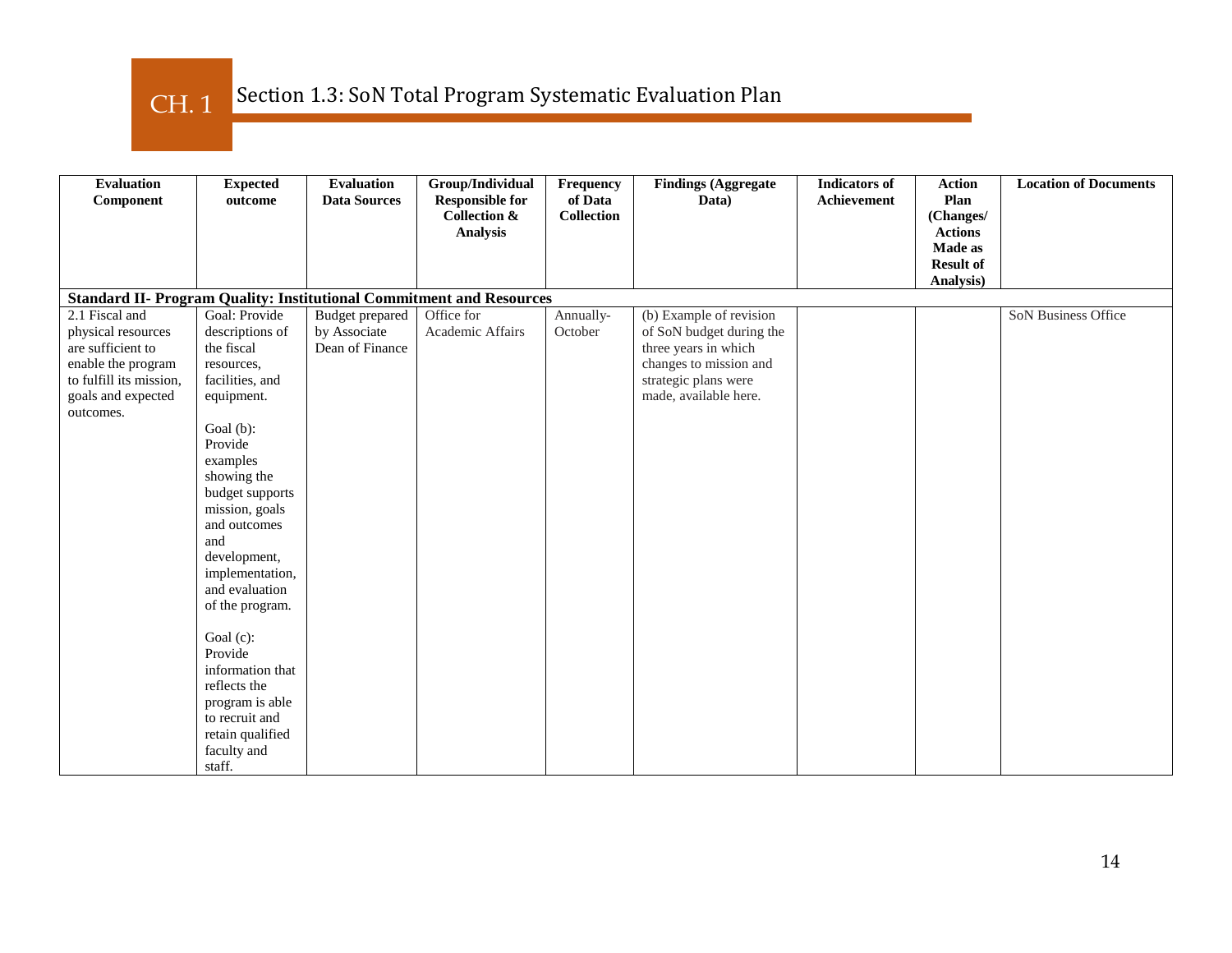CH. 1

| <b>Evaluation</b><br>Component                                                                                                 | <b>Expected</b><br>outcome                                                                                                                                                                                                                                                                                | <b>Evaluation</b><br><b>Data Sources</b>                                                                                           | Group/Individual<br><b>Responsible for</b><br>Collection &<br><b>Analysis</b>  | <b>Frequency</b><br>of Data<br><b>Collection</b> | <b>Findings (Aggregate</b><br>Data)                                                                                                                                                                                                                                                                                                             | <b>Indicators of</b><br><b>Achievement</b> | <b>Action</b><br>Plan<br>(Changes/<br><b>Actions</b> | <b>Location of Documents</b>                                                                                     |
|--------------------------------------------------------------------------------------------------------------------------------|-----------------------------------------------------------------------------------------------------------------------------------------------------------------------------------------------------------------------------------------------------------------------------------------------------------|------------------------------------------------------------------------------------------------------------------------------------|--------------------------------------------------------------------------------|--------------------------------------------------|-------------------------------------------------------------------------------------------------------------------------------------------------------------------------------------------------------------------------------------------------------------------------------------------------------------------------------------------------|--------------------------------------------|------------------------------------------------------|------------------------------------------------------------------------------------------------------------------|
|                                                                                                                                |                                                                                                                                                                                                                                                                                                           |                                                                                                                                    |                                                                                |                                                  |                                                                                                                                                                                                                                                                                                                                                 |                                            | Made as<br><b>Result of</b><br>Analysis)             |                                                                                                                  |
| <b>Standard II- Program Quality: Institutional Commitment and Resources</b>                                                    |                                                                                                                                                                                                                                                                                                           |                                                                                                                                    |                                                                                |                                                  |                                                                                                                                                                                                                                                                                                                                                 |                                            |                                                      |                                                                                                                  |
| 2.2 Adequacy of<br>resources* is<br>reviewed and<br>resources are<br>modified as needed.<br>*physical and fiscal<br>resources. | Goal: Provide a<br>description of a<br>defined process<br>for regular<br>reviews of the<br>program's fiscal<br>and physical<br>resources.                                                                                                                                                                 | Budget prepared<br>by Associate<br>Dean for<br>Finance                                                                             | Dean<br><b>Associate Deans</b><br>for Undergraduate<br>and Graduate<br>Studies | Review<br>March-May<br>and as need<br>arises     | Timeline of budget<br>review describes process<br>for SoN.                                                                                                                                                                                                                                                                                      |                                            |                                                      | SoN Business Office                                                                                              |
| 2.3 Academic<br>support services are<br>sufficient to ensure<br>quality.                                                       | Goal (a): Provide<br>descriptions of<br>library services,<br>orientations,<br>advising/learning<br>services, writing<br>centers,<br>information<br>technology<br>support and<br>services for<br>students and<br>faculty.<br>Goal (b):<br>Provide<br>descriptions of<br>learning<br>management<br>systems. | <b>UT</b> Health<br>Website SoN<br>Website<br>Handbook of<br>Operating<br>Procedures<br>Undergraduate<br>and graduate<br>handbooks | Office for<br><b>Academic Affairs</b>                                          | Annually or<br>more<br>frequently<br>as needed   | (a) All services in the<br>HOP other services<br>include:<br>UT Library Services<br>Student success center<br>for Advising/Learning,<br>writing services, IMS<br>support services and<br>VITAL, Counseling<br>Center, HEB Clinical<br>Skills Center.<br>(b) Link for description<br>of the CANVAS<br>Learning Management<br>System is imbedded. |                                            |                                                      | UT Health Website SoN<br>Website<br>Handbook of Operating<br>Procedures<br>Office for Academic<br><b>Affairs</b> |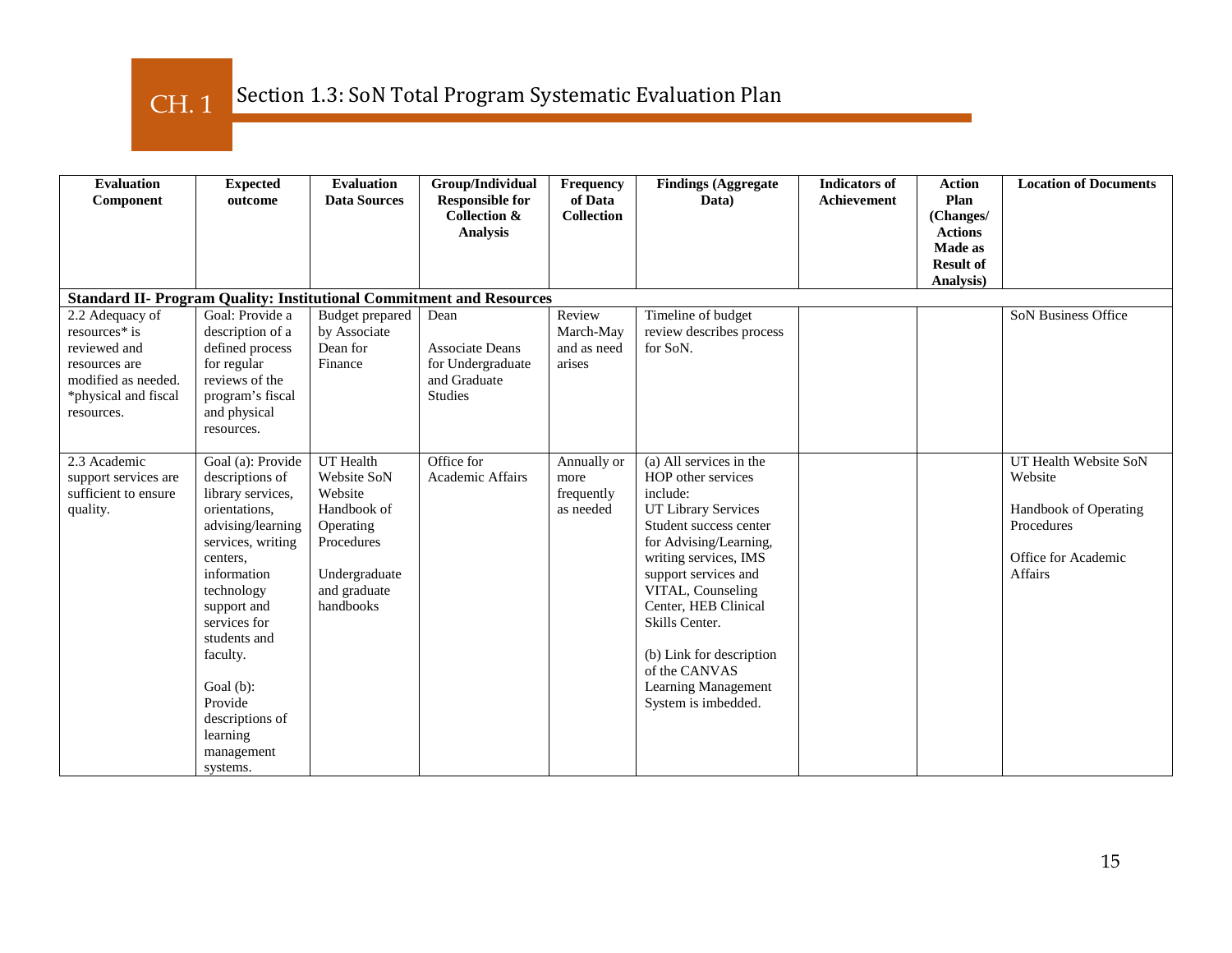# CH. 1

| <b>Evaluation</b><br>Component                                                                                                                                                                                                      | <b>Expected</b><br>outcome                                                                                            | <b>Evaluation</b><br><b>Data Sources</b>                            | Group/Individual<br><b>Responsible for</b><br><b>Collection &amp;</b><br><b>Analysis</b> | Frequency<br>of Data<br><b>Collection</b> | <b>Findings (Aggregate</b><br>Data)                                                                                                                                                                                                                                                                           | <b>Indicators of</b><br>Achievement                                                                                                           | <b>Action Plan</b><br>(Changes/<br><b>Actions Made</b><br>as Result of<br>Analysis)                                                                                                                                             | <b>Location of</b><br><b>Documents</b> |
|-------------------------------------------------------------------------------------------------------------------------------------------------------------------------------------------------------------------------------------|-----------------------------------------------------------------------------------------------------------------------|---------------------------------------------------------------------|------------------------------------------------------------------------------------------|-------------------------------------------|---------------------------------------------------------------------------------------------------------------------------------------------------------------------------------------------------------------------------------------------------------------------------------------------------------------|-----------------------------------------------------------------------------------------------------------------------------------------------|---------------------------------------------------------------------------------------------------------------------------------------------------------------------------------------------------------------------------------|----------------------------------------|
|                                                                                                                                                                                                                                     |                                                                                                                       |                                                                     | <b>Standard II- Program Quality: Institutional Commitment and Resources</b>              |                                           |                                                                                                                                                                                                                                                                                                               |                                                                                                                                               |                                                                                                                                                                                                                                 |                                        |
| 2.4 Academic<br>support services are<br>evaluated on a<br>regular basis to meet<br>program and student<br>needs.                                                                                                                    | Goal: Provide<br>examples of a<br>defined process<br>for regular<br>review of the<br>academic<br>support<br>services. | Handbooks<br>Catalog                                                | Office for<br>Academic Affairs                                                           | Annually                                  | Graduate Handbook has<br>section on Exit and<br>Alumni Surveys (pg. 66)<br>but no specific reference<br>to academic support<br>services.<br>Administration and<br>support services are<br>included in Exit Survey.<br><b>Student Success Center</b><br>evaluates services<br>annually for grant<br>reporting. | The HSC<br>campus-wide<br>student<br>satisfaction<br>survey to be<br>administered<br>Spring 2018 by<br>Office of<br>Institutional<br>Research | Statements of<br>process to be<br>included on<br>SoN website.<br>and faculty<br>bylaws.<br>Added more<br>specific<br>academic<br>support<br>services to<br>current Exit<br>Survey for<br>collection<br>starting Spring<br>2017. |                                        |
| 2.5 The chief nurse<br>administrator is a<br>registered nurse,<br>holds a graduate<br>degree, and is<br>academically and<br>experientially<br>qualified to<br>accomplish the<br>mission, goals and<br>expected program<br>outcomes. | Goal: Dean's<br>CV is current<br>with summaries<br>of education and<br>expertise.                                     | Board of<br>Nursing license<br>Official<br>transcripts<br>Dean's CV | Deans Office                                                                             | Annually                                  | Dean has PhD in Nursing<br>and Current licensure<br>status until $10/31/2018$<br>(verified by TBON).                                                                                                                                                                                                          |                                                                                                                                               |                                                                                                                                                                                                                                 | <b>HSC President's Office</b>          |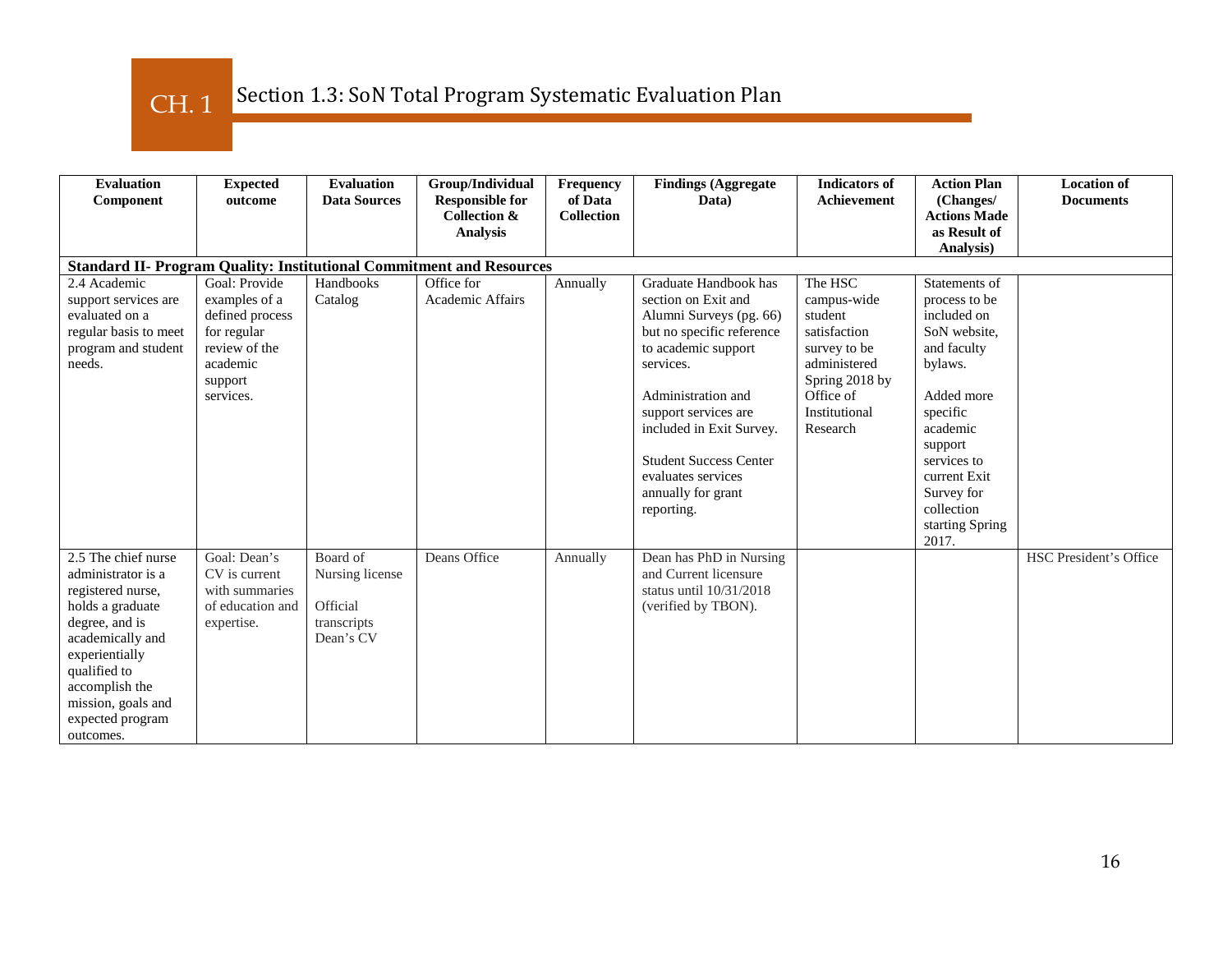CH. 1

| <b>Evaluation</b><br>Component                                                                                                                                             | <b>Expected outcome</b>                                                                                                                                                                                                                                                                                                | <b>Evaluation</b><br><b>Data Sources</b>                                                                | Group/Individual<br><b>Responsible for</b><br><b>Collection &amp;</b><br><b>Analysis</b> | <b>Frequency of</b><br>Data<br><b>Collection</b>                                                        | <b>Findings (Aggregate</b><br>Data)                                                                                                                                                                                                                                                 | <b>Indicators of</b><br>Achievement | <b>Action</b><br>Plan<br>(Changes/<br><b>Actions</b><br>Made as<br><b>Result of</b> | <b>Location of Documents</b> |
|----------------------------------------------------------------------------------------------------------------------------------------------------------------------------|------------------------------------------------------------------------------------------------------------------------------------------------------------------------------------------------------------------------------------------------------------------------------------------------------------------------|---------------------------------------------------------------------------------------------------------|------------------------------------------------------------------------------------------|---------------------------------------------------------------------------------------------------------|-------------------------------------------------------------------------------------------------------------------------------------------------------------------------------------------------------------------------------------------------------------------------------------|-------------------------------------|-------------------------------------------------------------------------------------|------------------------------|
|                                                                                                                                                                            |                                                                                                                                                                                                                                                                                                                        |                                                                                                         |                                                                                          |                                                                                                         |                                                                                                                                                                                                                                                                                     |                                     | Analysis)                                                                           |                              |
|                                                                                                                                                                            | <b>Standard II- Program Quality: Institutional Commitment and Resources</b>                                                                                                                                                                                                                                            |                                                                                                         |                                                                                          |                                                                                                         |                                                                                                                                                                                                                                                                                     |                                     |                                                                                     |                              |
| 2.6 The chief nurse<br>administrator is<br>vested with the<br>administrative<br>authority to<br>accomplish the<br>mission, goals, and<br>expected program<br>outcomes.     | Goal: Provide<br>evidence the<br>Dean's position is<br>comparable to other<br><b>School Deans</b>                                                                                                                                                                                                                      | <b>UT</b> Health<br>Leadership<br>Organizational<br>Chart                                               | Annually                                                                                 | UT Health<br>Organizational<br>Chart depicts<br>SoN Dean at<br>same level as<br>other schools'<br>Deans |                                                                                                                                                                                                                                                                                     |                                     |                                                                                     | UT Health Website            |
| 2.7 The chief nurse<br>administrator<br>provides effective<br>leadership to the<br>nursing unit in<br>achieving its<br>mission, goals and<br>expected program<br>outcomes. | Goal (a): Provide<br>statements/evidence<br>from faculty,<br>students, or others<br>regarding the<br>Dean's<br>effectiveness and<br>collaboration with<br>COI.<br>Goal (b): Provide<br>examples of<br>meeting minutes<br>confirming the<br>Dean consults with<br>faculty and others<br>in the COI when<br>appropriate. | Annual<br>evaluation by<br><b>HSC</b> President<br>Nursing<br>Advisory<br>Council<br>Meeting<br>minutes | <b>HSC</b> President                                                                     | Annually                                                                                                | State of the School<br>address demonstrates<br>Dean's effectiveness<br>Nursing Advisory<br>Council works as an<br>advocate for SoN<br>(Faculty Handbook<br>$4.8$ ).<br>(b) Center Advisory<br>Council is made of<br>academic and<br>community partners (pg)<br>54 of BSN handbook). |                                     |                                                                                     | Dean's Suite                 |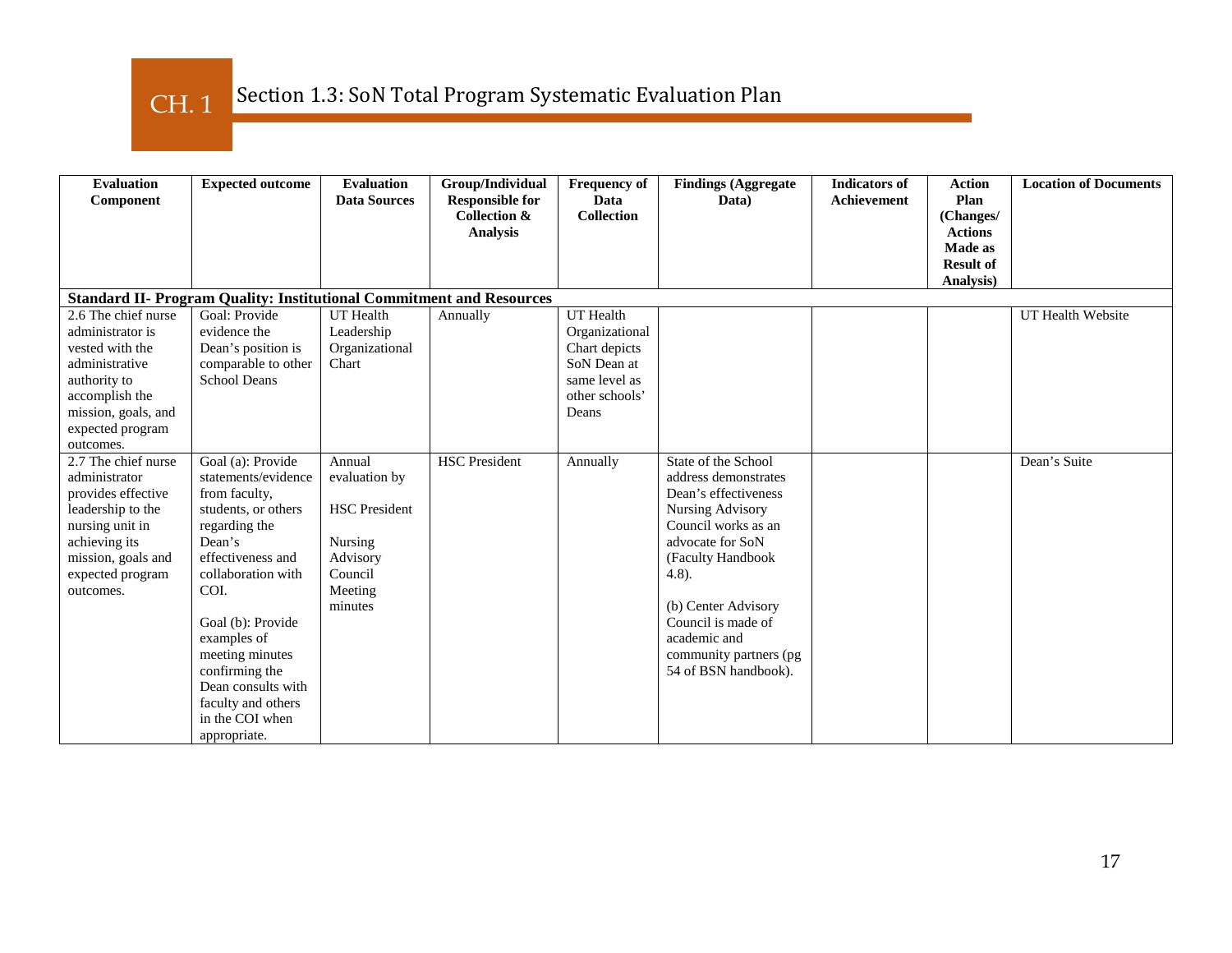CH. 1

| <b>Evaluation</b><br>Component                                                                                           | <b>Expected outcome</b>                                                                                                                                                                                                                                                                                    | <b>Evaluation</b><br><b>Data Sources</b>              | Group/Individual<br><b>Responsible for</b><br><b>Collection &amp;</b><br><b>Analysis</b>                                        | <b>Frequency of</b><br>Data<br><b>Collection</b> | <b>Findings (Aggregate</b><br>Data)                                                                                                                                                                                                                                                                                                                                                                           | <b>Indicators of</b><br><b>Achievement</b>                                                                                                                                            | <b>Action</b><br>Plan<br>(Changes/<br><b>Actions</b><br><b>Made as</b><br><b>Result of</b> | <b>Location of Documents</b>          |  |  |  |
|--------------------------------------------------------------------------------------------------------------------------|------------------------------------------------------------------------------------------------------------------------------------------------------------------------------------------------------------------------------------------------------------------------------------------------------------|-------------------------------------------------------|---------------------------------------------------------------------------------------------------------------------------------|--------------------------------------------------|---------------------------------------------------------------------------------------------------------------------------------------------------------------------------------------------------------------------------------------------------------------------------------------------------------------------------------------------------------------------------------------------------------------|---------------------------------------------------------------------------------------------------------------------------------------------------------------------------------------|--------------------------------------------------------------------------------------------|---------------------------------------|--|--|--|
|                                                                                                                          |                                                                                                                                                                                                                                                                                                            |                                                       |                                                                                                                                 |                                                  |                                                                                                                                                                                                                                                                                                                                                                                                               |                                                                                                                                                                                       | Analysis)                                                                                  |                                       |  |  |  |
|                                                                                                                          | <b>Standard II- Program Quality: Institutional Commitment and Resources</b>                                                                                                                                                                                                                                |                                                       |                                                                                                                                 |                                                  |                                                                                                                                                                                                                                                                                                                                                                                                               |                                                                                                                                                                                       |                                                                                            |                                       |  |  |  |
| 2.8 There is<br>sufficient faculty to<br>accomplish the<br>mission, goals and<br>expected program<br>outcomes.           | Goal (a): Provide<br>descriptions for<br>calculating FTE.<br>Goal (b): Provide<br>the Faculty<br>workload formulas.<br>Goal (c): Provide<br>the faculty-to-<br>student ratios.<br>Goal (d): Provide<br>statements from the<br>Dean, faculty and<br>or students<br>concerning<br>sufficiency of<br>faculty. | Course<br>evaluation<br>results                       | Office for Faculty<br>Affairs and<br>Diversity<br><b>Associate Deans</b><br>for Undergraduate<br>and Graduate<br><b>Studies</b> | Annually due<br>in September                     | (a)FT workload<br>expectation is 40 hours<br>per week of service<br>during the months<br>assigned in their<br>contract. Texas Board<br>of Regents requires<br>minimum 18 teaching<br>workload credits to Full<br>Time Equivalent<br>faculty.<br>(b) Faculty workload<br>formula in Faculty<br>Handbook 2.7 pg.4.<br>(c) DNP student to<br>faculty ratio 6.95 to 1<br>(d) Course evaluation<br>results showing | (b) Complaint<br>with SACS<br>Criteria for<br>faculty workload.<br>Compliant with<br>NP standards for<br>faculty workload.<br>All courses are<br>adequately<br>covered by<br>faculty. |                                                                                            |                                       |  |  |  |
|                                                                                                                          |                                                                                                                                                                                                                                                                                                            |                                                       |                                                                                                                                 |                                                  | satisfaction with<br>availability of faculty.                                                                                                                                                                                                                                                                                                                                                                 |                                                                                                                                                                                       |                                                                                            |                                       |  |  |  |
| 2.9 Faculty<br>members are<br>academically and<br>experientially<br>qualified for their<br>teaching<br>responsibilities. | Goal: Provide<br>evidence that<br>faculty credentials<br>and/or experience<br>are appropriate for<br>the areas in which<br>they teach.                                                                                                                                                                     | Current CV<br>TX Board of<br>Nursing<br>(TBON) Report | Office for Faculty<br>Affairs and<br>Diversity<br>Associate Deans<br>for Undergraduate<br>and Graduate<br><b>Studies</b>        | Annually due<br>in September                     | All faculty have the<br>necessary educational<br>degree requirements to<br>teach in assigned<br>lecture courses.                                                                                                                                                                                                                                                                                              | Compliant with<br><b>SACS</b> standards<br>for faculty<br>qualifications to<br>teach.                                                                                                 |                                                                                            | Office for Academic<br><b>Affairs</b> |  |  |  |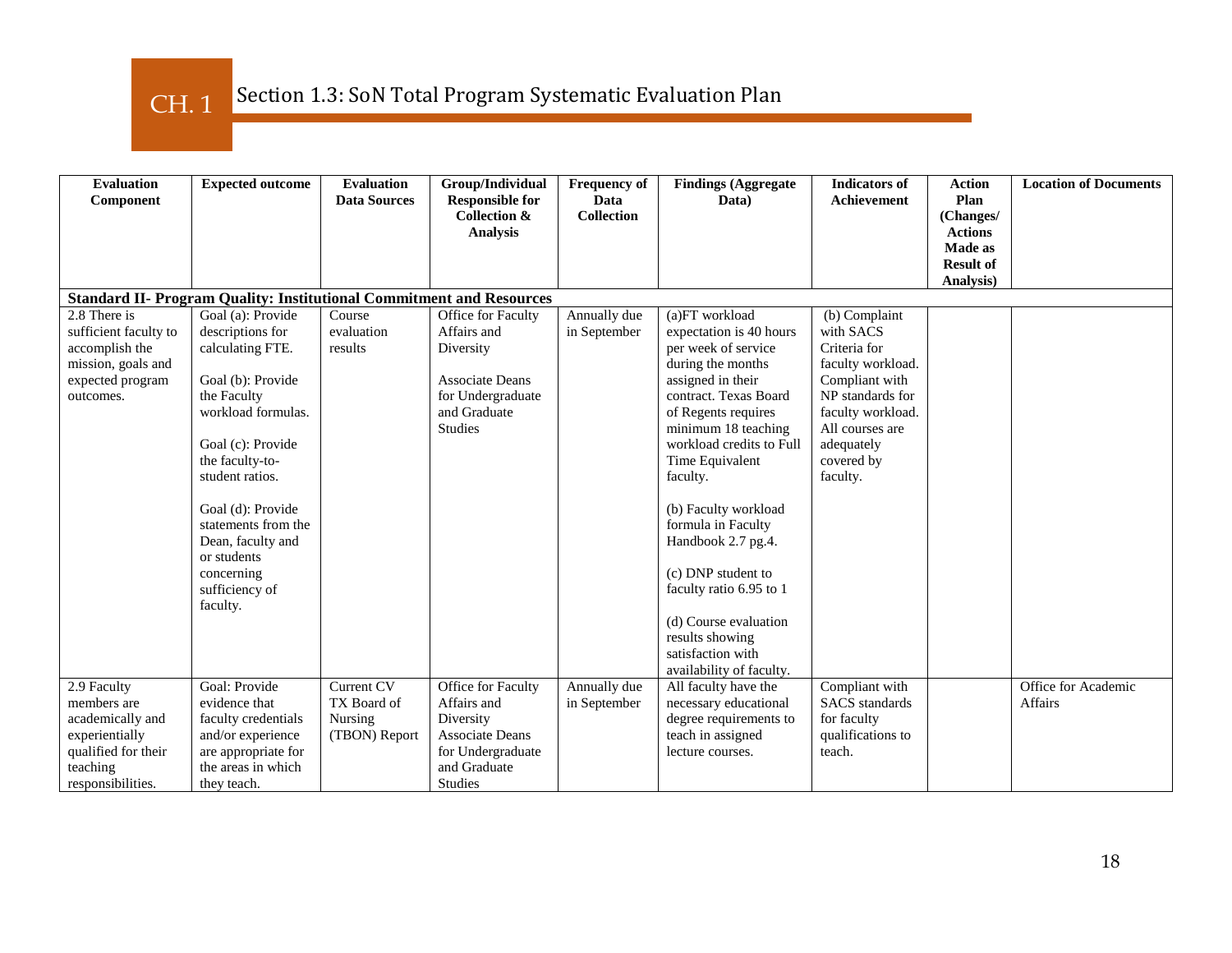CH. 1

| <b>Evaluation</b><br>Component                                                                                                                                                                                                                                      | <b>Expected outcome</b>                                                                                                                                                                                                                  | <b>Evaluation</b><br><b>Data Sources</b>                          | Group/Individual<br><b>Responsible for</b><br><b>Collection &amp;</b>                                     | <b>Frequency of</b><br>Data<br><b>Collection</b> | <b>Findings (Aggregate</b><br>Data)                                                                                                                                                                                                                                                                                                                                                               | <b>Indicators of</b><br><b>Achievement</b> | <b>Action</b><br>Plan<br>(Changes/                                | <b>Location of Documents</b>                         |
|---------------------------------------------------------------------------------------------------------------------------------------------------------------------------------------------------------------------------------------------------------------------|------------------------------------------------------------------------------------------------------------------------------------------------------------------------------------------------------------------------------------------|-------------------------------------------------------------------|-----------------------------------------------------------------------------------------------------------|--------------------------------------------------|---------------------------------------------------------------------------------------------------------------------------------------------------------------------------------------------------------------------------------------------------------------------------------------------------------------------------------------------------------------------------------------------------|--------------------------------------------|-------------------------------------------------------------------|------------------------------------------------------|
|                                                                                                                                                                                                                                                                     |                                                                                                                                                                                                                                          |                                                                   | <b>Analysis</b>                                                                                           |                                                  |                                                                                                                                                                                                                                                                                                                                                                                                   |                                            | <b>Actions</b><br><b>Made as</b><br><b>Result of</b><br>Analysis) |                                                      |
|                                                                                                                                                                                                                                                                     | <b>Standard II- Program Quality: Institutional Commitment and Resources</b>                                                                                                                                                              |                                                                   |                                                                                                           |                                                  |                                                                                                                                                                                                                                                                                                                                                                                                   |                                            |                                                                   |                                                      |
| 2.9 Faculty<br>members are<br>academically and<br>experientially<br>qualified for their<br>teaching<br>responsibilities.                                                                                                                                            |                                                                                                                                                                                                                                          |                                                                   | Office for<br>Academic Affairs                                                                            |                                                  | Faculty teaching in<br>clinical areas who lack<br>the terminal degree,<br>have necessary<br>licensure/certification<br>for the area to teach.                                                                                                                                                                                                                                                     |                                            |                                                                   |                                                      |
| 2.10 Preceptors<br>when used by the<br>program as an<br>extension of the<br>faculty are<br>academically and<br>experientially<br>qualified for their<br>role in assisting in<br>the achievement of<br>the SoN's mission.<br>goals and expected<br>student outcomes. | Goal (a): Provide<br>documents<br>verifying preceptor<br>qualifications.<br>Goal (b): Provide<br>documentation of<br>criteria for<br>preceptor selection<br>and review.<br>Goal (c): Provide<br>examples of<br>preceptor<br>orientation. | Preceptor CVs<br>Preceptor<br>Handbook<br>Clinical<br>Evaluations | <b>Associate Deans</b><br>for Undergraduate<br>and Graduate<br><b>Studies</b><br><b>Clinical Liaisons</b> | Annually                                         | Typhon database<br>maintains graduate<br>program preceptor<br>qualifications.<br>Undergraduate program<br>preceptor qualifications<br>maintained in files with<br>clinical liaison.<br>Criteria for preceptor<br>selection (pg. 4) of<br>Undergraduate<br>Preceptor Handbook.<br>(b) Faculty Handbook<br>section 4.14 describes<br>characteristics of<br>expected graduate<br>clinical preceptor. |                                            |                                                                   | SoN Website<br>Office for Academic<br><b>Affairs</b> |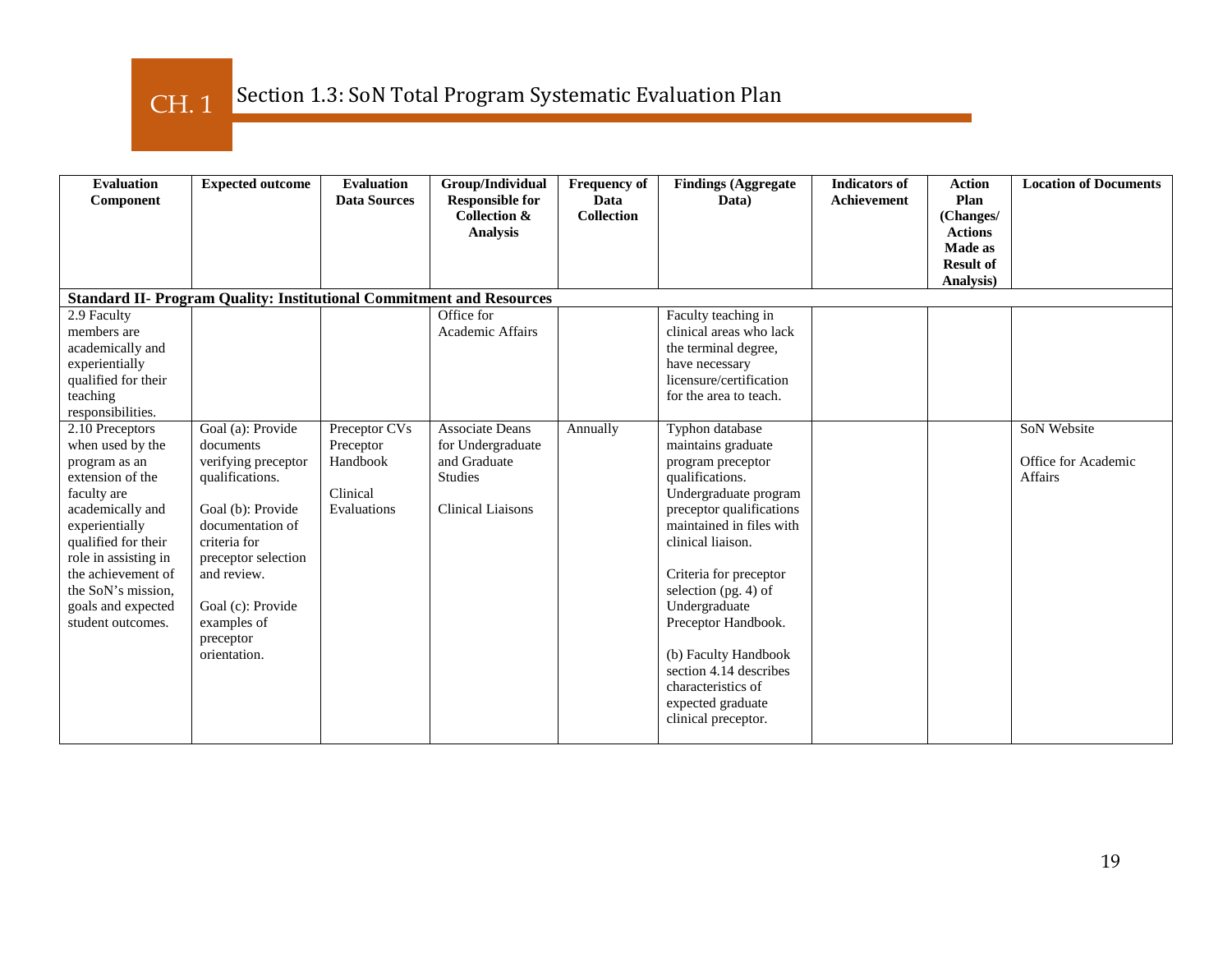CH. 1

| <b>Evaluation</b><br>Component                                                                                                                                                                                                                                      | <b>Expected outcome</b>                                                                                                                                                      | <b>Evaluation</b><br><b>Data Sources</b>                                                                                                                                               | Group/Individual<br><b>Responsible for</b><br><b>Collection &amp;</b><br><b>Analysis</b> | <b>Frequency of</b><br>Data<br><b>Collection</b> | <b>Findings (Aggregate</b><br>Data)                                                                                                                                                                                                                                                      | <b>Indicators of</b><br><b>Achievement</b> | <b>Action</b><br>Plan<br>(Changes/<br><b>Actions</b> | <b>Location of Documents</b>                                                                         |  |
|---------------------------------------------------------------------------------------------------------------------------------------------------------------------------------------------------------------------------------------------------------------------|------------------------------------------------------------------------------------------------------------------------------------------------------------------------------|----------------------------------------------------------------------------------------------------------------------------------------------------------------------------------------|------------------------------------------------------------------------------------------|--------------------------------------------------|------------------------------------------------------------------------------------------------------------------------------------------------------------------------------------------------------------------------------------------------------------------------------------------|--------------------------------------------|------------------------------------------------------|------------------------------------------------------------------------------------------------------|--|
|                                                                                                                                                                                                                                                                     |                                                                                                                                                                              |                                                                                                                                                                                        |                                                                                          |                                                  |                                                                                                                                                                                                                                                                                          |                                            | <b>Made as</b><br><b>Result of</b><br>Analysis)      |                                                                                                      |  |
| <b>Standard II- Program Quality: Institutional Commitment and Resources</b>                                                                                                                                                                                         |                                                                                                                                                                              |                                                                                                                                                                                        |                                                                                          |                                                  |                                                                                                                                                                                                                                                                                          |                                            |                                                      |                                                                                                      |  |
| 2.10 Preceptors<br>when used by the<br>program as an<br>extension of the<br>faculty are<br>academically and<br>experientially<br>qualified for their<br>role in assisting in<br>the achievement of<br>the SoN's mission,<br>goals and expected<br>student outcomes. |                                                                                                                                                                              |                                                                                                                                                                                        |                                                                                          |                                                  | (c) Preceptor<br>Orientation addressed in<br>Preceptor,<br>Undergraduate<br>Handbook and Graduate<br>Handbook.<br>(d) Preceptor role and<br>performance<br>expectations in<br>Preceptor handbooks<br>(Undergrad Preceptor<br>Handbook pg.9; Grad<br>Preceptor Handbook pg.<br>$23,25$ ). |                                            |                                                      |                                                                                                      |  |
| 2.11 HSC and SoN<br>provide and support<br>an environment that<br>encourages faculty<br>teaching,<br>scholarship, service,<br>and practice in<br>keeping with the<br>mission, goals, and<br>expected faculty<br>outcomes.                                           | Goal (a): Provide<br>documentation of<br>professional<br>development<br>opportunities,<br>enrichment<br>exercises, and<br>funding for<br>educational pursuits<br>of faculty. | <b>SoN Faculty</b><br>Handbook<br><b>Budget</b><br>prepared by<br><b>Associate Dean</b><br>for Finance and<br>Administration<br>Archives of<br>faculty<br>development<br>opportunities | Associate Dean for<br>Research<br>Office of Faculty<br>Affairs and<br>Diversity          | Annual<br>(September)                            | (a) Faculty Handbook<br>section 2.27 describes<br>faculty development<br>opportunities.<br>(b) Faculty Handbook<br>section 4.15 describes<br>Office of Nursing<br>Research and<br>Scholarship's support<br>for faculty research and<br>scholarship.                                      |                                            |                                                      | Office of Faculty Affairs<br>and Diversity<br>Dean's Office<br>Office for Academic<br><b>Affairs</b> |  |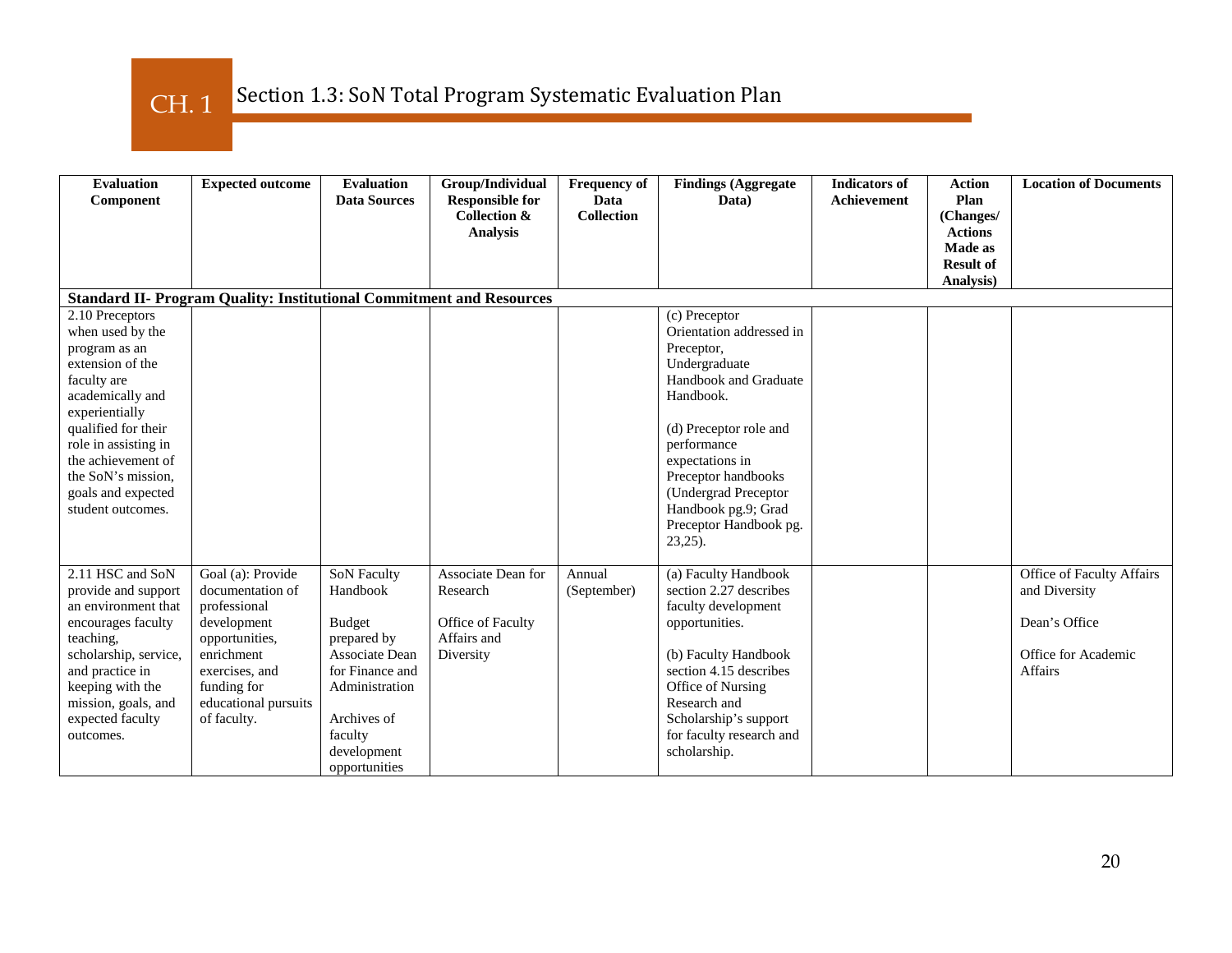

| <b>Evaluation</b><br>Component | <b>Expected outcome</b>                                                     | <b>Evaluation</b><br><b>Data Sources</b> | Group/Individual<br><b>Responsible for</b><br>Collection &<br><b>Analysis</b> | <b>Frequency of</b><br>Data<br><b>Collection</b> | <b>Findings (Aggregate</b><br>Data) | <b>Indicators of</b><br>Achievement | <b>Action</b><br>Plan<br>(Changes/<br><b>Actions</b><br><b>Made as</b><br><b>Result of</b><br>Analysis) | <b>Location of Documents</b> |
|--------------------------------|-----------------------------------------------------------------------------|------------------------------------------|-------------------------------------------------------------------------------|--------------------------------------------------|-------------------------------------|-------------------------------------|---------------------------------------------------------------------------------------------------------|------------------------------|
|                                | <b>Standard II- Program Quality: Institutional Commitment and Resources</b> |                                          |                                                                               |                                                  |                                     |                                     |                                                                                                         |                              |
| 2.11 HSC and SoN               |                                                                             |                                          |                                                                               |                                                  | (b) Strategic plan                  |                                     |                                                                                                         |                              |
| provide and support            |                                                                             |                                          |                                                                               |                                                  | targets elaborate on                |                                     |                                                                                                         |                              |
| an environment that            |                                                                             |                                          |                                                                               |                                                  | faculty development.                |                                     |                                                                                                         |                              |
| encourages faculty             |                                                                             |                                          |                                                                               |                                                  |                                     |                                     |                                                                                                         |                              |
| teaching,                      |                                                                             |                                          |                                                                               |                                                  | (b) Student Success                 |                                     |                                                                                                         |                              |
| scholarship, service,          |                                                                             |                                          |                                                                               |                                                  | Center Grant has                    |                                     |                                                                                                         |                              |
| and practice in                |                                                                             |                                          |                                                                               |                                                  | faculty development                 |                                     |                                                                                                         |                              |
| keeping with the               |                                                                             |                                          |                                                                               |                                                  | opportunities on                    |                                     |                                                                                                         |                              |
| mission, goals, and            |                                                                             |                                          |                                                                               |                                                  | research.                           |                                     |                                                                                                         |                              |
| expected faculty               |                                                                             |                                          |                                                                               |                                                  |                                     |                                     |                                                                                                         |                              |
| outcomes.                      |                                                                             |                                          |                                                                               |                                                  |                                     |                                     |                                                                                                         |                              |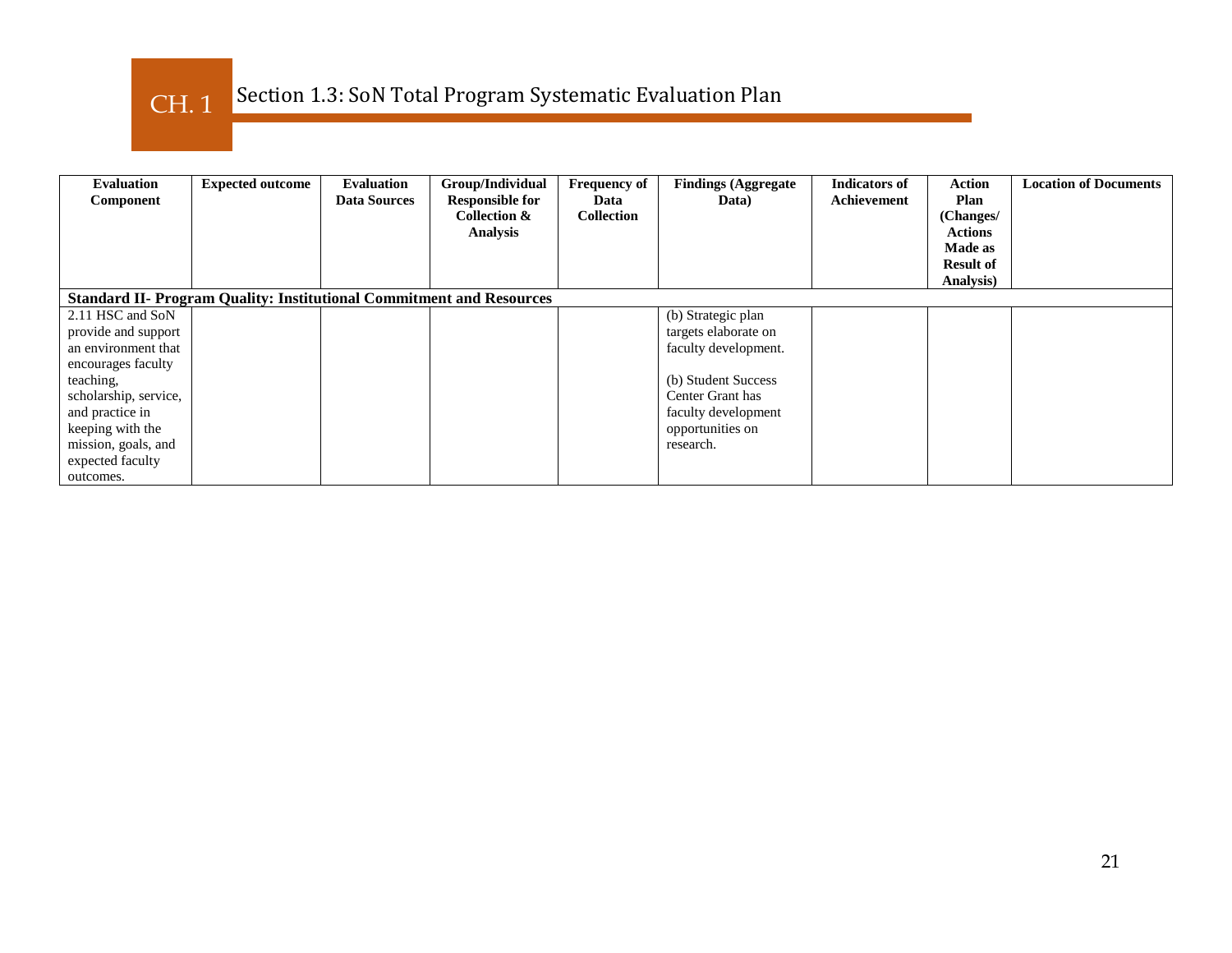CH. 1

| <b>Evaluation</b><br>Component                                                                                                                                                                         | <b>Expected outcome</b>                                                                                                                                                                                                                                                                                    | <b>Evaluation</b><br><b>Data Sources</b>                                            | Group/Individual<br><b>Responsible for</b><br>Collection &<br><b>Analysis</b>       | <b>Frequency of</b><br>Data<br><b>Collection</b> | <b>Findings (Aggregate</b><br>Data)                                                                                                                                                                                             | <b>Indicators of</b><br>Achievement                                                                                                                        | <b>Action</b><br>Plan<br>(Changes/<br><b>Actions</b><br>Made as                                                                                                   | <b>Location of Documents</b>          |  |
|--------------------------------------------------------------------------------------------------------------------------------------------------------------------------------------------------------|------------------------------------------------------------------------------------------------------------------------------------------------------------------------------------------------------------------------------------------------------------------------------------------------------------|-------------------------------------------------------------------------------------|-------------------------------------------------------------------------------------|--------------------------------------------------|---------------------------------------------------------------------------------------------------------------------------------------------------------------------------------------------------------------------------------|------------------------------------------------------------------------------------------------------------------------------------------------------------|-------------------------------------------------------------------------------------------------------------------------------------------------------------------|---------------------------------------|--|
|                                                                                                                                                                                                        |                                                                                                                                                                                                                                                                                                            |                                                                                     |                                                                                     |                                                  |                                                                                                                                                                                                                                 |                                                                                                                                                            | <b>Result of</b><br>Analysis)                                                                                                                                     |                                       |  |
| Standard III- Program Quality: Curriculum, Teaching-Learning Practices and Individual Student Learning Outcomes                                                                                        |                                                                                                                                                                                                                                                                                                            |                                                                                     |                                                                                     |                                                  |                                                                                                                                                                                                                                 |                                                                                                                                                            |                                                                                                                                                                   |                                       |  |
| 3.1 The curriculum<br>is developed,<br>implemented, and<br>revised to reflect<br>clear statements of<br>expected student<br>outcomes that are<br>congruent with the<br>program's mission<br>and goals. | Goal (a): Provide<br>evidence of a<br>description or<br>statement of<br>congruence between<br>curriculum and<br>program mission,<br>goals and outcomes<br>in course syllabi or<br>other documents.<br>Goal (b): Provide<br>student statements<br>regarding their<br>understanding of<br>expected outcomes. | Course<br>Syllabi<br>Student<br>Handbooks                                           | <b>Faculty Assembly</b><br><b>Faculty Council</b><br>Office for<br>Academic Affairs | Annually-<br>September                           | (a)Course outcomes are<br>mapped to essentials in<br>syllabi. Some syllabi have<br>content mapped to<br>appropriate program<br>objective(s).<br>(b) Students sign<br>acknowledgement of<br>Student Handbook upon<br>submission. | (a) Finalizing<br>decision on a<br>curriculum<br>mapping<br>software/tool.<br>(a) Utilizing<br><b>CANVAS</b> to<br>link program<br>outcomes to<br>courses. | $(a)$ All<br>syllabi have<br>content<br>mapped to<br>appropriate<br>program<br>objectives.                                                                        | Office for Academic<br><b>Affairs</b> |  |
| 3.2 Expected<br>individual learning<br>outcomes are<br>congruent with the<br>roles for which the<br>program is<br>preparing graduates.                                                                 | Goal (a): Provide<br>descriptions of the<br>roles for which<br>students are being<br>prepared and their<br>relationship to<br>program outcomes.<br>Goal (b): Provide<br>evidence that the<br>curriculum has been<br>reviewed or will be<br>revised as necessary.                                           | Student<br>Handbooks<br>Faculty<br><b>Bylaws</b><br>COUS/COGS<br>meeting<br>minutes | <b>COUS COGS</b><br>Office for<br><b>Academic Affairs</b>                           | Annually-<br>September                           | (a) MSN and PhD provide<br>descriptions of roles on<br>SoN Website.<br>(b) COUS/COGS minutes<br>provide evidence of<br>curriculum revisions.                                                                                    |                                                                                                                                                            | $(a)$ SoN<br>Website<br>has been<br>updated to<br>provide<br>descriptions<br>of roles for<br>which<br>students are<br>being<br>prepared<br>(for all<br>programs). | Office for Academic<br>Affairs        |  |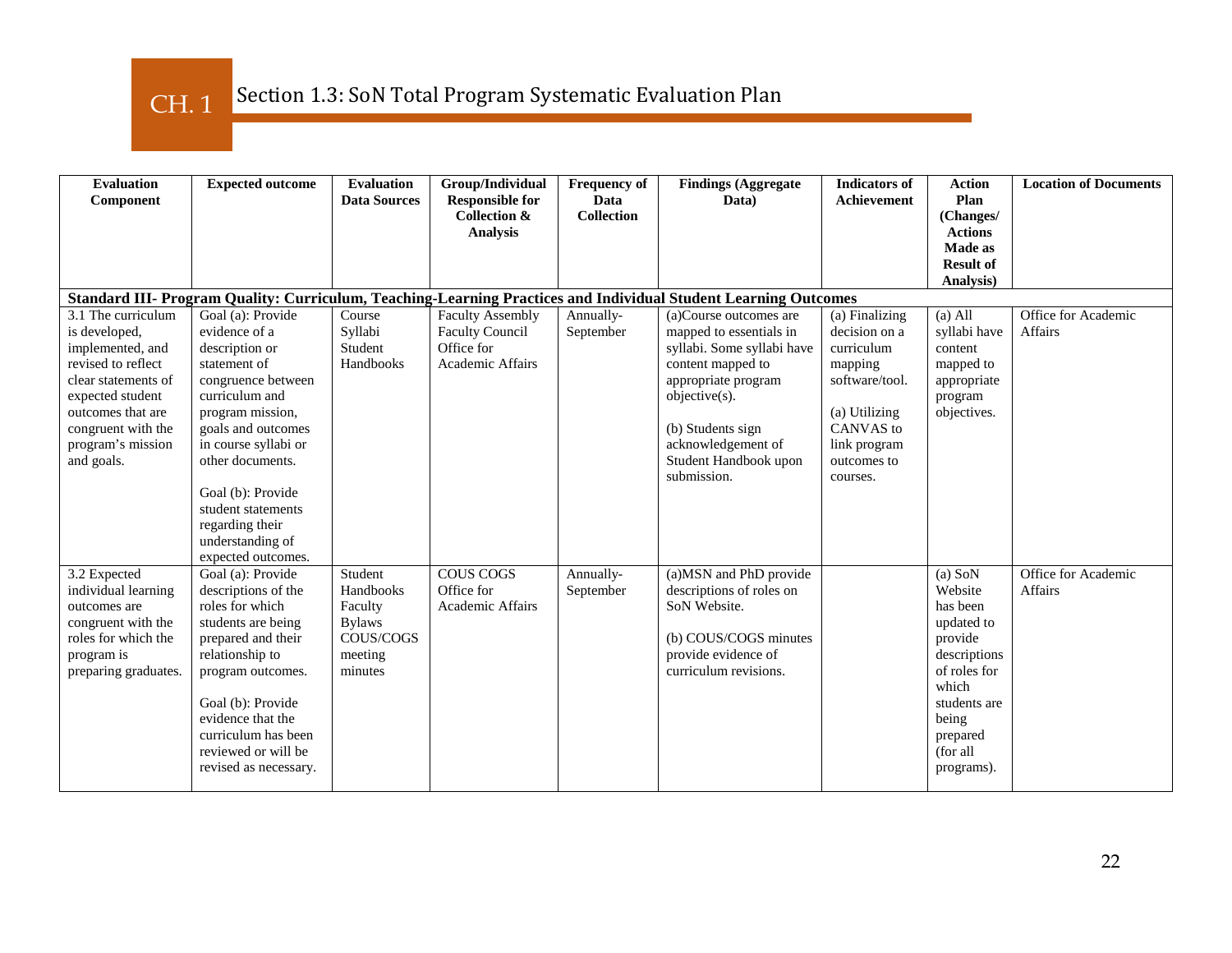CH. 1

| <b>Evaluation</b>    | <b>Expected outcome</b> | <b>Evaluation</b>   | Group/Individual                                  | <b>Frequency of</b>       | <b>Findings (Aggregate</b>                                                                                      | <b>Indicators of</b> | <b>Action</b>     | <b>Location of Documents</b> |
|----------------------|-------------------------|---------------------|---------------------------------------------------|---------------------------|-----------------------------------------------------------------------------------------------------------------|----------------------|-------------------|------------------------------|
| Component            |                         | <b>Data Sources</b> | <b>Responsible for</b><br><b>Collection &amp;</b> | Data<br><b>Collection</b> | Data)                                                                                                           | <b>Achievement</b>   | Plan<br>(Changes/ |                              |
|                      |                         |                     | <b>Analysis</b>                                   |                           |                                                                                                                 |                      | <b>Actions</b>    |                              |
|                      |                         |                     |                                                   |                           |                                                                                                                 |                      | <b>Made as</b>    |                              |
|                      |                         |                     |                                                   |                           |                                                                                                                 |                      | <b>Result of</b>  |                              |
|                      |                         |                     |                                                   |                           |                                                                                                                 |                      | Analysis)         |                              |
|                      |                         |                     |                                                   |                           | Standard III- Program Quality: Curriculum, Teaching-Learning Practices and Individual Student Learning Outcomes |                      |                   |                              |
| 3.3 Curricula are    | Goal (a): Provide       | Student             | <b>Faculty Assembly</b>                           | Annually-                 | Evidence documented in                                                                                          |                      |                   | Office for Academic          |
| developed,           | evidence of PNSGs       | Handbooks           | <b>Faculty Council</b>                            | September                 | syllabi and student                                                                                             |                      |                   | Affairs                      |
| implemented, and     | in curriculum for       |                     |                                                   |                           | handbooks.                                                                                                      |                      |                   |                              |
| revised to reflect   | each degree and         | Course              | <b>COUS</b>                                       |                           |                                                                                                                 |                      |                   |                              |
| relevant             | certificate program.    | Syllabi             | COGS                                              |                           | BSN, MSN and DNP                                                                                                |                      |                   |                              |
| professional nursing |                         |                     |                                                   |                           | program outcomes                                                                                                |                      |                   |                              |
| standards and        | Goal (b): Provide       | COUS/COGS           | Office for                                        |                           | mapped to CCNE                                                                                                  |                      |                   |                              |
| guidelines, which    | evidence that AACN      | meeting             | Academic Affairs                                  |                           | Essentials.                                                                                                     |                      |                   |                              |
| are clearly evident  | Essentials have been    | minutes             |                                                   |                           |                                                                                                                 |                      |                   |                              |
| within the           | incorporated            |                     |                                                   |                           | NP programs aligned                                                                                             |                      |                   |                              |
| curriculum and       | (including the          |                     |                                                   |                           | with NTF criteria.                                                                                              |                      |                   |                              |
| within the expected  | incorporation of the 3  |                     |                                                   |                           |                                                                                                                 |                      |                   |                              |
| student outcomes     | $P's$ ).                |                     |                                                   |                           | (d) Grad Student                                                                                                |                      |                   |                              |
| (individual and      | Goal (c): Provide       |                     |                                                   |                           | Handbook pg. 27-31                                                                                              |                      |                   |                              |
| aggregate).          | evidence that NP        |                     |                                                   |                           | Maps curriculum to MSN                                                                                          |                      |                   |                              |
|                      | programs incorporate    |                     |                                                   |                           | program outcomes based<br>on AACN (2011) and                                                                    |                      |                   |                              |
|                      | NTF criteria.           |                     |                                                   |                           | NONPF (2012) and                                                                                                |                      |                   |                              |
|                      |                         |                     |                                                   |                           | NTF (2012) NP majors.                                                                                           |                      |                   |                              |
|                      | Goal (d): Provide       |                     |                                                   |                           |                                                                                                                 |                      |                   |                              |
|                      | examples that Student   |                     |                                                   |                           | (e) Descriptions of                                                                                             |                      |                   |                              |
|                      | Learning Outcomes       |                     |                                                   |                           | congruence stated in                                                                                            |                      |                   |                              |
|                      | are congruent with      |                     |                                                   |                           | student handbooks and                                                                                           |                      |                   |                              |
|                      | PNSGs.                  |                     |                                                   |                           | syllabi.                                                                                                        |                      |                   |                              |
|                      |                         |                     |                                                   |                           |                                                                                                                 |                      |                   |                              |
|                      |                         |                     |                                                   |                           | (f) Revisions conducted                                                                                         |                      |                   |                              |
|                      |                         |                     |                                                   |                           | as necessary; already                                                                                           |                      |                   |                              |
|                      |                         |                     |                                                   |                           | reviewed to look for in                                                                                         |                      |                   |                              |
|                      |                         |                     |                                                   |                           | the future.                                                                                                     |                      |                   |                              |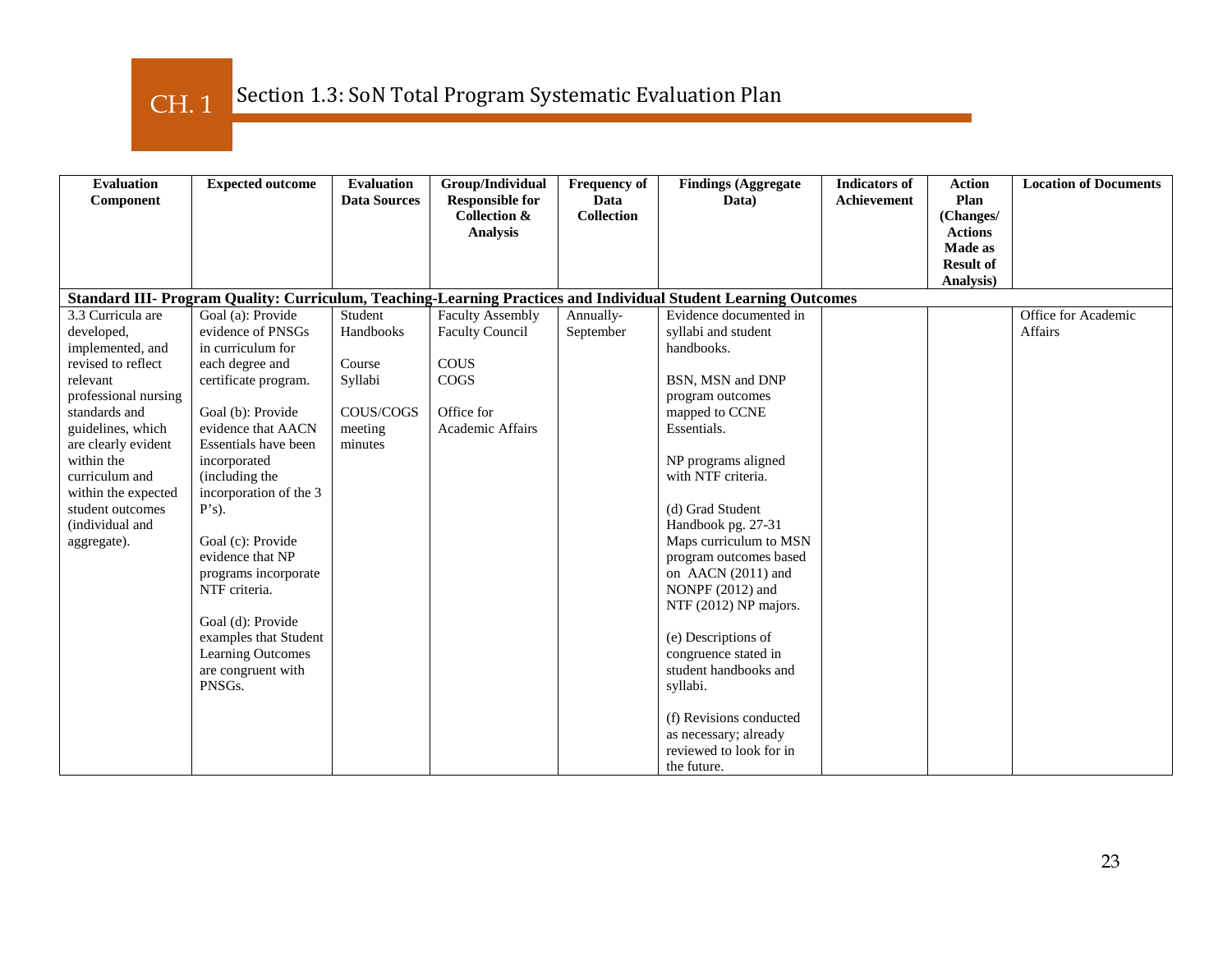CH. 1

| <b>Evaluation</b><br><b>Expected outcome</b><br>Component<br>Standard III- Program Quality: Curriculum, Teaching-Learning Practices and Individual Student Learning Outcomes | <b>Evaluation</b><br><b>Data Sources</b> | Group/Individual<br><b>Responsible for</b><br><b>Collection &amp;</b><br><b>Analysis</b> | <b>Frequency of</b><br>Data<br><b>Collection</b> | <b>Findings (Aggregate</b><br>Data)              | <b>Indicators of</b><br><b>Achievement</b> | <b>Action</b><br>Plan<br>(Changes/<br><b>Actions</b><br><b>Made as</b><br><b>Result of</b><br>Analysis) | <b>Location of Documents</b> |
|------------------------------------------------------------------------------------------------------------------------------------------------------------------------------|------------------------------------------|------------------------------------------------------------------------------------------|--------------------------------------------------|--------------------------------------------------|--------------------------------------------|---------------------------------------------------------------------------------------------------------|------------------------------|
| 3.3 Curricula are<br>Goal (e): Provide                                                                                                                                       |                                          |                                                                                          |                                                  |                                                  |                                            |                                                                                                         |                              |
| descriptions of<br>developed,                                                                                                                                                |                                          |                                                                                          |                                                  |                                                  |                                            |                                                                                                         |                              |
| congruence between<br>implemented, and                                                                                                                                       |                                          |                                                                                          |                                                  |                                                  |                                            |                                                                                                         |                              |
| curriculum and<br>revised to reflect                                                                                                                                         |                                          |                                                                                          |                                                  |                                                  |                                            |                                                                                                         |                              |
| PNSGs.<br>relevant                                                                                                                                                           |                                          |                                                                                          |                                                  |                                                  |                                            |                                                                                                         |                              |
| professional nursing                                                                                                                                                         |                                          |                                                                                          |                                                  |                                                  |                                            |                                                                                                         |                              |
| standards and<br>Goal (f): Provide                                                                                                                                           |                                          |                                                                                          |                                                  |                                                  |                                            |                                                                                                         |                              |
| guidelines, which<br>examples of<br>curriculum revision                                                                                                                      |                                          |                                                                                          |                                                  |                                                  |                                            |                                                                                                         |                              |
| are clearly evident<br>within the<br>related to changes to                                                                                                                   |                                          |                                                                                          |                                                  |                                                  |                                            |                                                                                                         |                              |
| curriculum and<br>student outcomes.                                                                                                                                          |                                          |                                                                                          |                                                  |                                                  |                                            |                                                                                                         |                              |
| within the expected                                                                                                                                                          |                                          |                                                                                          |                                                  |                                                  |                                            |                                                                                                         |                              |
| student outcomes                                                                                                                                                             |                                          |                                                                                          |                                                  |                                                  |                                            |                                                                                                         |                              |
| (individual and                                                                                                                                                              |                                          |                                                                                          |                                                  |                                                  |                                            |                                                                                                         |                              |
| aggregate).                                                                                                                                                                  |                                          |                                                                                          |                                                  |                                                  |                                            |                                                                                                         |                              |
| 3.4 The curriculum<br>Goal (a): Provide                                                                                                                                      | Catalog                                  | Associate Dean for                                                                       | Annually-                                        | (a)Examples of leveling                          |                                            |                                                                                                         | Office for Academic          |
| is logically<br>evidence of leveling<br>structured to<br>or sequencing of                                                                                                    | Student<br>Handbooks                     | Academic Affairs                                                                         | September                                        | or sequencing of curricula<br>include BSN Skills |                                            |                                                                                                         | <b>Affairs</b>               |
| curricula.<br>achieve expected                                                                                                                                               |                                          | Office for                                                                               |                                                  | Checklist and semester                           |                                            |                                                                                                         |                              |
| student outcomes.                                                                                                                                                            | Program                                  | Academic Affairs                                                                         |                                                  | level objectives.                                |                                            |                                                                                                         |                              |
| Goal (b): Provide                                                                                                                                                            | Plans                                    |                                                                                          |                                                  |                                                  |                                            |                                                                                                         |                              |
| examples that BSN                                                                                                                                                            |                                          |                                                                                          |                                                  |                                                  |                                            |                                                                                                         |                              |
| builds on a                                                                                                                                                                  |                                          |                                                                                          |                                                  |                                                  |                                            |                                                                                                         |                              |
| foundation of the arts,                                                                                                                                                      |                                          |                                                                                          |                                                  |                                                  |                                            |                                                                                                         |                              |
| sciences, and                                                                                                                                                                |                                          |                                                                                          |                                                  |                                                  |                                            |                                                                                                         |                              |
| humanities.                                                                                                                                                                  |                                          |                                                                                          |                                                  |                                                  |                                            |                                                                                                         |                              |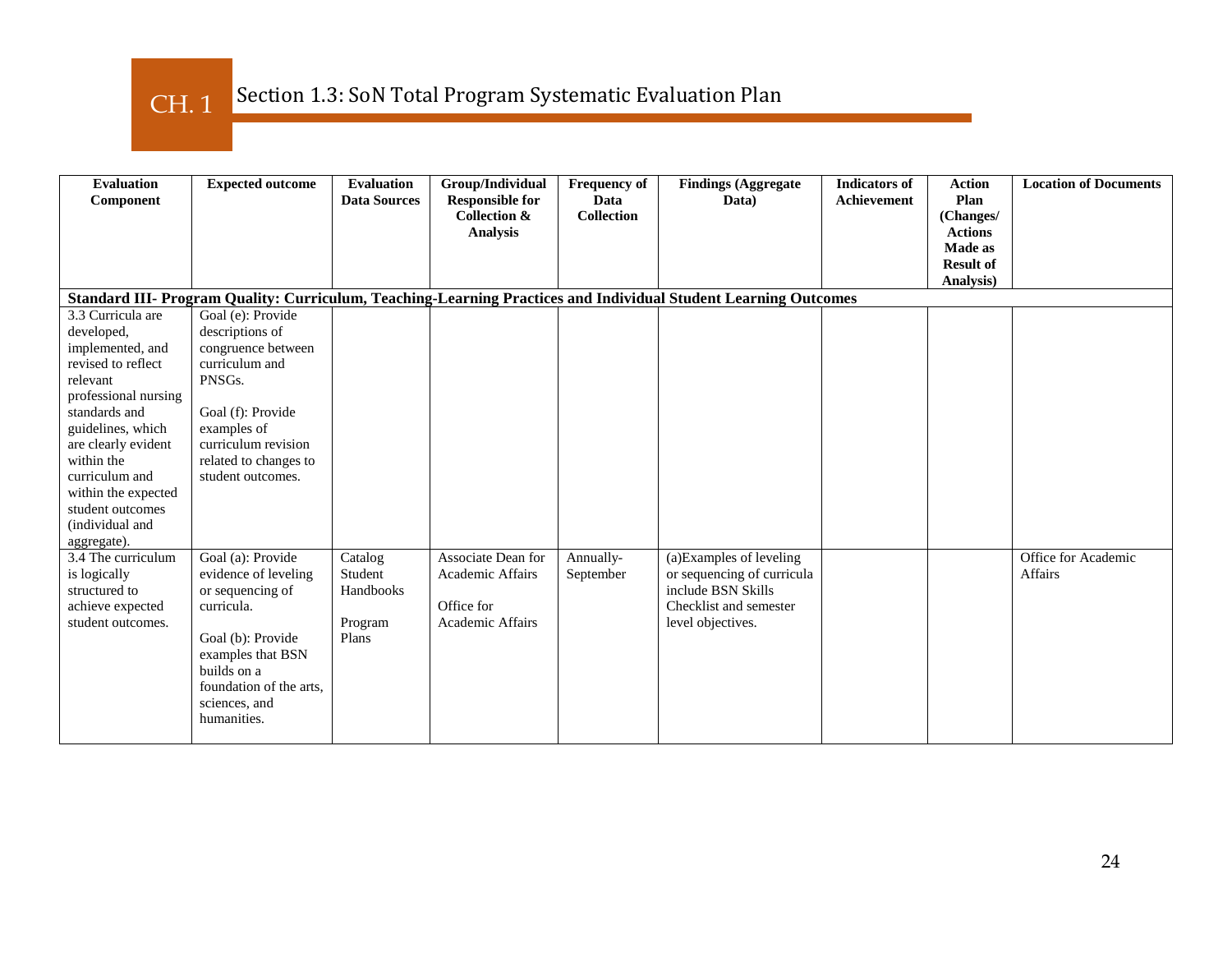CH. 1

| <b>Evaluation</b>  | <b>Expected outcome</b> | <b>Evaluation</b>   | Group/Individual        | <b>Frequency of</b> | <b>Findings (Aggregate</b>                                                                                      | <b>Indicators</b> of | <b>Action</b>    | <b>Location of Documents</b> |
|--------------------|-------------------------|---------------------|-------------------------|---------------------|-----------------------------------------------------------------------------------------------------------------|----------------------|------------------|------------------------------|
| Component          |                         | <b>Data Sources</b> | <b>Responsible for</b>  | Data                | Data)                                                                                                           | <b>Achievement</b>   | Plan             |                              |
|                    |                         |                     | <b>Collection &amp;</b> | <b>Collection</b>   |                                                                                                                 |                      | (Changes/        |                              |
|                    |                         |                     | <b>Analysis</b>         |                     |                                                                                                                 |                      | <b>Actions</b>   |                              |
|                    |                         |                     |                         |                     |                                                                                                                 |                      | <b>Made as</b>   |                              |
|                    |                         |                     |                         |                     |                                                                                                                 |                      | <b>Result of</b> |                              |
|                    |                         |                     |                         |                     | Standard III- Program Quality: Curriculum, Teaching-Learning Practices and Individual Student Learning Outcomes |                      | Analysis)        |                              |
| 3.4 The curriculum | Goal (c): Provide       |                     |                         |                     | b) BSN program                                                                                                  |                      |                  |                              |
| is logically       | examples that MSN       |                     |                         |                     | incorporates and                                                                                                |                      |                  |                              |
| structured to      | builds on prior         |                     |                         |                     | assesses Texas Core                                                                                             |                      |                  |                              |
| achieve expected   | coursework and          |                     |                         |                     | competencies through                                                                                            |                      |                  |                              |
| student outcomes.  | BSN essentials.         |                     |                         |                     | ATI assessment,                                                                                                 |                      |                  |                              |
|                    |                         |                     |                         |                     | <b>Critical Thinking</b>                                                                                        |                      |                  |                              |
|                    | Goal (d): Provide       |                     |                         |                     | Assessment, and Peer                                                                                            |                      |                  |                              |
|                    | examples that           |                     |                         |                     | <b>Evaluation</b> assessments                                                                                   |                      |                  |                              |
|                    | DNP/PhD build on        |                     |                         |                     | as demonstrated for                                                                                             |                      |                  |                              |
|                    | prior competencies      |                     |                         |                     | SACS.                                                                                                           |                      |                  |                              |
|                    | dependent on point      |                     |                         |                     |                                                                                                                 |                      |                  |                              |
|                    | of program entry.       |                     |                         |                     | c) SACSCOC Post Bac                                                                                             |                      |                  |                              |
|                    |                         |                     |                         |                     | Program Rigor                                                                                                   |                      |                  |                              |
|                    | Goal (e): Provide       |                     |                         |                     | Template demonstrates                                                                                           |                      |                  |                              |
|                    | examples that post-     |                     |                         |                     | MSN building upon                                                                                               |                      |                  |                              |
|                    | grad APRN               |                     |                         |                     | prior coursework and                                                                                            |                      |                  |                              |
|                    | certificate curricula   |                     |                         |                     | <b>BSN</b> essentials.                                                                                          |                      |                  |                              |
|                    | build on prior          |                     |                         |                     |                                                                                                                 |                      |                  |                              |
|                    | coursework and          |                     |                         |                     | d) SACSCOC Post Bac                                                                                             |                      |                  |                              |
|                    | <b>BSN</b> essentials.  |                     |                         |                     | Program Rigor                                                                                                   |                      |                  |                              |
|                    |                         |                     |                         |                     | Template demonstrates                                                                                           |                      |                  |                              |
|                    |                         |                     |                         |                     | DNP/PhD building                                                                                                |                      |                  |                              |
|                    |                         |                     |                         |                     | upon prior                                                                                                      |                      |                  |                              |
|                    |                         |                     |                         |                     | competencies.                                                                                                   |                      |                  |                              |
|                    |                         |                     |                         |                     | e) Certificate                                                                                                  |                      |                  |                              |
|                    |                         |                     |                         |                     | curriculum aligns with                                                                                          |                      |                  |                              |
|                    |                         |                     |                         |                     | MSN curriculum, with                                                                                            |                      |                  |                              |
|                    |                         |                     |                         |                     | similar outcomes.                                                                                               |                      |                  |                              |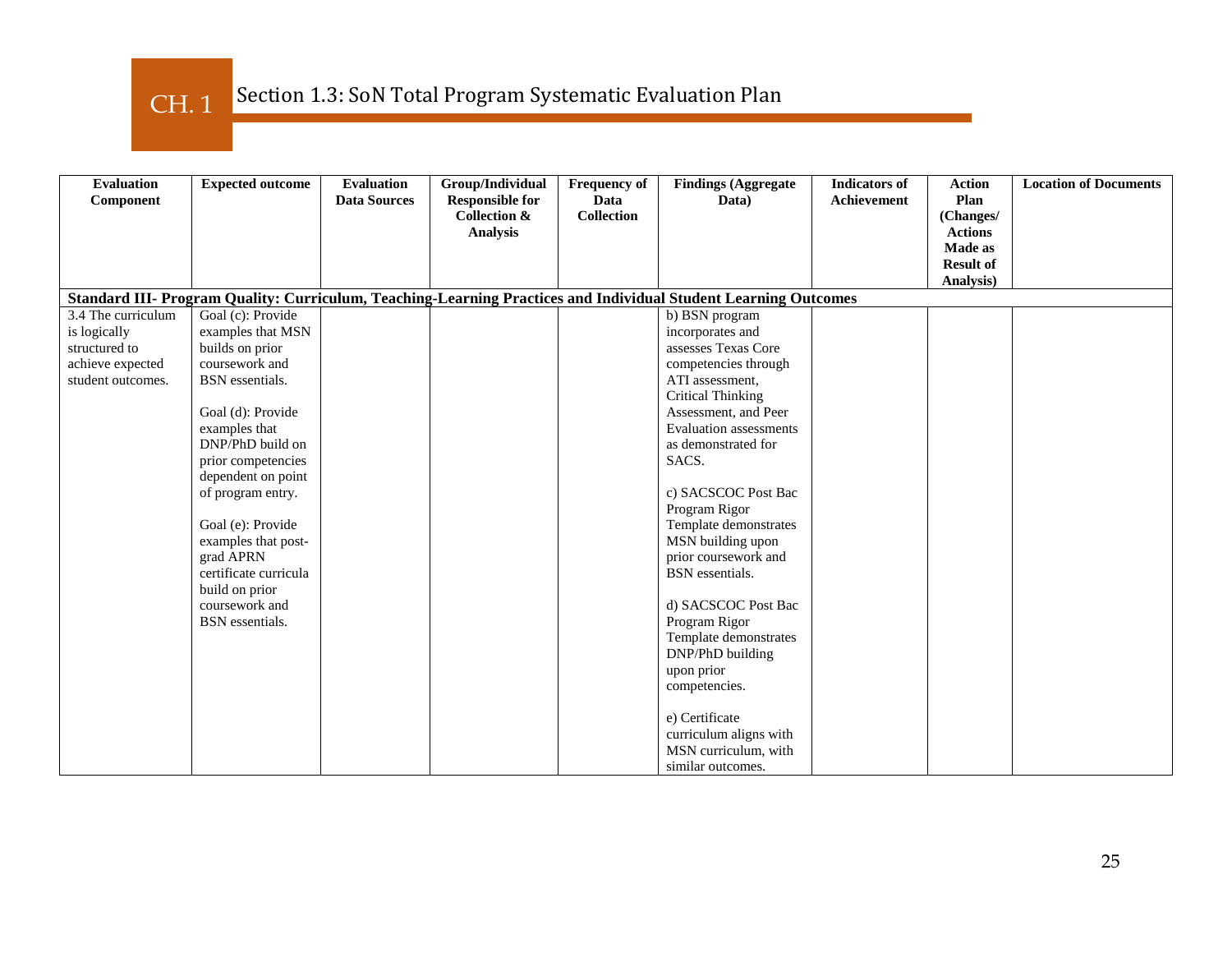CH. 1

| <b>Evaluation</b><br>Component | <b>Expected outcome</b>            | <b>Evaluation</b><br><b>Data Sources</b> | Group/Individual<br><b>Responsible for</b> | <b>Frequency of</b><br>Data | <b>Findings (Aggregate</b><br>Data)                                                                             | <b>Indicators of</b><br>Achievement | <b>Action</b><br>Plan     | <b>Location of Documents</b> |
|--------------------------------|------------------------------------|------------------------------------------|--------------------------------------------|-----------------------------|-----------------------------------------------------------------------------------------------------------------|-------------------------------------|---------------------------|------------------------------|
|                                |                                    |                                          | Collection &                               | <b>Collection</b>           |                                                                                                                 |                                     | (Changes/                 |                              |
|                                |                                    |                                          | <b>Analysis</b>                            |                             |                                                                                                                 |                                     | <b>Actions</b><br>Made as |                              |
|                                |                                    |                                          |                                            |                             |                                                                                                                 |                                     | <b>Result of</b>          |                              |
|                                |                                    |                                          |                                            |                             |                                                                                                                 |                                     | Analysis)                 |                              |
|                                |                                    |                                          |                                            |                             | Standard III- Program Quality: Curriculum, Teaching-Learning Practices and Individual Student Learning Outcomes |                                     |                           |                              |
| 3.5 Teaching-                  | Goal (a): Provide                  | Student course                           | Office for                                 |                             | a) Instructional                                                                                                |                                     |                           | Office for Academic          |
| learning practices             | descriptions of                    | evaluations                              | Academic Affairs                           |                             | Methods described in                                                                                            |                                     |                           | <b>Affairs</b>               |
| and environments               | effective classroom                | (classroom,                              |                                            |                             | BSN Handbook pg. 15-                                                                                            |                                     |                           |                              |
| support                        | teaching-learning                  | clinical,                                |                                            |                             | 16.                                                                                                             |                                     |                           |                              |
| achievement of                 | practices that                     | teacher)                                 |                                            |                             |                                                                                                                 |                                     |                           |                              |
| expected student               | support                            |                                          |                                            |                             | b) Demonstration of                                                                                             |                                     |                           |                              |
| outcomes.                      | achievement of                     | Standardized                             |                                            |                             | student outcomes as                                                                                             |                                     |                           |                              |
|                                | expected student                   | benchmarks                               |                                            |                             | correlated with                                                                                                 |                                     |                           |                              |
|                                | outcomes                           |                                          |                                            |                             | classroom activities in                                                                                         |                                     |                           |                              |
|                                | (simulation, flipped               | Grade                                    |                                            |                             | standardized                                                                                                    |                                     |                           |                              |
|                                | classrooms).                       | distributions                            |                                            |                             | benchmarks and grade                                                                                            |                                     |                           |                              |
|                                |                                    |                                          |                                            |                             | distributions.                                                                                                  |                                     |                           |                              |
|                                | Goal (b): Provide                  |                                          |                                            |                             |                                                                                                                 |                                     |                           |                              |
|                                | data correlating                   |                                          |                                            |                             | c) Examples of student                                                                                          |                                     |                           |                              |
|                                | student outcomes                   |                                          |                                            |                             | and faculty interactions:                                                                                       |                                     |                           |                              |
|                                | and classroom                      |                                          |                                            |                             | Standardized Patient in<br><b>Health and Assessment</b>                                                         |                                     |                           |                              |
|                                | activities.                        |                                          |                                            |                             | course (Lee)                                                                                                    |                                     |                           |                              |
|                                |                                    |                                          |                                            |                             | FNP course (Worabo)                                                                                             |                                     |                           |                              |
|                                | Goal (c): Provide                  |                                          |                                            |                             | Parent panel (Wall)                                                                                             |                                     |                           |                              |
|                                | examples of student<br>and faculty |                                          |                                            |                             | Psych Sim (Guarnero).                                                                                           |                                     |                           |                              |
|                                | interactions in                    |                                          |                                            |                             |                                                                                                                 |                                     |                           |                              |
|                                | classroom or                       |                                          |                                            |                             |                                                                                                                 |                                     |                           |                              |
|                                | clinical settings that             |                                          |                                            |                             |                                                                                                                 |                                     |                           |                              |
|                                | support                            |                                          |                                            |                             |                                                                                                                 |                                     |                           |                              |
|                                | achievement of                     |                                          |                                            |                             |                                                                                                                 |                                     |                           |                              |
|                                | student learning                   |                                          |                                            |                             |                                                                                                                 |                                     |                           |                              |
|                                | outcomes.                          |                                          |                                            |                             |                                                                                                                 |                                     |                           |                              |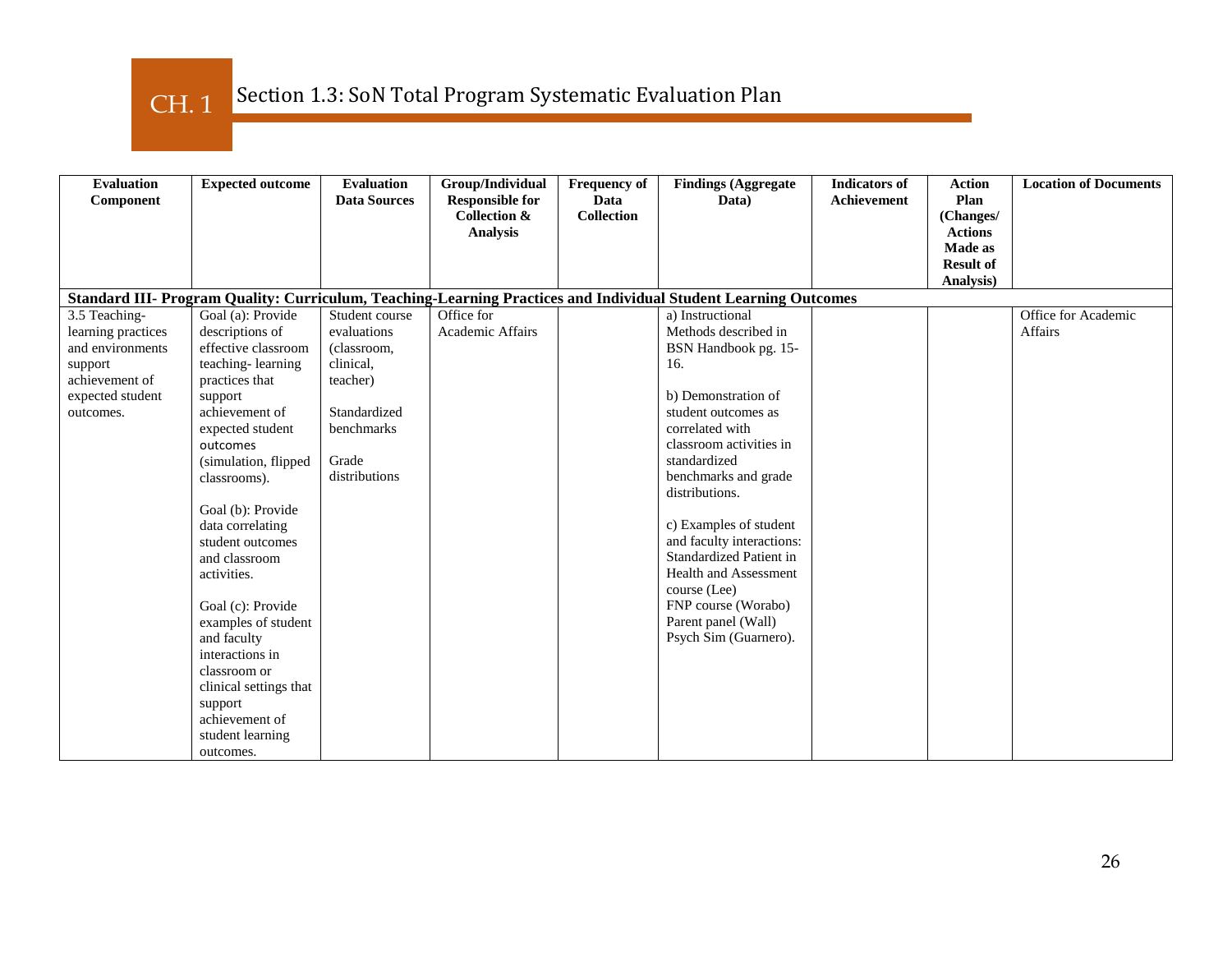CH. 1

| <b>Evaluation</b><br>Component                                                                                                                                                                                                   | <b>Expected outcome</b>                                                                                                                                                                                                                                                                                                                                                                      | <b>Evaluation</b><br><b>Data Sources</b> | Group/Individual<br><b>Responsible for</b><br>Collection &<br><b>Analysis</b>                                   | <b>Frequency of</b><br>Data<br><b>Collection</b> | <b>Findings (Aggregate)</b><br>Data)                                                                                                                                                                                                                                                                                                                                                                                  | <b>Indicators of</b><br><b>Achievement</b> | <b>Action</b><br>Plan<br>(Changes/<br><b>Actions</b><br>Made as | <b>Location of Documents</b>          |
|----------------------------------------------------------------------------------------------------------------------------------------------------------------------------------------------------------------------------------|----------------------------------------------------------------------------------------------------------------------------------------------------------------------------------------------------------------------------------------------------------------------------------------------------------------------------------------------------------------------------------------------|------------------------------------------|-----------------------------------------------------------------------------------------------------------------|--------------------------------------------------|-----------------------------------------------------------------------------------------------------------------------------------------------------------------------------------------------------------------------------------------------------------------------------------------------------------------------------------------------------------------------------------------------------------------------|--------------------------------------------|-----------------------------------------------------------------|---------------------------------------|
|                                                                                                                                                                                                                                  |                                                                                                                                                                                                                                                                                                                                                                                              |                                          |                                                                                                                 |                                                  |                                                                                                                                                                                                                                                                                                                                                                                                                       |                                            | <b>Result of</b><br><b>Analysis</b> )                           |                                       |
|                                                                                                                                                                                                                                  |                                                                                                                                                                                                                                                                                                                                                                                              |                                          |                                                                                                                 |                                                  | Standard III- Program Quality: Curriculum, Teaching-Learning Practices and Individual Student Learning Outcomes                                                                                                                                                                                                                                                                                                       |                                            |                                                                 |                                       |
| 3.6 The curriculum<br>includes planned<br>clinical practice<br>experiences that<br>enable students to<br>integrate new<br>knowledge and<br>demonstrate<br>attainment of<br>program outcomes;<br>and are evaluated<br>by faculty. | Goal (a): Provide<br>examples of direct<br>care clinical<br>practice<br>experiences that<br>advance the<br>knowledge and<br>clinical expertise of<br>students for each<br>degree and/or<br>certificate program<br>and track.<br>Goal (b): Provide<br>examples of faculty<br>evaluation of<br>clinical practice<br>experiences for<br>each degree and/or<br>certificate program<br>and track. | Student<br>Handbooks<br>Course Syllabi   | Office for<br>Academic Affairs<br><b>Associate Deans</b><br>for Undergraduate<br>and Graduate<br><b>Studies</b> |                                                  | (a) Page 16 of BSN<br>Handbook: Description<br>of CSI and Clinical<br>Experiences links<br>student outcomes with<br>learning experiences.<br>$(a)$ Pg. 50 of Grad<br>Handbook: Description<br>of MSN<br>Clinical/Practicum<br>Hours & Experience.<br>(b) Examples of faculty<br>evaluation of clinical<br>practice experiences are<br>the Undergraduate and<br><b>Graduate Clinical</b><br><b>Evaluation Rubrics.</b> |                                            |                                                                 | Office for Academic<br><b>Affairs</b> |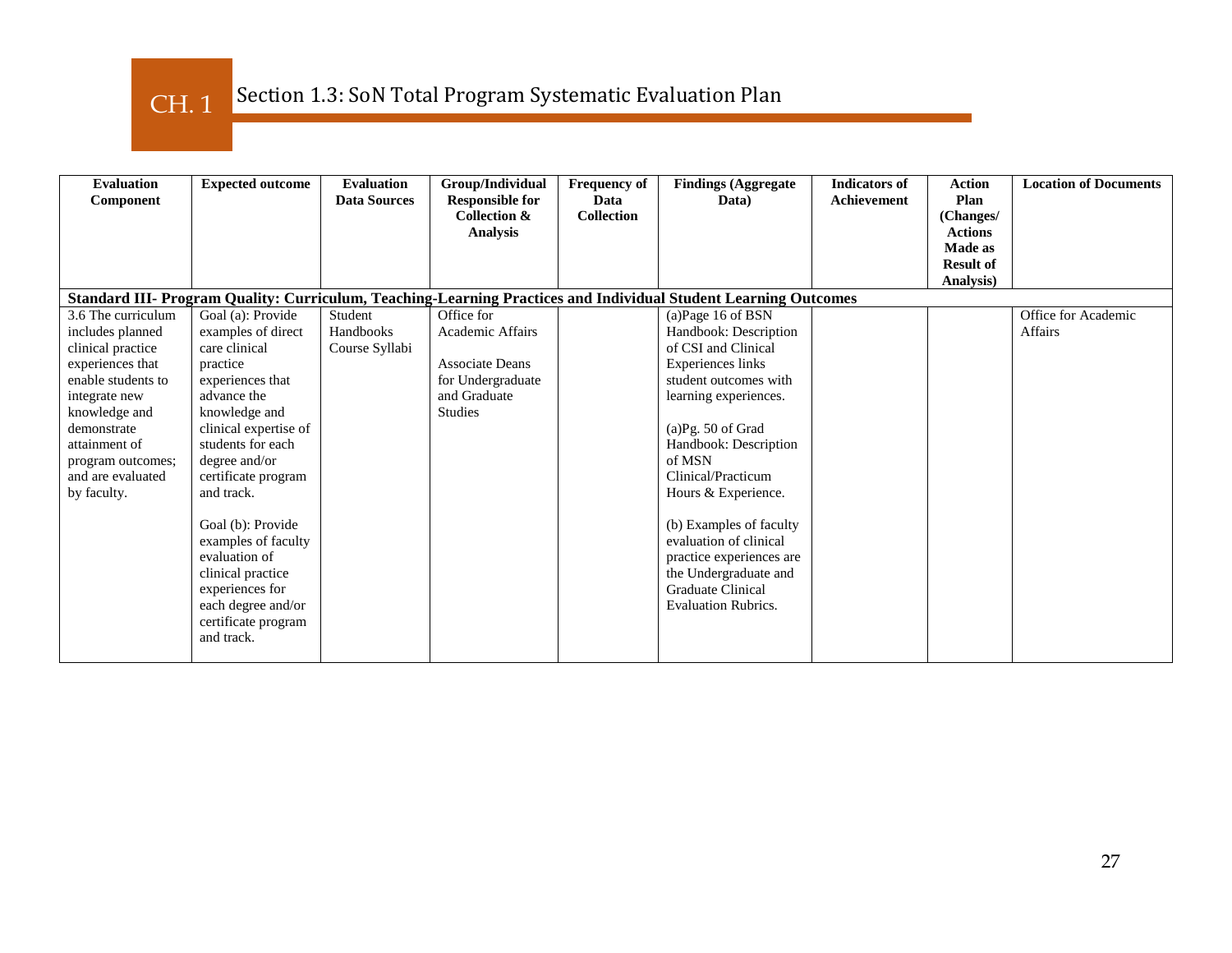CH. 1

| <b>Evaluation</b><br>Component                                                                                                                   | <b>Expected outcome</b>                                                                                                                                                                                                                                                                                                                                                                                                                                  | <b>Evaluation</b><br><b>Data Sources</b>                                                | Group/Individual<br><b>Responsible for</b><br><b>Collection &amp;</b><br><b>Analysis</b>                                                                             | <b>Frequency of</b><br><b>Data</b><br><b>Collection</b> | <b>Findings (Aggregate</b><br>Data)                                                                                                                                                                                                                                                                                                                                                                                                                                                                                                                                                                                             | <b>Indicators of</b><br><b>Achievement</b>                                                                                                                                                                                                  | <b>Action</b><br>Plan<br>(Changes/<br><b>Actions</b><br>Made as<br><b>Result of</b><br>Analysis) | <b>Location of Documents</b>             |
|--------------------------------------------------------------------------------------------------------------------------------------------------|----------------------------------------------------------------------------------------------------------------------------------------------------------------------------------------------------------------------------------------------------------------------------------------------------------------------------------------------------------------------------------------------------------------------------------------------------------|-----------------------------------------------------------------------------------------|----------------------------------------------------------------------------------------------------------------------------------------------------------------------|---------------------------------------------------------|---------------------------------------------------------------------------------------------------------------------------------------------------------------------------------------------------------------------------------------------------------------------------------------------------------------------------------------------------------------------------------------------------------------------------------------------------------------------------------------------------------------------------------------------------------------------------------------------------------------------------------|---------------------------------------------------------------------------------------------------------------------------------------------------------------------------------------------------------------------------------------------|--------------------------------------------------------------------------------------------------|------------------------------------------|
|                                                                                                                                                  |                                                                                                                                                                                                                                                                                                                                                                                                                                                          |                                                                                         |                                                                                                                                                                      |                                                         | Standard III- Program Quality: Curriculum, Teaching-Learning Practices and Individual Student Learning Outcomes                                                                                                                                                                                                                                                                                                                                                                                                                                                                                                                 |                                                                                                                                                                                                                                             |                                                                                                  |                                          |
| 3.7 Curriculum and<br>teaching-learning<br>practices consider<br>the needs and<br>expectations of the<br>identified<br>community of<br>interest. | Goal (a): Provide<br>evidence that changes<br>to program<br>curriculum, program<br>delivery, or course<br>sequencing reflect<br>COI needs or<br>expectations.<br>Goal (b): Provide<br>evidence of curricular<br>models that<br>accommodate<br>distance learners,<br>adult learners, or<br>second language<br>learners.<br>Goal (c): Provide<br>examples of student<br>and/or faculty input<br>affecting curriculum<br>or teaching-learning<br>practices. | Student<br>Handbooks<br>Faculty<br><b>Bylaws IDEA</b><br>Surveys<br><b>Exit Surveys</b> | Office for<br>Academic Affairs<br>Associate Deans<br>for Undergraduate<br>and Graduate<br>Studies<br>Associate Dean for<br>Admissions and<br><b>Student Services</b> |                                                         | TBSN resequencing<br>addressed feedback<br>from students on<br>sequencing of courses.<br>Instructional methods<br>include online learning<br>as noted in student<br>handbooks (BSN p. 15)<br>Hybrid MSN and online<br>DNP for distance<br>learners.<br>(b) Executive format of<br>DNP accommodates<br>distance learners.<br><b>ABSN</b> accommodates<br>those already in<br>possession of bachelor's<br>degree.<br>c) Student<br>representation on<br>COUS/COGS and other<br>school committees<br>allow for student input;<br>and Program retreats<br>and working groups<br>allow for faculty input<br>on curricular revisions. | (c) Student reps<br>for 2017-2018:<br>COGS: Will<br>Long (MSN)<br>Tanya Panula<br>(DNP) Brnawi<br>Bassma (PhD)<br>COUS:<br>Annemarie<br>Loftus<br>Allyssa Garcia<br><b>DNP</b> Working<br>Grp: Assessment<br>Eval: Working<br>Group: COFSM: |                                                                                                  | Official minutes kept in<br>Dean's Suite |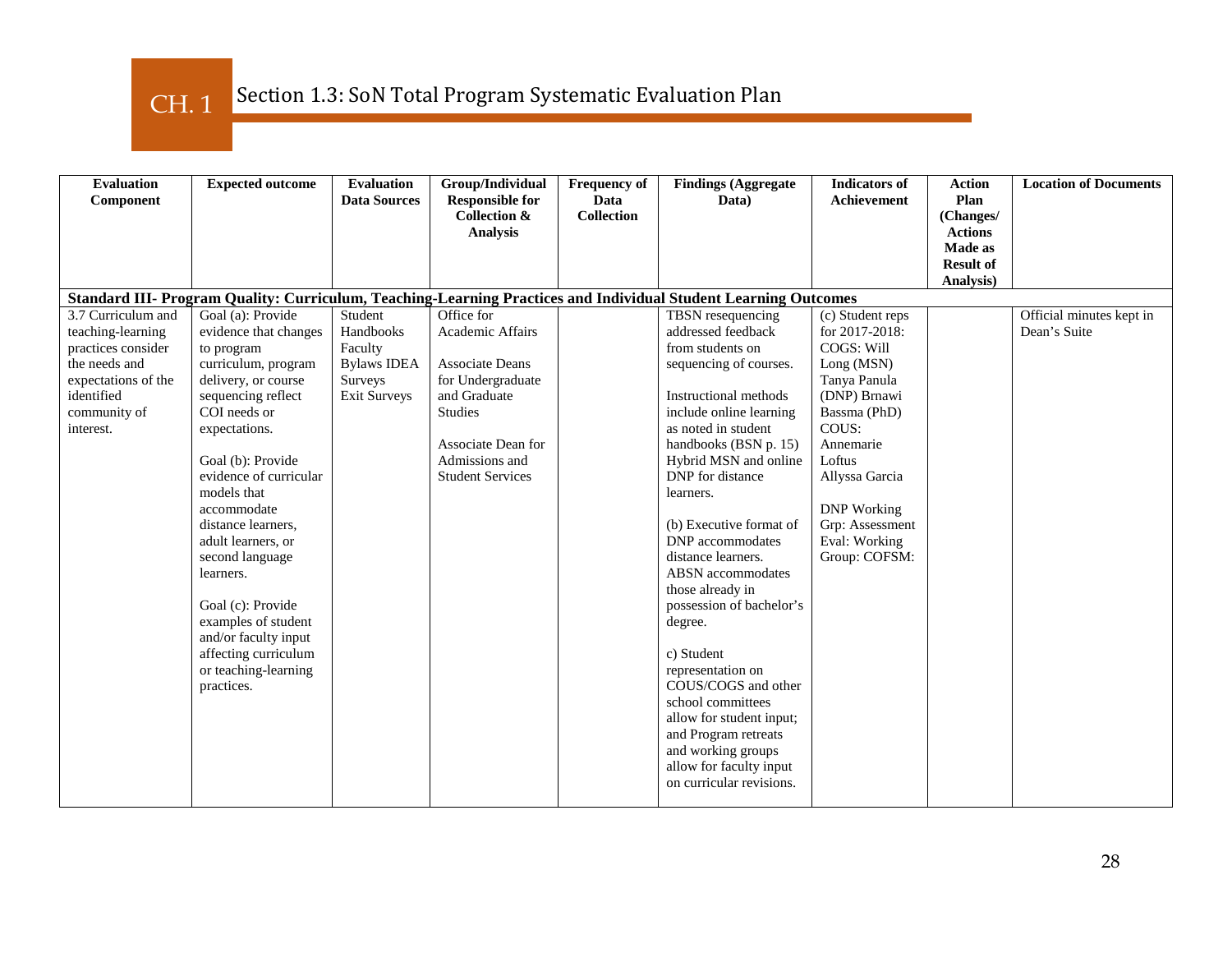CH. 1

| <b>Evaluation</b><br>Component                                                                                                                   | <b>Expected outcome</b>                                                                                                                                                                                                                                                                                                                             | <b>Evaluation</b><br><b>Data Sources</b>                 | Group/Individual<br><b>Responsible for</b><br><b>Collection &amp;</b><br><b>Analysis</b>                        | <b>Frequency of</b><br>Data<br><b>Collection</b> | <b>Findings (Aggregate</b><br>Data)                                                                                                                                                                                                                                                                                                                                                        | <b>Indicators of</b><br><b>Achievement</b> | <b>Action</b><br>Plan<br>(Changes/<br><b>Actions</b><br>Made as<br><b>Result of</b><br>Analysis) | <b>Location of Documents</b>          |
|--------------------------------------------------------------------------------------------------------------------------------------------------|-----------------------------------------------------------------------------------------------------------------------------------------------------------------------------------------------------------------------------------------------------------------------------------------------------------------------------------------------------|----------------------------------------------------------|-----------------------------------------------------------------------------------------------------------------|--------------------------------------------------|--------------------------------------------------------------------------------------------------------------------------------------------------------------------------------------------------------------------------------------------------------------------------------------------------------------------------------------------------------------------------------------------|--------------------------------------------|--------------------------------------------------------------------------------------------------|---------------------------------------|
|                                                                                                                                                  |                                                                                                                                                                                                                                                                                                                                                     |                                                          |                                                                                                                 |                                                  | Standard III- Program Quality: Curriculum, Teaching-Learning Practices and Individual Student Learning Outcomes                                                                                                                                                                                                                                                                            |                                            |                                                                                                  |                                       |
| 3.7 Curriculum and<br>teaching-learning<br>practices consider<br>the needs and<br>expectations of the<br>identified<br>community of<br>interest. | Goal (d): Provide<br>student comments on<br>how teaching-<br>learning practices are<br>addressing their<br>needs.                                                                                                                                                                                                                                   |                                                          |                                                                                                                 |                                                  | (d) IDEA and exit<br>surveys provide<br>examples of student<br>comments on how<br>teaching-learning<br>practices are addressing<br>their needs.                                                                                                                                                                                                                                            |                                            |                                                                                                  |                                       |
| 3.8 Individual<br>student performance<br>is evaluated by<br>faculty and reflects<br>achievement of<br>expected student<br>outcomes.              | Goal (a): Provide<br>examples of<br>measurements of<br>student performance.<br>Goal (b): Provide<br>examples of<br>evaluation tools (e.g.,<br>exams, quizzes,<br>presentations).<br>Goal (c): Provide<br>documentation or<br>statements<br>confirming that<br>faculty are<br>responsible for<br>grading all courses<br>and clinical<br>experiences. | Student and<br>Faculty<br>Handbooks<br>Course<br>Syllabi | Office for<br>Academic Affairs<br><b>Associate Deans</b><br>for Undergraduate<br>and Graduate<br><b>Studies</b> |                                                  | Example of student<br>performance<br>measurement: Course<br>syllabi.<br>Samples of Journals,<br>Exams, Poster<br>presentations,<br>leadership rubrics and<br>preceptor evaluations<br>are examples of<br>evaluation tools.<br>(c) Evaluation process<br>detailed in SoN Faculty<br>handbook 5.1.<br>confirming faculty's<br>responsibility in<br>evaluating students for<br>clinical work. |                                            |                                                                                                  | Office for Academic<br><b>Affairs</b> |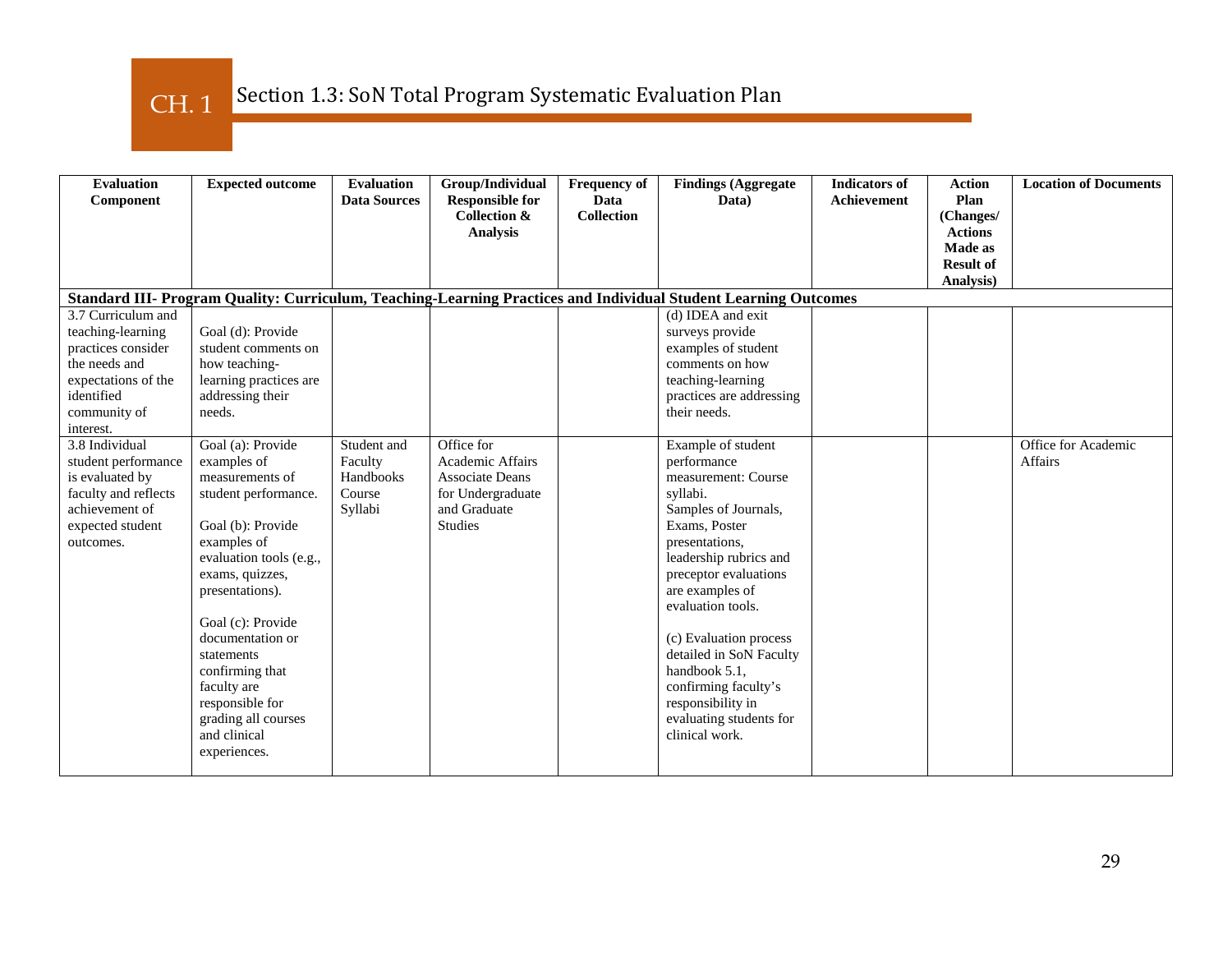CH. 1

| <b>Evaluation</b><br>Component                                                                                                                      | <b>Expected outcome</b>                                                                                                                                                                                                                                                                                                                               | <b>Evaluation</b><br><b>Data Sources</b>                                    | Group/Individual<br><b>Responsible for</b><br><b>Collection &amp;</b><br><b>Analysis</b> | <b>Frequency of</b><br>Data<br><b>Collection</b> | <b>Findings (Aggregate</b><br>Data)                                                                                                                                                                                                                                                                                                            | <b>Indicators of</b><br><b>Achievement</b>                                                                                                   | <b>Action</b><br>Plan<br>(Changes/<br><b>Actions</b><br>Made as<br><b>Result of</b><br>Analysis) | <b>Location of Documents</b>                                  |
|-----------------------------------------------------------------------------------------------------------------------------------------------------|-------------------------------------------------------------------------------------------------------------------------------------------------------------------------------------------------------------------------------------------------------------------------------------------------------------------------------------------------------|-----------------------------------------------------------------------------|------------------------------------------------------------------------------------------|--------------------------------------------------|------------------------------------------------------------------------------------------------------------------------------------------------------------------------------------------------------------------------------------------------------------------------------------------------------------------------------------------------|----------------------------------------------------------------------------------------------------------------------------------------------|--------------------------------------------------------------------------------------------------|---------------------------------------------------------------|
|                                                                                                                                                     |                                                                                                                                                                                                                                                                                                                                                       |                                                                             |                                                                                          |                                                  | Standard III- Program Quality: Curriculum, Teaching-Learning Practices and Individual Student Learning Outcomes                                                                                                                                                                                                                                |                                                                                                                                              |                                                                                                  |                                                               |
| 3.9 Evaluation<br>policies and<br>procedures for<br>individual student<br>performance are<br>defined and<br>consistently<br>applied.                | Goal: Provide<br>examples of grading<br>criteria (in course<br>syllabi or<br>handbooks).                                                                                                                                                                                                                                                              | Graduate and<br>Undergraduate<br>Student<br>Handbooks<br>Course Syllabi     | COUS COGS                                                                                |                                                  | Grade definition and<br>computation defined in<br>catalog, Undergrad<br>Student Handbook (pg.<br>31 & 34) and in some<br>course syllabi.                                                                                                                                                                                                       | Completed<br>process to update<br>Grad Student<br>Handbook and<br>ensure all syllabi<br>have grade<br>definitions<br>clearly<br>articulated. |                                                                                                  | Office for Academic<br><b>Affairs</b><br>Departmental Offices |
| 3.10 Curriculum<br>and teaching-<br>learning practices<br>are evaluated at<br>regularly scheduled<br>intervals to foster<br>ongoing<br>improvement. | Goal (a): Provide<br>examples of tools for<br>curriculum<br>assessment (e.g., end-<br>of-course evaluation.<br>focus groups).<br>Goal (b): Provide<br>examples of<br>evaluation plans.<br>Goal (c): Provide<br>examples that<br>curriculum is revised<br>as a result of student<br>and/or faculty<br>evaluation of<br>teaching-learning<br>practices. | <b>IDEA</b> Course<br>Evaluations<br>COUS/COGS<br>Meeting<br><b>Minutes</b> | <b>Faculty Council</b><br><b>Faculty Assembly</b><br>COUS/COGS                           | Annually                                         | a) IDEA course<br>evaluations are used for<br>curriculum assessment<br>(as end of course<br>evaluation).<br>b) Evaluation plan is<br>documented in TPSEP.<br>Curricular Change and<br>Policy tracking sheets<br>provide examples of<br>curricular revisions as a<br>result of student/faculty<br>evaluation of teaching<br>learning practices. |                                                                                                                                              |                                                                                                  | Office for Academic<br><b>Affairs</b>                         |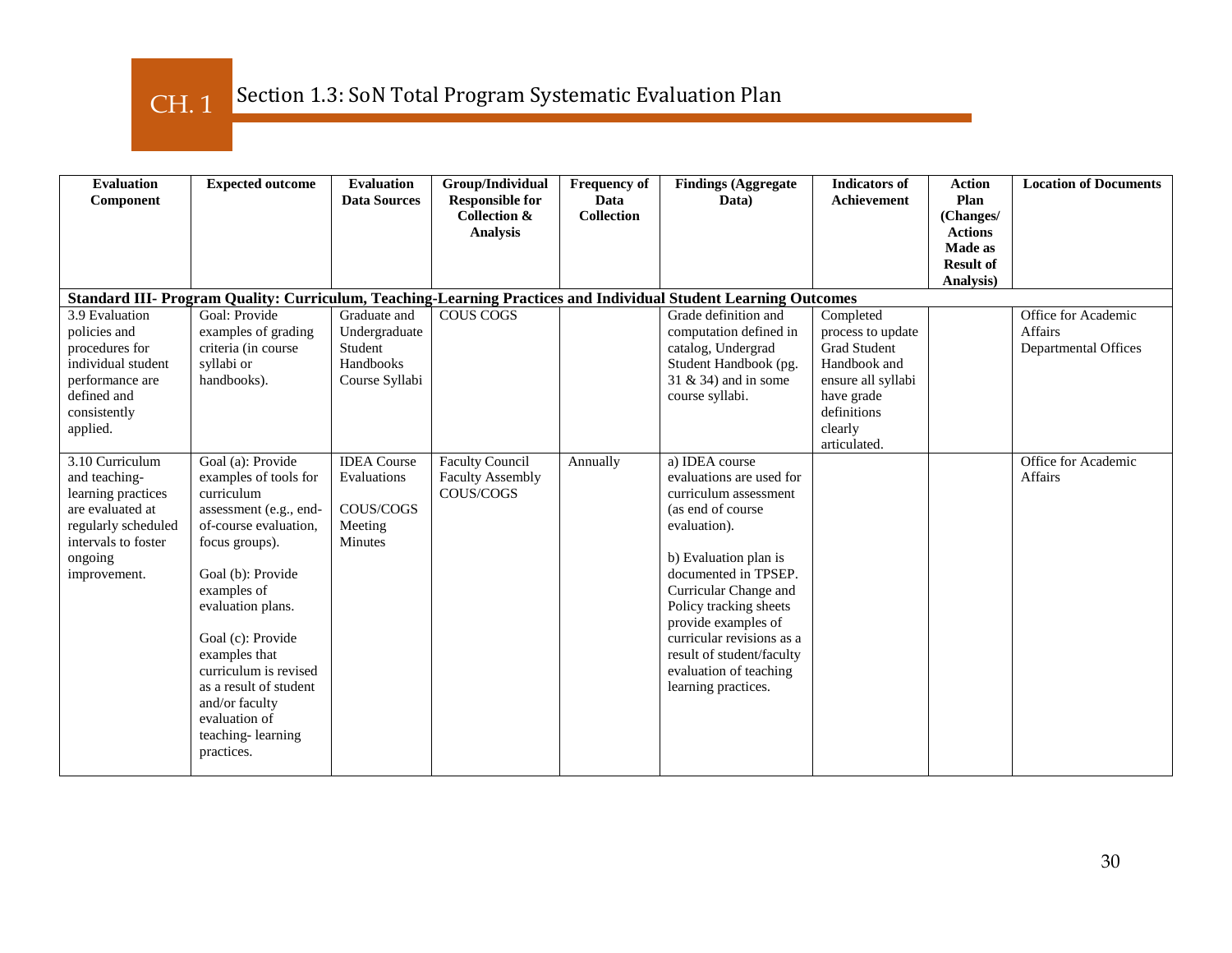

| <b>Evaluation</b><br>Component | <b>Expected outcome</b> | <b>Evaluation</b><br><b>Data Sources</b> | Group/Individual<br><b>Responsible for</b><br><b>Collection &amp;</b><br><b>Analysis</b> | <b>Frequency of</b><br>Data<br><b>Collection</b> | <b>Findings (Aggregate</b><br>Data)                                                                             | <b>Indicators of</b><br>Achievement | <b>Action</b><br>Plan<br>(Changes/<br><b>Actions</b><br>Made as<br><b>Result of</b> | <b>Location of Documents</b> |
|--------------------------------|-------------------------|------------------------------------------|------------------------------------------------------------------------------------------|--------------------------------------------------|-----------------------------------------------------------------------------------------------------------------|-------------------------------------|-------------------------------------------------------------------------------------|------------------------------|
|                                |                         |                                          |                                                                                          |                                                  |                                                                                                                 |                                     | Analysis)                                                                           |                              |
|                                |                         |                                          |                                                                                          |                                                  | Standard III- Program Quality: Curriculum, Teaching-Learning Practices and Individual Student Learning Outcomes |                                     |                                                                                     |                              |
| 3.10 Curriculum                | Goal (d): Provide       |                                          |                                                                                          |                                                  | d) COUS/COGS                                                                                                    |                                     |                                                                                     |                              |
| and teaching-                  | documentation of        |                                          |                                                                                          |                                                  | meeting minutes and                                                                                             |                                     |                                                                                     |                              |
| learning practices             | how curricular          |                                          |                                                                                          |                                                  | <b>Faculty Bylaws</b>                                                                                           |                                     |                                                                                     |                              |
| are evaluated at               | revisions are           |                                          |                                                                                          |                                                  | document the                                                                                                    |                                     |                                                                                     |                              |
| regularly scheduled            | evaluated ( <i>i.e.</i> |                                          |                                                                                          |                                                  | evaluation process of                                                                                           |                                     |                                                                                     |                              |
| intervals to foster            | committee meeting       |                                          |                                                                                          |                                                  | curricular revisions and                                                                                        |                                     |                                                                                     |                              |
| ongoing                        | minutes).               |                                          |                                                                                          |                                                  | decisions.                                                                                                      |                                     |                                                                                     |                              |
| improvement.                   |                         |                                          |                                                                                          |                                                  |                                                                                                                 |                                     |                                                                                     |                              |
|                                |                         |                                          |                                                                                          |                                                  |                                                                                                                 |                                     |                                                                                     |                              |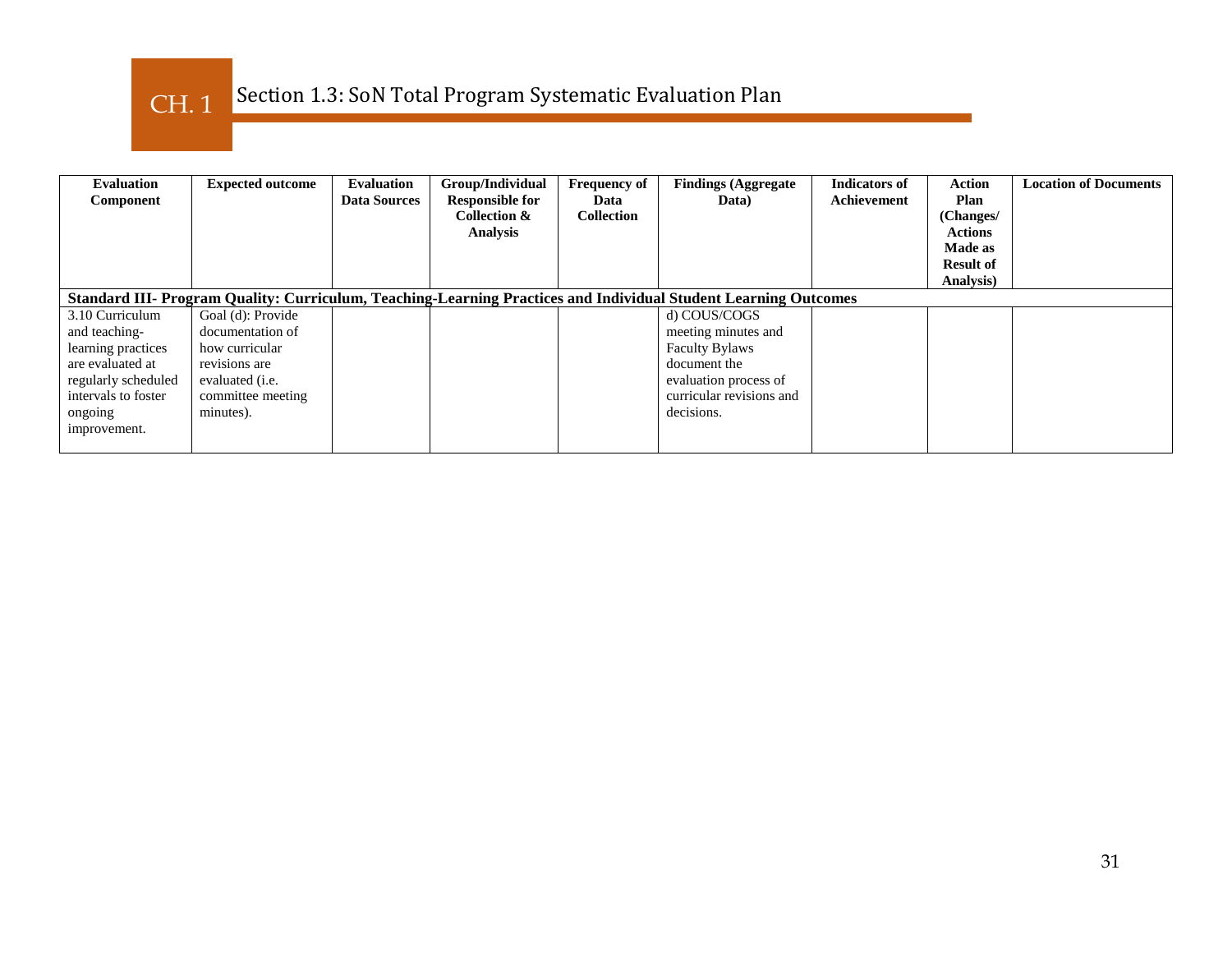CH. 1

| <b>Evaluation</b><br>Component                                                | <b>Expected outcome</b>                                                                                                                                                                                                                                                                                                                                                                                                                                                                                  | <b>Evaluation</b><br><b>Data Sources</b>                                                                                                              | Group/Individual<br><b>Responsible for</b><br><b>Collection &amp;</b><br><b>Analysis</b>                                                                                                                    | <b>Frequency of</b><br>Data<br><b>Collection</b>                                                     | <b>Findings (Aggregate</b><br>Data)                                                                                                                                                                                                                                                                                                                                                                                                                                                                                                                                  | <b>Indicators of</b><br><b>Achievement</b> | <b>Action</b><br>Plan<br>(Changes/<br><b>Actions</b><br>Made as<br><b>Result of</b>                                    | <b>Location of Documents</b>                                              |
|-------------------------------------------------------------------------------|----------------------------------------------------------------------------------------------------------------------------------------------------------------------------------------------------------------------------------------------------------------------------------------------------------------------------------------------------------------------------------------------------------------------------------------------------------------------------------------------------------|-------------------------------------------------------------------------------------------------------------------------------------------------------|-------------------------------------------------------------------------------------------------------------------------------------------------------------------------------------------------------------|------------------------------------------------------------------------------------------------------|----------------------------------------------------------------------------------------------------------------------------------------------------------------------------------------------------------------------------------------------------------------------------------------------------------------------------------------------------------------------------------------------------------------------------------------------------------------------------------------------------------------------------------------------------------------------|--------------------------------------------|------------------------------------------------------------------------------------------------------------------------|---------------------------------------------------------------------------|
|                                                                               | Standard IV- Program Effectiveness: aggregate Student Performance and Faculty Accomplishments                                                                                                                                                                                                                                                                                                                                                                                                            |                                                                                                                                                       |                                                                                                                                                                                                             |                                                                                                      |                                                                                                                                                                                                                                                                                                                                                                                                                                                                                                                                                                      |                                            | Analysis)                                                                                                              |                                                                           |
| 4.1 A systematic<br>process is used to<br>determine program<br>effectiveness. | Goal (a): Evidence<br>of a systematic,<br>written,<br>comprehensive<br>process (evaluation<br>plan).<br>Goal (b): Evidence<br>that the systematic<br>process is being<br>implemented.<br>Goal (c): Specific<br>measures, tools,<br>and timelines used<br>for data collection.<br>Goal (d): Timeline<br>for review and<br>analysis of<br>expected and actual<br>outcomes.<br>Goal (e): Examples<br>of periodic review<br>of the systematic<br>process (meeting<br>minutes.<br>supplemental<br>documents). | Total<br>systematic<br>program<br>evaluation plan<br>SoN website<br>COUS/COGS<br>Minutes<br>Faculty<br>Assembly/<br><b>Faculty Council</b><br>Minutes | Office for<br>Academic Affairs<br>Associate Deans<br>for Undergraduate<br>and<br><b>Graduate Studies</b><br>Review of<br>outcomes by:<br>COUS and COGS<br><b>Faculty Council</b><br><b>Faculty Assembly</b> | Review July<br>$2017$ to be<br>presented<br>September<br>$2017$ with<br>updated<br><b>Benchmarks</b> | (a)Total Program<br><b>Systematic Evaluation</b><br>Plan maintained<br>annually and posted on<br>SoN website.<br>(b) TPSEP is posted on<br>the SoN website;<br>COUS/COGS Faculty<br>council minutes show<br>presentations of TPSEP<br>results and discussion<br>points.<br>(c) Selected data reports<br>are maintained in a<br>central repository called<br>WEAVE: data<br>maintained in Office for<br>Academic Affairs.<br>(d) Timelines are<br>included in the TPSEP.<br>(e) Periodic review<br>evidence in<br>COUS/COGS and<br><b>Faculty Council</b><br>minutes. |                                            | Revisions<br>made to<br><b>TPSEP</b><br>template<br>for greater<br>clarity and<br>alignment<br>with CCNE<br>standards. | UT Health Website<br>SoN Website<br>Office for Academic<br><b>Affairs</b> |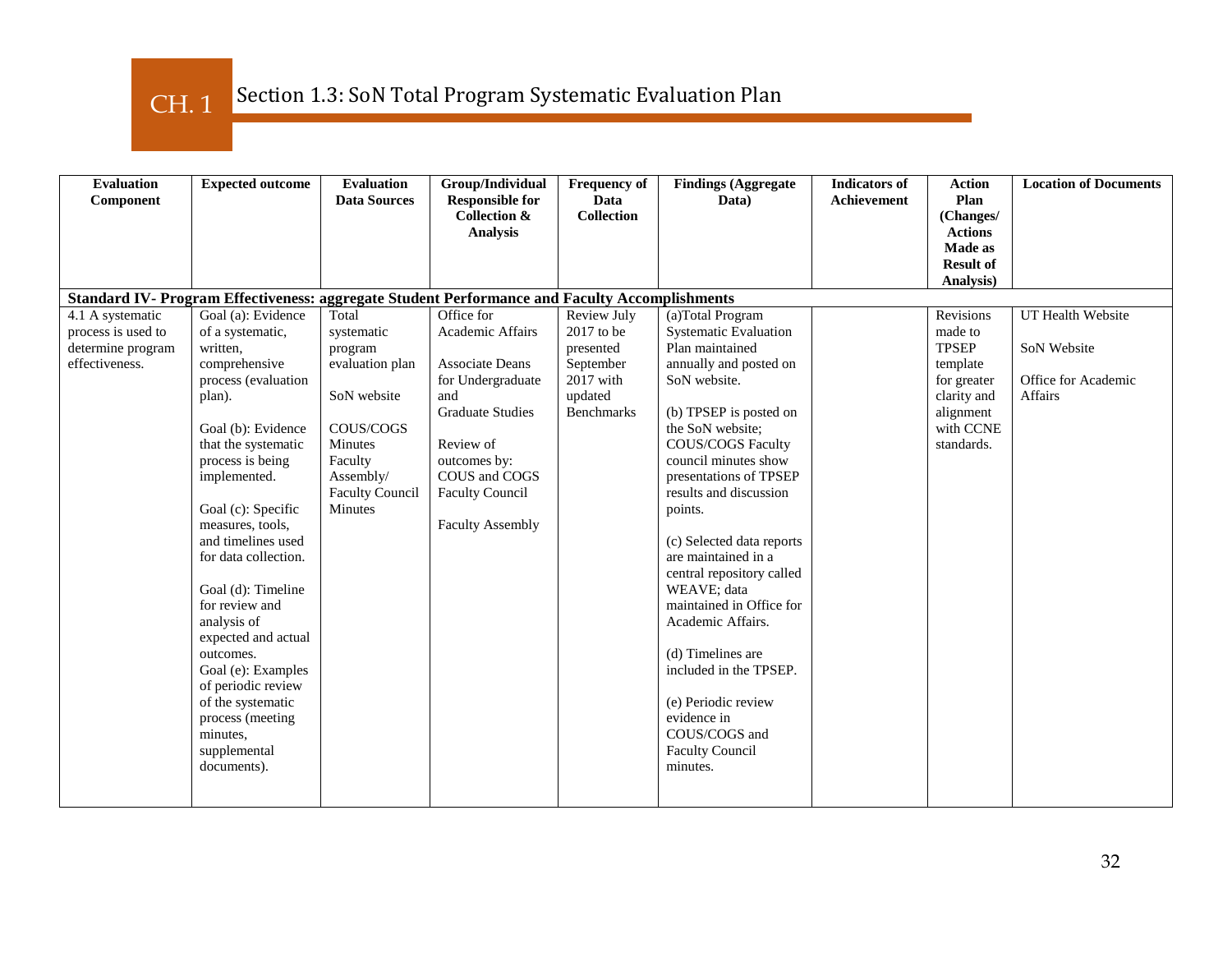CH. 1

| <b>Evaluation</b><br>Component                                                            | <b>Expected outcome</b>                                                                                                                                                                                                                               | <b>Evaluation</b><br><b>Data Sources</b>                                          | Group/Individual<br><b>Responsible for</b><br><b>Collection &amp;</b><br><b>Analysis</b>                                                                                                                           | <b>Frequency of</b><br>Data<br><b>Collection</b>                | <b>Findings (Aggregate</b><br>Data)                                                                                                                                                                                                                   | <b>Indicators of</b><br><b>Achievement</b> | <b>Action</b><br>Plan<br>(Changes/<br><b>Actions</b><br><b>Made as</b>                        | <b>Location of Documents</b>          |
|-------------------------------------------------------------------------------------------|-------------------------------------------------------------------------------------------------------------------------------------------------------------------------------------------------------------------------------------------------------|-----------------------------------------------------------------------------------|--------------------------------------------------------------------------------------------------------------------------------------------------------------------------------------------------------------------|-----------------------------------------------------------------|-------------------------------------------------------------------------------------------------------------------------------------------------------------------------------------------------------------------------------------------------------|--------------------------------------------|-----------------------------------------------------------------------------------------------|---------------------------------------|
|                                                                                           |                                                                                                                                                                                                                                                       |                                                                                   |                                                                                                                                                                                                                    |                                                                 |                                                                                                                                                                                                                                                       |                                            | <b>Result of</b><br>Analysis)                                                                 |                                       |
|                                                                                           | Standard IV- Program Effectiveness: aggregate Student Performance and Faculty Accomplishments                                                                                                                                                         |                                                                                   |                                                                                                                                                                                                                    |                                                                 |                                                                                                                                                                                                                                                       |                                            |                                                                                               |                                       |
| 4.2 Program<br>completion rates<br>demonstrate<br>program<br>effectiveness.               | Goal (a):<br><b>Graduation</b> rates<br>are greater than<br>85% for BSN, 70%<br>for Graduate;<br>formula for<br>calculation is<br>defined.<br>Goal (b):<br>Explanations for<br>completion rates<br>below 85 for BSN,<br>70% for Graduate<br>provided. | Program<br>completion rate<br>data from<br>Office of<br>Institutional<br>Research | Office for<br>Academic Affairs<br><b>Associate Deans</b><br>for Undergraduate<br>and Graduate<br><b>Studies</b><br>Review of<br>outcomes by:<br>COUS and COGS<br><b>Faculty Council</b><br><b>Faculty Assembly</b> | Certified data<br>presented<br>November<br>2017                 | SoN is in compliance<br>with standard (where<br>CCNE standard is<br>$70\%$ ):<br>BSN (3years)<br>$\bullet$<br><b>Goal 85%</b><br>$\circ$<br>MSN (5 years)<br>$DNP$ (3 years)<br>$\bullet$<br>PhD (7 years)<br>$\bullet$<br><b>Goal 70%</b><br>$\circ$ |                                            |                                                                                               | Office for Academic<br><b>Affairs</b> |
| 4.3 Licensure and<br>certification pass<br>rates demonstrate<br>program<br>effectiveness. | Goal (a): NCLEX<br>RN® pass rates<br>85% or above.<br>Goal (b):<br>Explanations for<br>rates below 85%<br>are described.                                                                                                                              | Reports from<br>TBON and<br>certification<br>bodies                               | Office for<br>Academic Affairs<br><b>Associate Deans</b><br>for Undergraduate<br>and Graduate<br><b>Studies</b><br>Review of<br>outcomes by:<br>COUS and COGS<br><b>Faculty Council</b><br><b>Faculty Assembly</b> | Collected<br>July-August to<br>be presented<br>November<br>2017 | (a-b) NCLEX FY17:<br>TBON cycle:<br>CCNE cycle:<br>(c-d) Certification Rate<br>for 2017<br>CNL: no takers AG-<br>ACNP:<br>FNP(AANPCP):<br>PMHNP: PNP-PC:                                                                                              |                                            | $(a-b)$<br><b>COUS</b><br>voted to<br>establish<br>85% as the<br>pass rate<br>summer<br>2017. | Office for Academic<br>Affairs        |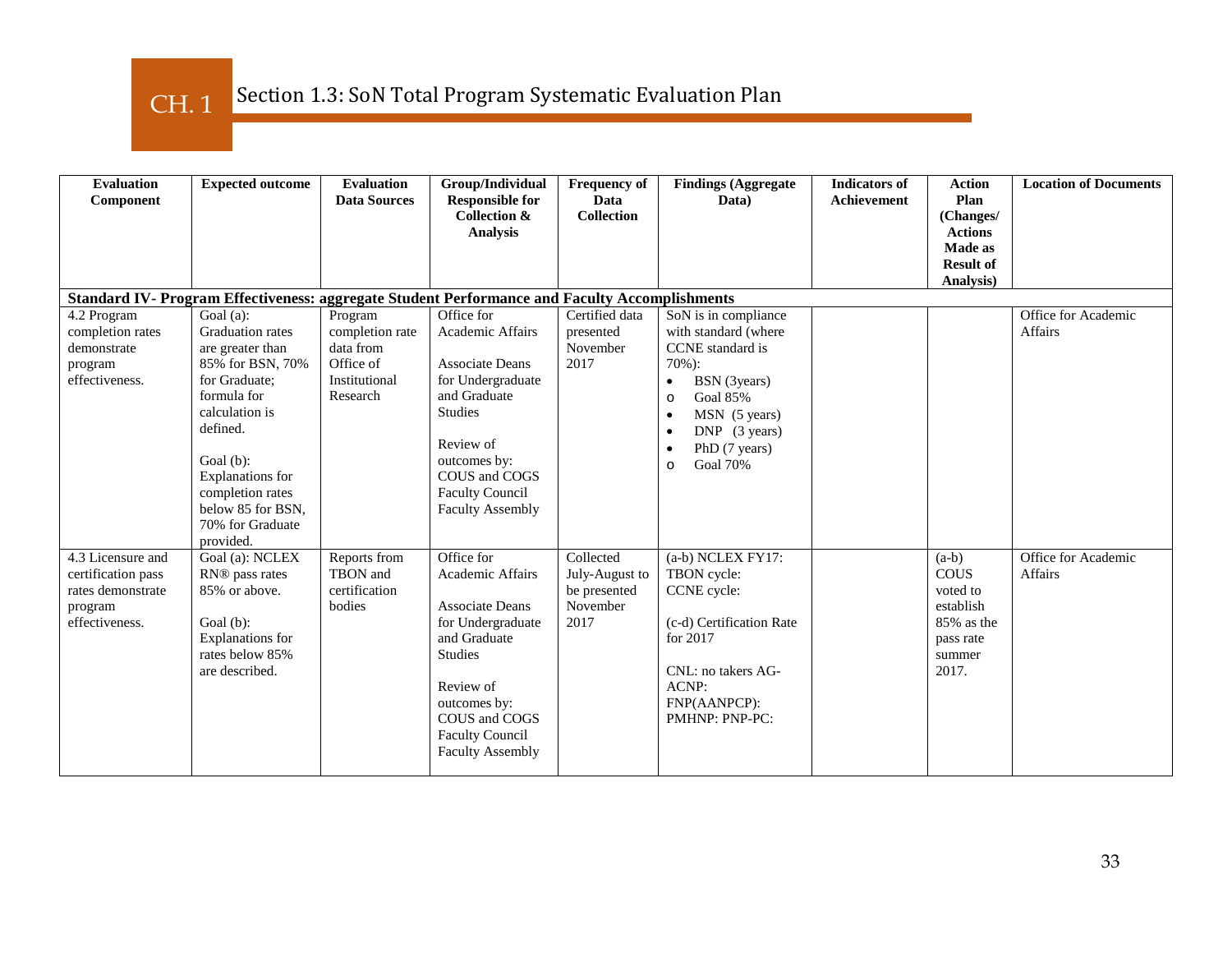| <b>Evaluation</b><br>Component                                                            | <b>Expected outcome</b>                                                                                                                                         | <b>Evaluation</b><br><b>Data Sources</b>                         | Group/Individual<br><b>Responsible for</b><br>Collection &<br><b>Analysis</b>                                                                                                                        | <b>Frequency of</b><br>Data<br><b>Collection</b>                                                                                 | <b>Findings (Aggregate</b><br>Data)                                                                                                                                                                                                                             | <b>Indicators of</b><br><b>Achievement</b> | <b>Action</b><br>Plan<br>(Changes/<br><b>Actions</b><br>Made as<br><b>Result of</b><br>Analysis) | <b>Location of Documents</b>          |
|-------------------------------------------------------------------------------------------|-----------------------------------------------------------------------------------------------------------------------------------------------------------------|------------------------------------------------------------------|------------------------------------------------------------------------------------------------------------------------------------------------------------------------------------------------------|----------------------------------------------------------------------------------------------------------------------------------|-----------------------------------------------------------------------------------------------------------------------------------------------------------------------------------------------------------------------------------------------------------------|--------------------------------------------|--------------------------------------------------------------------------------------------------|---------------------------------------|
|                                                                                           | Standard IV- Program Effectiveness: aggregate Student Performance and Faculty Accomplishments                                                                   |                                                                  |                                                                                                                                                                                                      |                                                                                                                                  |                                                                                                                                                                                                                                                                 |                                            |                                                                                                  |                                       |
| 4.3 Licensure and<br>certification pass<br>rates demonstrate<br>program<br>effectiveness. | Goal (c): Graduate<br>program<br>certification rates<br>80% or above.<br>Goal $(d)$ :<br>Explanations for<br>rates below 80%<br>are described.                  |                                                                  |                                                                                                                                                                                                      |                                                                                                                                  |                                                                                                                                                                                                                                                                 |                                            |                                                                                                  |                                       |
| 4.4 Employment<br>rates demonstrate<br>program<br>effectiveness.                          | Goal $(a)$ :<br><b>Employments</b> rates<br>for each program<br>are 70%.<br>Goal $(b)$ :<br>Explanations for<br>employment rates<br>below 70% are<br>described. | Exit and<br>Alumni Surveys<br><b>THECB</b><br>Employment<br>Data | Office for<br>Academic Affairs<br>Associate Deans<br>for Undergraduate<br>and Graduate<br>Studies<br>Review of<br>outcomes by:<br>COUS and COGS<br><b>Faculty Council</b><br><b>Faculty Assembly</b> | 2016 THECB<br>data to be<br>presented<br>September<br>2017<br>2017 THECB<br>workforce<br>data to be<br>presented<br>January 2018 | (a-b) 2016 Employment<br>Rates:<br>BSN: 88.7%<br>$\circ$<br>MSN: 81.5%<br>$\circ$<br><b>DNP: 80%</b><br>$\circ$<br>PhD: 100%<br>$\circ$<br>Certificates: 66.7%<br>$\circ$<br>$(a-b)$ 2017 Employment<br>Rates:<br>BSN:<br>MSN:<br>DNP:<br>PhD:<br>Certificates: |                                            |                                                                                                  | Office for Academic<br><b>Affairs</b> |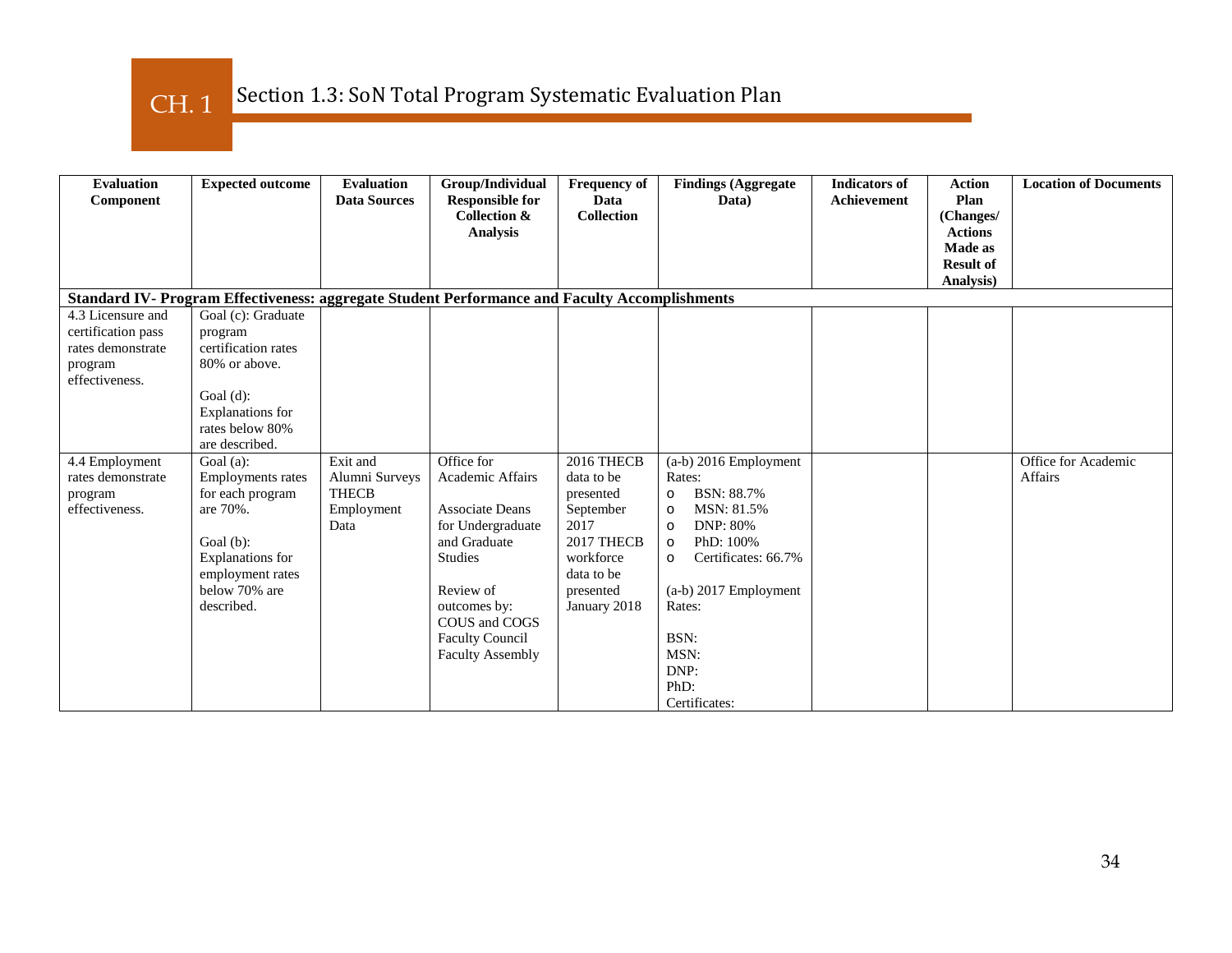CH. 1

| <b>Evaluation</b><br>Component | <b>Expected outcome</b>                                                                       | <b>Evaluation</b><br><b>Data Sources</b> | Group/Individual<br><b>Responsible for</b><br><b>Collection &amp;</b> | <b>Frequency of</b><br>Data<br><b>Collection</b> | <b>Findings (Aggregate</b><br>Data)                     | <b>Indicators of</b><br>Achievement | <b>Action</b><br>Plan<br>(Changes/ | <b>Location of Documents</b>   |
|--------------------------------|-----------------------------------------------------------------------------------------------|------------------------------------------|-----------------------------------------------------------------------|--------------------------------------------------|---------------------------------------------------------|-------------------------------------|------------------------------------|--------------------------------|
|                                |                                                                                               |                                          | <b>Analysis</b>                                                       |                                                  |                                                         |                                     | <b>Actions</b><br>Made as          |                                |
|                                |                                                                                               |                                          |                                                                       |                                                  |                                                         |                                     | <b>Result of</b><br>Analysis)      |                                |
|                                | Standard IV- Program Effectiveness: aggregate Student Performance and Faculty Accomplishments |                                          |                                                                       |                                                  |                                                         |                                     |                                    |                                |
| 4.5 Program<br>outcomes        | Goal (a): Data<br>collected for                                                               | Program<br>assessment data               | Office for<br>Academic Affairs                                        | 2016-2017<br>data Collected                      | (a)2017 BSN Exit survey<br>results: did not meet        |                                     |                                    | Office for Academic<br>Affairs |
| demonstrate                    | program outcomes                                                                              | and analysis in                          |                                                                       | September to                                     | benchmark of 5 for Prog                                 |                                     |                                    |                                |
| program                        | meet benchmark of                                                                             | WEAVE on-                                | <b>Associate Deans</b>                                                | be presented                                     | Outcomes 3, 4, 5, and 7.                                |                                     |                                    |                                |
| effectiveness.                 | .5.                                                                                           | line                                     | for Undergraduate                                                     | October 2017                                     |                                                         |                                     |                                    |                                |
|                                | Goal (b)                                                                                      |                                          | and<br><b>Graduate Studies</b>                                        |                                                  | 2017 BSN Alumni survey<br>results: TBA                  |                                     |                                    |                                |
|                                | Benchmarks to pass                                                                            |                                          |                                                                       |                                                  |                                                         |                                     |                                    |                                |
|                                | rates at the national                                                                         |                                          | Review of                                                             |                                                  | 2017 MSN Exit Survey                                    |                                     |                                    |                                |
|                                | level are used for<br>comparison.                                                             |                                          | outcomes by:<br>COUS and COGS                                         |                                                  | results: met benchmark of<br>5 for all program          |                                     |                                    |                                |
|                                |                                                                                               |                                          | <b>Faculty Council</b>                                                |                                                  | outcomes.                                               |                                     |                                    |                                |
|                                |                                                                                               |                                          | <b>Faculty Assembly</b>                                               |                                                  |                                                         |                                     |                                    |                                |
|                                |                                                                                               |                                          |                                                                       |                                                  | 2017 MSN Alumni survey<br>results: TBA                  |                                     |                                    |                                |
|                                |                                                                                               |                                          |                                                                       |                                                  | 2017 DNP Exit Survey                                    |                                     |                                    |                                |
|                                |                                                                                               |                                          |                                                                       |                                                  | results: met benchmark of                               |                                     |                                    |                                |
|                                |                                                                                               |                                          |                                                                       |                                                  | 5 for all program<br>outcomes.                          |                                     |                                    |                                |
|                                |                                                                                               |                                          |                                                                       |                                                  | 2017 DNP Alumni Survey                                  |                                     |                                    |                                |
|                                |                                                                                               |                                          |                                                                       |                                                  | results: TBA                                            |                                     |                                    |                                |
|                                |                                                                                               |                                          |                                                                       |                                                  | 2017 PhD Exit Survey                                    |                                     |                                    |                                |
|                                |                                                                                               |                                          |                                                                       |                                                  | Results: met benchmark of<br>5 for all program outcomes |                                     |                                    |                                |
|                                |                                                                                               |                                          |                                                                       |                                                  | 2017 PhD Alumni Survey<br><b>Results: TBA</b>           |                                     |                                    |                                |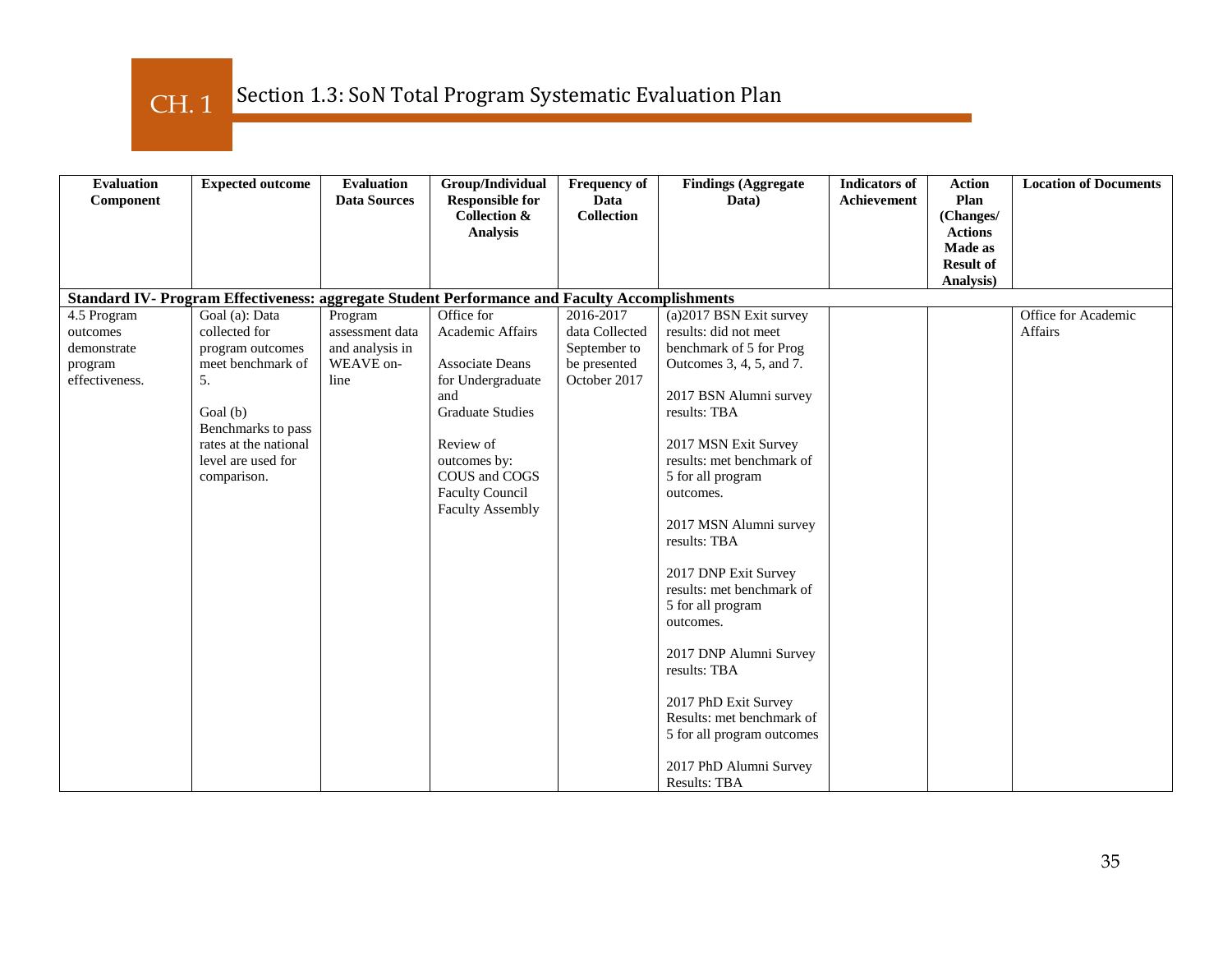CH. 1

| <b>Evaluation</b><br>Component                                                                               | <b>Expected outcome</b>                                                                                                                                                                                          | <b>Evaluation Data</b><br><b>Sources</b>                                                                     | Group/Individual<br><b>Responsible for</b><br><b>Collection &amp;</b><br><b>Analysis</b>                                                                  | Frequency<br>of Data<br><b>Collection</b>                                                                          | <b>Findings (Aggregate</b><br>Data)                                                         | <b>Indicators of</b><br>Achievement | <b>Action Plan</b><br>(Changes/<br><b>Actions Made</b><br>as Result of<br>Analysis)                                                   | <b>Location of</b><br><b>Documents</b>                                                  |
|--------------------------------------------------------------------------------------------------------------|------------------------------------------------------------------------------------------------------------------------------------------------------------------------------------------------------------------|--------------------------------------------------------------------------------------------------------------|-----------------------------------------------------------------------------------------------------------------------------------------------------------|--------------------------------------------------------------------------------------------------------------------|---------------------------------------------------------------------------------------------|-------------------------------------|---------------------------------------------------------------------------------------------------------------------------------------|-----------------------------------------------------------------------------------------|
|                                                                                                              |                                                                                                                                                                                                                  | Standard IV- Program Effectiveness: aggregate Student Performance and Faculty Accomplishments                |                                                                                                                                                           |                                                                                                                    |                                                                                             |                                     |                                                                                                                                       |                                                                                         |
| 4.6 Faculty<br>outcomes,<br>individually and<br>in the aggregate<br>demonstrate<br>program<br>effectiveness. | Goal (a): Faculty<br>Composition by<br>2022, 70% of full-<br>time faculty will<br>have a doctoral<br>degree.                                                                                                     | Data from Office for<br>Academic Affairs<br>Data from Office of<br>Nursing Research and<br>Scholarship       | Data from Office<br>for Faculty Affairs<br>and Diversity<br>Data from Office<br>of Nursing<br>Research and<br>Scholarship                                 | 2016-2017<br>data<br>Collected<br>July-August<br>to be<br>presented to<br>Faculty<br>Assembly<br>September<br>2017 | 2016-2017 faculty<br>benchmark data:<br>64% have doctoral<br>degrees.                       |                                     | Transfer of<br>Data Collection<br>from Office for<br>Academic<br>Affairs to<br>Office for<br><b>Faculty Affairs</b><br>and Diversity. | Office for<br><b>Academic Affairs</b><br>Office for Faculty<br>Affairs and<br>Diversity |
|                                                                                                              | 2. By 2022, 50% of<br>full-time faculty<br>will be nationally<br>certified in their<br>respective area of<br>specialty.<br>3. The number of<br>under-represented<br>faculty will<br>increase 2-3% every<br>year. | Data from Office of<br>Faculty Affairs and<br>Diversity<br>Data from Office of<br>Practice and<br>Engagement | Collection by<br>Office for<br><b>Academic Affairs</b><br>Review of<br>outcomes by:<br>COUS and COGS<br><b>Faculty Council</b><br><b>Faculty Assembly</b> |                                                                                                                    | 47% are nationally<br>certified under-<br>represented faculty<br>make up 33% of<br>faculty. |                                     |                                                                                                                                       | Data from Office<br>of Nursing<br>Research and<br>Scholarship                           |
|                                                                                                              | Goal (b): Teaching<br>1. Faculty teaching<br>will be rated by<br>students on course<br>evaluations with a<br>minimum mean of<br>3.5 or higher on a<br>1-5 scale with 5<br>being highest.                         |                                                                                                              |                                                                                                                                                           |                                                                                                                    | Teaching<br>1. Fall: 4.2; Spring 4.3                                                        |                                     |                                                                                                                                       |                                                                                         |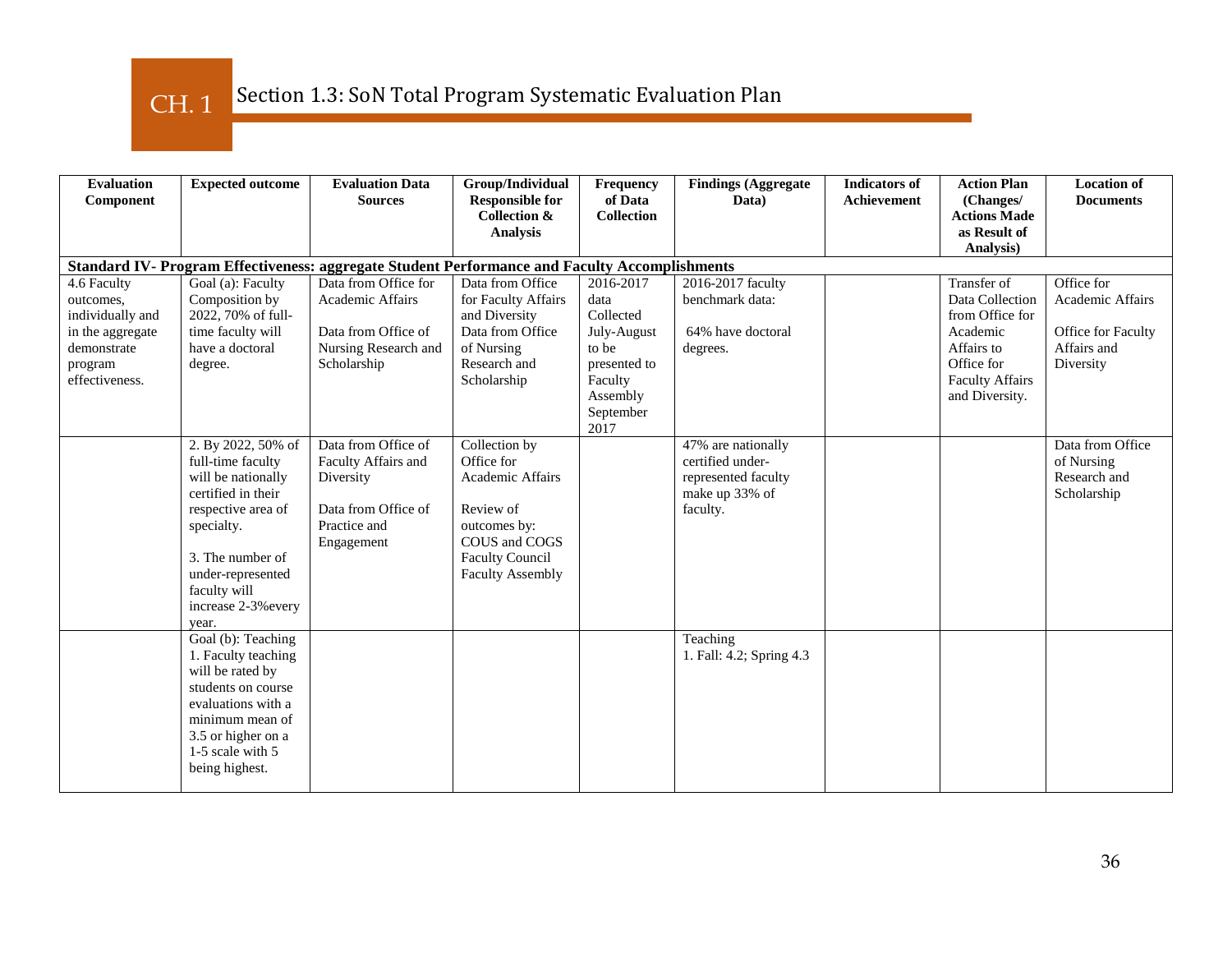Section 1.3: SoN Total Program Systematic Evaluation Plan CH. 1

| <b>Evaluation</b> | <b>Expected outcome</b> | <b>Evaluation Data</b>                                                                        | Group/Individual                                  | Frequency                    | <b>Findings (Aggregate</b> | <b>Indicators</b> of | <b>Action Plan</b>               | <b>Location of</b> |
|-------------------|-------------------------|-----------------------------------------------------------------------------------------------|---------------------------------------------------|------------------------------|----------------------------|----------------------|----------------------------------|--------------------|
| Component         |                         | <b>Sources</b>                                                                                | <b>Responsible for</b><br><b>Collection &amp;</b> | of Data<br><b>Collection</b> | Data)                      | Achievement          | (Changes/<br><b>Actions Made</b> | <b>Documents</b>   |
|                   |                         |                                                                                               | <b>Analysis</b>                                   |                              |                            |                      | as Result of                     |                    |
|                   |                         |                                                                                               |                                                   |                              |                            |                      | Analysis)                        |                    |
|                   |                         | Standard IV- Program Effectiveness: aggregate Student Performance and Faculty Accomplishments |                                                   |                              |                            |                      |                                  |                    |
| 4.6 Faculty       | 2. At least 10% of      |                                                                                               |                                                   |                              | 21% have been              |                      |                                  |                    |
| outcomes,         | full-time faculty       |                                                                                               |                                                   |                              | celebrated through         |                      |                                  |                    |
| individually and  | will be celebrated      |                                                                                               |                                                   |                              | achievement.               |                      |                                  |                    |
| in the aggregate  | through their           |                                                                                               |                                                   |                              |                            |                      |                                  |                    |
| demonstrate       | achievements in         |                                                                                               |                                                   |                              | 71% engage faculty         |                      |                                  |                    |
| program           | teaching excellence     |                                                                                               |                                                   |                              | development.               |                      |                                  |                    |
| effectiveness.    | (e.g., teaching         |                                                                                               |                                                   |                              |                            |                      |                                  |                    |
|                   | excellence awards,      |                                                                                               |                                                   |                              |                            |                      |                                  |                    |
|                   | national                |                                                                                               |                                                   |                              |                            |                      |                                  |                    |
|                   | recognition).           |                                                                                               |                                                   |                              |                            |                      |                                  |                    |
|                   | 80% of faculty will     |                                                                                               |                                                   |                              |                            |                      |                                  |                    |
|                   | work with the           |                                                                                               |                                                   |                              |                            |                      |                                  |                    |
|                   | Educational             |                                                                                               |                                                   |                              |                            |                      |                                  |                    |
|                   | Specialist for          |                                                                                               |                                                   |                              |                            |                      |                                  |                    |
|                   | ongoing                 |                                                                                               |                                                   |                              |                            |                      |                                  |                    |
|                   | instructional           |                                                                                               |                                                   |                              |                            |                      |                                  |                    |
|                   | development.            |                                                                                               |                                                   |                              |                            |                      |                                  |                    |
|                   | One faculty             |                                                                                               |                                                   |                              | Adelita Cantu received     |                      |                                  |                    |
|                   | member will be          |                                                                                               |                                                   |                              | the Pres Teaching          |                      |                                  |                    |
|                   | recommended each        |                                                                                               |                                                   |                              | <b>Excellence Award</b>    |                      |                                  |                    |
|                   | year to the UT          |                                                                                               |                                                   |                              | 2016-2017.                 |                      |                                  |                    |
|                   | Health Academy of       |                                                                                               |                                                   |                              |                            |                      |                                  |                    |
|                   | Master Teachers.        |                                                                                               |                                                   |                              |                            |                      |                                  |                    |
|                   | Goal $(c)$ :            |                                                                                               |                                                   |                              | Scholarship                |                      |                                  |                    |
|                   | Scholarship 80% of      |                                                                                               |                                                   |                              | 59% engaged in             |                      |                                  |                    |
|                   | faculty with            |                                                                                               |                                                   |                              | scholarship broadly        |                      |                                  |                    |
|                   | appointments over       |                                                                                               |                                                   |                              | defined.                   |                      |                                  |                    |
|                   | 50% will be             |                                                                                               |                                                   |                              |                            |                      |                                  |                    |
|                   | engaged in              |                                                                                               |                                                   |                              |                            |                      |                                  |                    |
|                   | scholarly activity.     |                                                                                               |                                                   |                              |                            |                      |                                  |                    |
|                   |                         |                                                                                               |                                                   |                              |                            |                      |                                  |                    |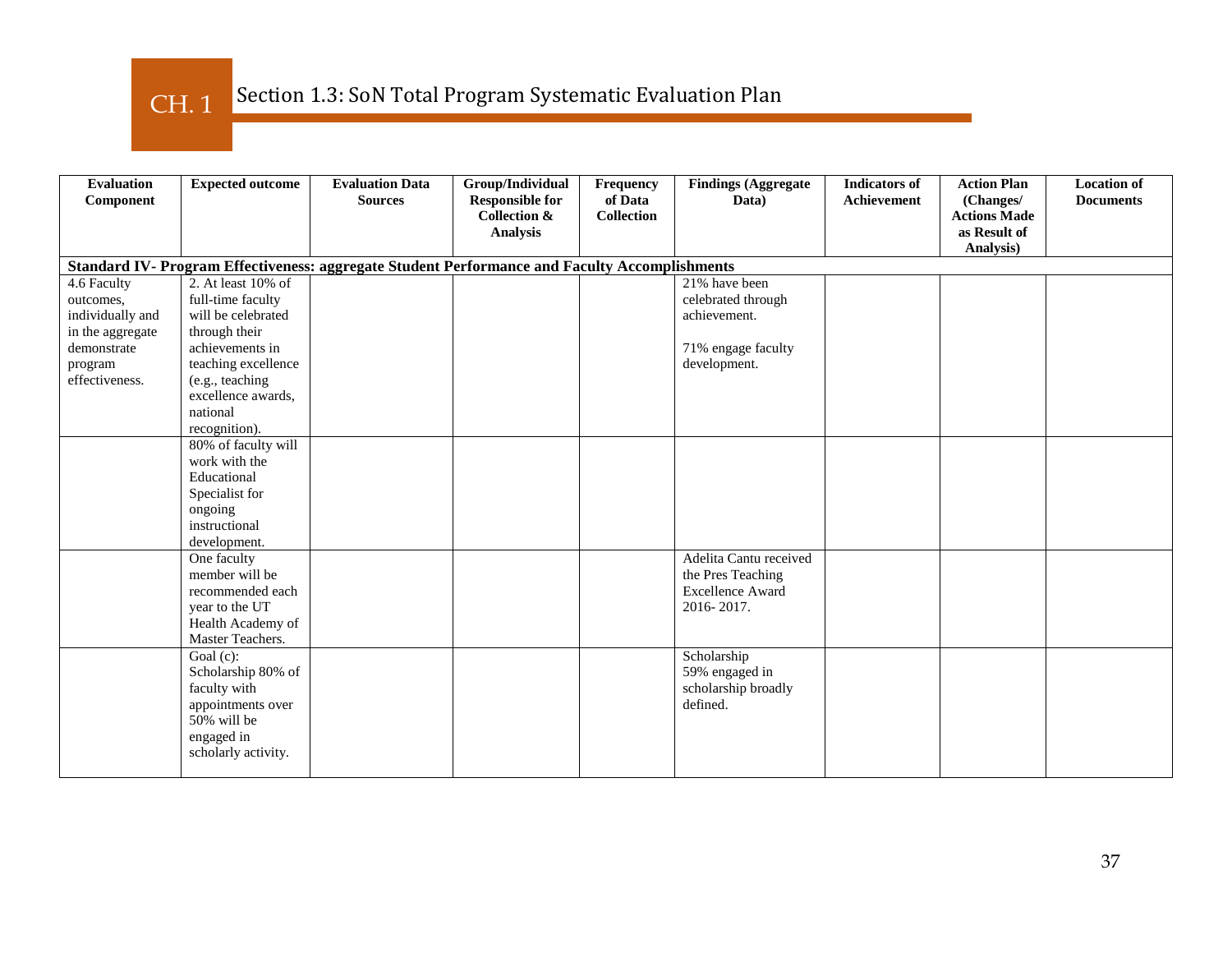CH. 1

| <b>Evaluation</b><br>Component                                                                             | <b>Expected outcome</b>                                                                                                                                                                                      | <b>Evaluation Data</b><br><b>Sources</b>                                                        | Group/Individual<br><b>Responsible for</b><br><b>Collection &amp;</b><br><b>Analysis</b>                                        | Frequency<br>of Data<br><b>Collection</b>                                                | <b>Findings (Aggregate)</b><br>Data)                                                                                                                                                                                                               | <b>Indicators of</b><br><b>Achievement</b>                                                                                                                                                           | <b>Action Plan</b><br>(Changes/<br><b>Actions Made</b><br>as Result of | <b>Location of</b><br><b>Documents</b> |
|------------------------------------------------------------------------------------------------------------|--------------------------------------------------------------------------------------------------------------------------------------------------------------------------------------------------------------|-------------------------------------------------------------------------------------------------|---------------------------------------------------------------------------------------------------------------------------------|------------------------------------------------------------------------------------------|----------------------------------------------------------------------------------------------------------------------------------------------------------------------------------------------------------------------------------------------------|------------------------------------------------------------------------------------------------------------------------------------------------------------------------------------------------------|------------------------------------------------------------------------|----------------------------------------|
|                                                                                                            |                                                                                                                                                                                                              |                                                                                                 |                                                                                                                                 |                                                                                          |                                                                                                                                                                                                                                                    |                                                                                                                                                                                                      | Analysis)                                                              |                                        |
| Standard IV- Program Effectiveness: aggregate Student Performance and Faculty Accomplishments              |                                                                                                                                                                                                              |                                                                                                 |                                                                                                                                 |                                                                                          |                                                                                                                                                                                                                                                    |                                                                                                                                                                                                      |                                                                        |                                        |
| 4.6 Faculty<br>outcomes,<br>individually and<br>in the aggregate<br>demonstrate<br>program                 | 75% of full-time<br>faculty will present<br>at a conference<br>each year.                                                                                                                                    |                                                                                                 |                                                                                                                                 |                                                                                          | 48% presented at<br>conferences 2016-<br>2017.                                                                                                                                                                                                     |                                                                                                                                                                                                      |                                                                        |                                        |
| effectiveness.                                                                                             |                                                                                                                                                                                                              |                                                                                                 |                                                                                                                                 |                                                                                          |                                                                                                                                                                                                                                                    |                                                                                                                                                                                                      |                                                                        |                                        |
|                                                                                                            | 50% of tenure track<br>faculty will submit<br>at least one<br>manuscript for<br>publication each<br>year.                                                                                                    |                                                                                                 |                                                                                                                                 |                                                                                          | 26% had referred<br>publications.                                                                                                                                                                                                                  |                                                                                                                                                                                                      |                                                                        |                                        |
|                                                                                                            | 25% of tenure track                                                                                                                                                                                          |                                                                                                 |                                                                                                                                 |                                                                                          | 27% had submitted                                                                                                                                                                                                                                  |                                                                                                                                                                                                      |                                                                        |                                        |
|                                                                                                            | faculty will submit<br>at least one grant<br>proposal each year.                                                                                                                                             |                                                                                                 |                                                                                                                                 |                                                                                          | grants.                                                                                                                                                                                                                                            |                                                                                                                                                                                                      |                                                                        |                                        |
| 4.7 The program<br>defines and<br>reviews formal<br>complaints<br>according to<br>established<br>policies. | Goal (a): Definition<br>of formal<br>complaints is up-to-<br>date in the catalog<br>and handbooks.<br>Goal (b): Written<br>formal complaint<br>processes are up-to-<br>date in the catalog<br>and handbooks. | <b>Student Handbooks</b><br>Handbook of<br><b>Operating Procedures</b><br><b>Faculty Bylaws</b> | Collected by<br>Office for<br>Academic Affairs<br><b>Associate Deans</b><br>for Undergraduate<br>and<br><b>Graduate Studies</b> | 2016-2017<br>data<br>Collected<br>July-August<br>to be<br>presented<br>September<br>2017 | (a-b) Definition and<br>process of student<br>complaints in<br><b>Undergrad Student</b><br>Handbook (pg.<br>46) and Grad Student<br>Handbook (pg. 69) are<br>current. Student<br>complaint form is<br>located on SoN student<br>resources website. | 9 formal<br>complaints filed<br>2016-2017.4<br>complaints<br>regarding policy<br>implementation;<br>5 complaints<br>regarding faculty<br>conduct, and<br>testing<br>accommodations.<br>All resolved. |                                                                        | Office of<br><b>Academic Affairs</b>   |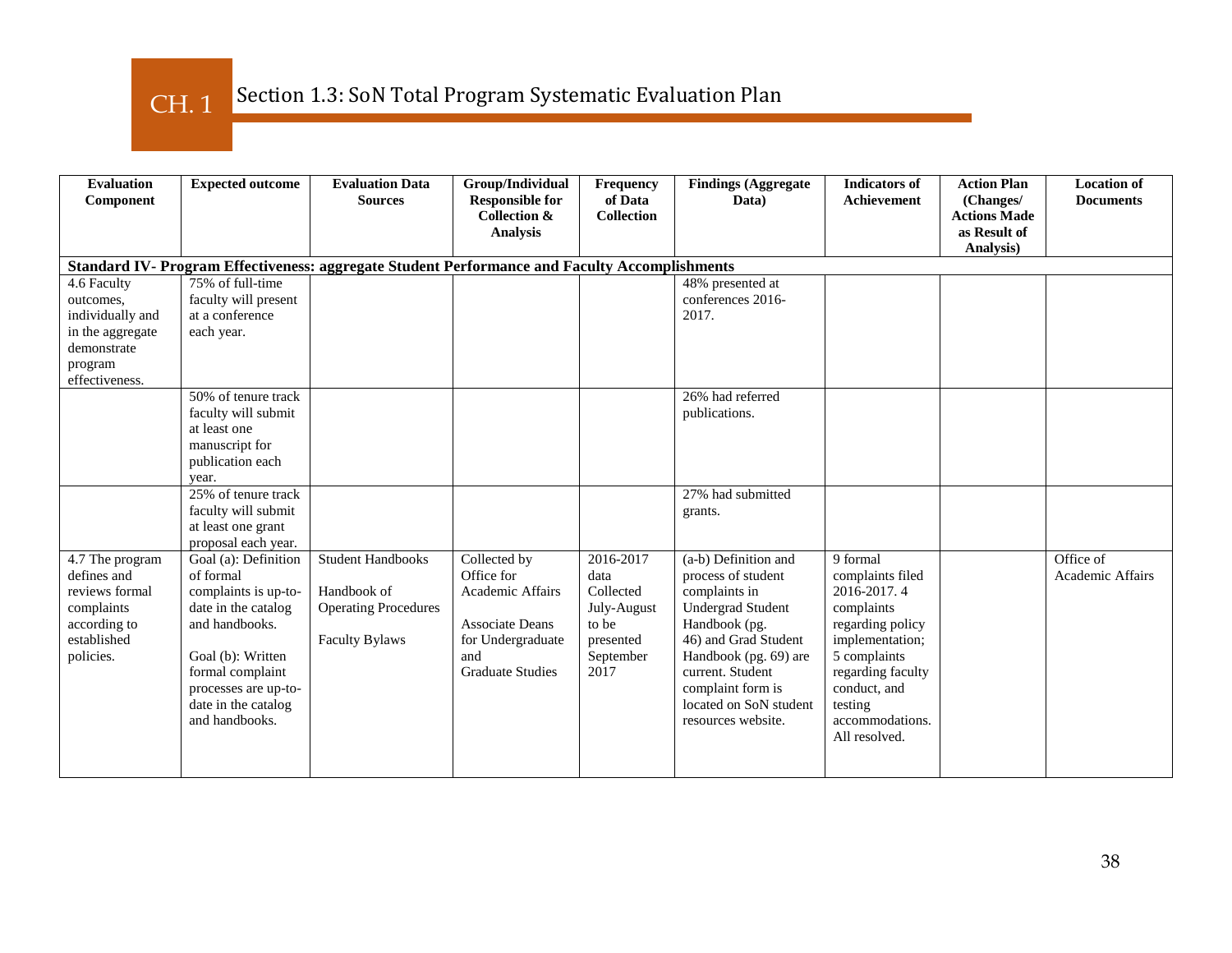CH. 1

| <b>Evaluation</b><br>Component | <b>Expected outcome</b> | <b>Evaluation Data</b><br><b>Sources</b>                                                      | Group/Individual<br><b>Responsible for</b> | Frequency<br>of Data | <b>Findings (Aggregate)</b><br>Data) | <b>Indicators of</b><br><b>Achievement</b> | <b>Action Plan</b><br>(Changes/ | <b>Location of</b><br><b>Documents</b> |
|--------------------------------|-------------------------|-----------------------------------------------------------------------------------------------|--------------------------------------------|----------------------|--------------------------------------|--------------------------------------------|---------------------------------|----------------------------------------|
|                                |                         |                                                                                               | Collection &                               | <b>Collection</b>    |                                      |                                            | <b>Actions Made</b>             |                                        |
|                                |                         |                                                                                               | <b>Analysis</b>                            |                      |                                      |                                            | as Result of<br>Analysis)       |                                        |
|                                |                         | Standard IV- Program Effectiveness: aggregate Student Performance and Faculty Accomplishments |                                            |                      |                                      |                                            |                                 |                                        |
| 4.7 The program                | Goal (c): 100% of       | Review of log of                                                                              | Review of                                  |                      | c) 100% of student                   |                                            |                                 |                                        |
| defines and                    | records related to      | formal complaints and                                                                         | outcomes by:                               |                      | complaints log                       |                                            |                                 |                                        |
| reviews formal                 | the hearing of          | Faculty/administrative                                                                        | COUS and COGS                              |                      | documents formal                     |                                            |                                 |                                        |
| complaints                     | formal complaints       | action taken                                                                                  | <b>Faculty Council</b>                     |                      | student complaints and               |                                            |                                 |                                        |
| according to                   | are documented          |                                                                                               | <b>Faculty Assembly</b>                    |                      | resolutions.                         |                                            |                                 |                                        |
| established                    | and maintained.         |                                                                                               |                                            |                      | COUS/COGS minutes                    |                                            |                                 |                                        |
| policies.                      |                         |                                                                                               |                                            |                      | document hearing of                  |                                            |                                 |                                        |
|                                | Goal (d): 100% of       |                                                                                               |                                            |                      | formal complaints.                   |                                            |                                 |                                        |
|                                | students sign           |                                                                                               |                                            |                      | Student complaints log               |                                            |                                 |                                        |
|                                | acknowledgement         |                                                                                               |                                            |                      | housed in Office for                 |                                            |                                 |                                        |
|                                | of awareness of the     |                                                                                               |                                            |                      | Academic Affairs.                    |                                            |                                 |                                        |
|                                | formal complaint        |                                                                                               |                                            |                      |                                      |                                            |                                 |                                        |
|                                | process and             |                                                                                               |                                            |                      | d) 100% of students                  |                                            |                                 |                                        |
|                                | location of policies.   |                                                                                               |                                            |                      | sign acknowledgement                 |                                            |                                 |                                        |
|                                |                         |                                                                                               |                                            |                      | of reading the student               |                                            |                                 |                                        |
|                                |                         |                                                                                               |                                            |                      | handbook, which                      |                                            |                                 |                                        |
|                                |                         |                                                                                               |                                            |                      | includes a section on                |                                            |                                 |                                        |
|                                |                         |                                                                                               |                                            |                      | the formal complaint                 |                                            |                                 |                                        |
|                                |                         |                                                                                               |                                            |                      | process.                             |                                            |                                 |                                        |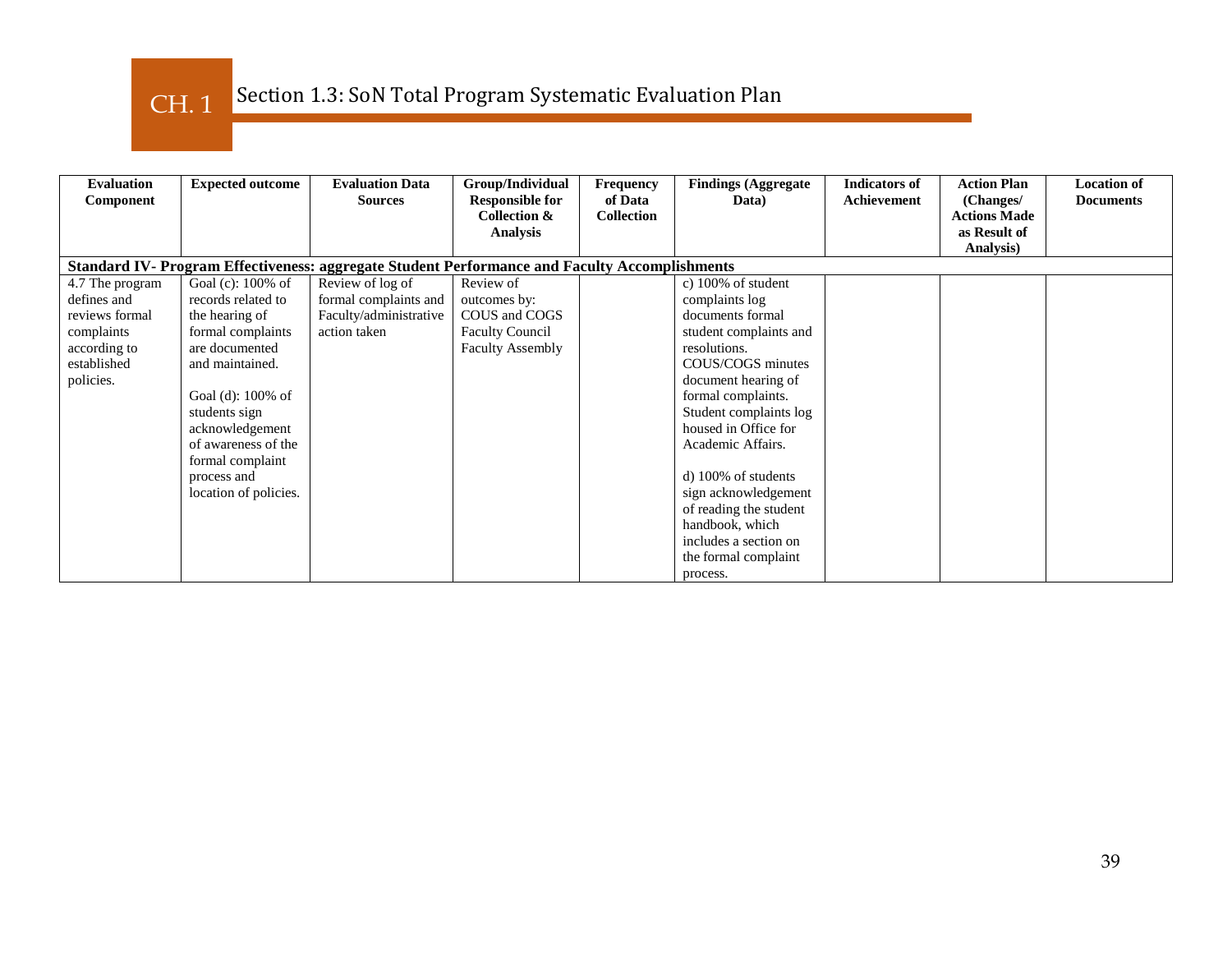CH. 1

| <b>Evaluation</b>                                                                             | <b>Expected outcome</b>   | <b>Evaluation</b>      | Group/Individual                                           | Frequency                    | <b>Findings (Aggregate</b>  | <b>Indicators</b> of | <b>Action Plan</b>          | <b>Location of</b>  |
|-----------------------------------------------------------------------------------------------|---------------------------|------------------------|------------------------------------------------------------|------------------------------|-----------------------------|----------------------|-----------------------------|---------------------|
| Component                                                                                     |                           | Data<br><b>Sources</b> | <b>Responsible for</b><br><b>Collection &amp; Analysis</b> | of Data<br><b>Collection</b> | Data)                       | <b>Achievement</b>   | (Changes/<br><b>Actions</b> | <b>Documents</b>    |
|                                                                                               |                           |                        |                                                            |                              |                             |                      | Made as                     |                     |
|                                                                                               |                           |                        |                                                            |                              |                             |                      | <b>Result of</b>            |                     |
|                                                                                               |                           |                        |                                                            |                              |                             |                      | Analysis)                   |                     |
| Standard IV- Program Effectiveness: aggregate Student Performance and Faculty Accomplishments |                           |                        |                                                            |                              |                             |                      |                             |                     |
| 4.8 Data analysis                                                                             | Goal (a): Provide         | <b>TPSEP</b>           | <b>Associate Deans for</b>                                 | 2016-2017                    | (a)Completion Rate,         |                      |                             | SoN Website         |
| is used to foster                                                                             | evidence that systematic  | COUS/COGS              | Undergraduate and                                          | data                         | Licensure and               |                      |                             |                     |
| ongoing program                                                                               | process is used in the    | minutes                | <b>Graduate Studies</b>                                    | Collected                    | Certification Pass Rate,    |                      |                             | Office for Academic |
| improvement.                                                                                  | analysis of completion    | FA/FC                  |                                                            | July-August                  | <b>Employment Rates are</b> |                      |                             | <b>Affairs</b>      |
|                                                                                               | rate, licensure and       | minutes                | Office for Academic                                        | to be                        | included in TPSEP.          |                      |                             |                     |
|                                                                                               | certification pass rate,  |                        | <b>Affairs</b>                                             | presented                    | Exit and Alumni             |                      |                             |                     |
|                                                                                               | employment rate, formal   |                        |                                                            | September                    | Surveys, IDEA course        |                      |                             |                     |
|                                                                                               | complaint and other       |                        | Review of outcomes                                         | 2017                         | evaluations noted as        |                      |                             |                     |
|                                                                                               | program-identified        |                        | by: COUS and COGS                                          |                              | evaluation tools in         |                      |                             |                     |
|                                                                                               | outcome data for          |                        | <b>Faculty Council</b>                                     |                              | TPSEP.                      |                      |                             |                     |
|                                                                                               | program improvement.      |                        | <b>Faculty Assembly</b>                                    |                              |                             |                      |                             |                     |
|                                                                                               |                           |                        |                                                            |                              | (b) TPSEP has               |                      |                             |                     |
|                                                                                               | Goal (b): Provide         |                        |                                                            |                              | expected outcomes and       |                      |                             |                     |
|                                                                                               | evidence that analysis of |                        |                                                            |                              | findings (actual            |                      |                             |                     |
|                                                                                               | data includes             |                        |                                                            |                              | outcomes)                   |                      |                             |                     |
|                                                                                               | comparison of expected    |                        |                                                            |                              | incorporated.               |                      |                             |                     |
|                                                                                               | outcomes to actual        |                        |                                                            |                              |                             |                      |                             |                     |
|                                                                                               | outcomes.                 |                        |                                                            |                              | (c) Changes made as a       |                      |                             |                     |
|                                                                                               |                           |                        |                                                            |                              | result of analysis are      |                      |                             |                     |
|                                                                                               | Goal (c): Provide         |                        |                                                            |                              | included in TPSEP.          |                      |                             |                     |
|                                                                                               | examples of changes to    |                        |                                                            |                              |                             |                      |                             |                     |
|                                                                                               | the program as a result   |                        |                                                            |                              | (d) COUS/COGS and           |                      |                             |                     |
|                                                                                               | of data analysis.         |                        |                                                            |                              | Faculty meeting             |                      |                             |                     |
|                                                                                               | Goal (d): Demonstrate     |                        |                                                            |                              | minutes reflect TPSEP       |                      |                             |                     |
|                                                                                               | meeting minutes show      |                        |                                                            |                              | discussion.                 |                      |                             |                     |
|                                                                                               | faculty are engaged in    |                        |                                                            |                              |                             |                      |                             |                     |
|                                                                                               | data review for ongoing   |                        |                                                            |                              |                             |                      |                             |                     |
|                                                                                               | program improvement.      |                        |                                                            |                              |                             |                      |                             |                     |